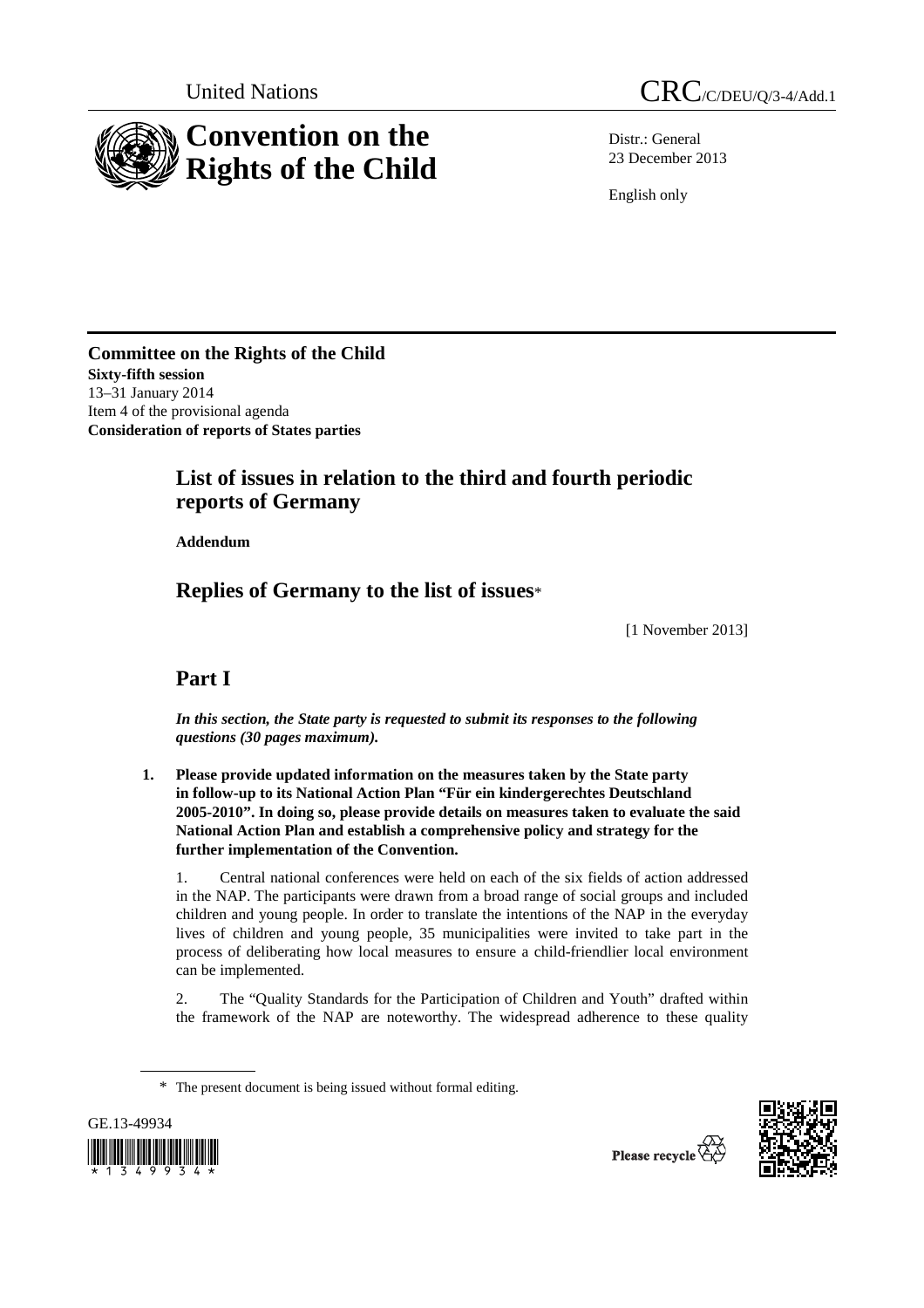standards will serve to advance the cause of structurally anchoring participation in the everyday lives of children and young people as well as in institutional contexts.

3. The final conference on the NAP took place on 9 December 2010 under the motto "Perspectives for a Child-Friendly Germany" and received wide public attention in the wake of addresses by the Federal Minister of Family Affairs, Senior Citizens, Women and Youth and the UN Special Representative of the Secretary General on Violence against Children Marta Santos Pais.

4. The final report was drafted in cooperation with all of the participants, including young people, and formulated guidelines and perspectives for continuing to work towards our goal of a child-friendly Germany.

5. The website www.kindergerechtes-deutschland.de reflects all of the activities for implementing the NAP and provides access to the results along with other materials for further use. The "Qualitätsstandards für die Beteiligung von Kindern und Jugendlichen" (Quality Standards for the Participation of Children and Youth), the final report "Perspektiven für ein kindergerechtes Deutschland" (Perspectives for a Child-Friendly Germany) and other material can be found there and accessed at any time. There is still considerable traffic on the website, which shows that the effects of the impulses provided by the NAP continue to be felt even after its official conclusion.

6. The Federal Government provided important impulses for a more child-friendly Germany through the National Action Plan ("Für ein kindergerechtes Deutschland 2005-2010"), initiating a sustainable process in German society in which political actors from all levels of government, non-governmental organisations and associations, researchers and professionals as well as children and youth participate.

7. An expert opinion drafted by the German Youth Institute in 2012/2013 shows that the developments that were initiated by the NAP have had sustainable effects beyond the formal duration of the programme. In the fields of action that were studied, participation, education and health, numerous positive developments could be identified. This pertains to new legal regulations, e.g., the legal obligation to establish a complaint management system in residential child and youth services institutions, as well as for the further development of professional discourse and actual practice. It has established a good basis for meeting further challenges.

8. Current political initiatives introduced by the Federal Government are based on the NAP, including the development of a new Youth Policy, which began in 2011. It focuses on adolescents and young adults up until entry into working life and will develop a holistic approach to this phase of life. Our experience with and the results of this independent youth policy also inform the Federal Government's Demographic Strategy. The working group "Jugend gestaltet Zukunft" (Youth Shapes the Future), in which representatives of various government departments will participate along with partners from civil society, will begin addressing the concerns of young people in a period of demographic transition as of 2014.

## **2. Please provide updated details on measures, if any, taken to provide its National Human Rights Institution with a mandate, along with adequate human, technical and financial resources, to monitor the implementation of the Convention and receive complaints on its violations.**

9. In view of the recent ratification of the Optional Protocol on a communications procedure, the Federal Government currently sees no necessity of additionally providing the German Institute for Human Rights with a special mandate and funding for monitoring the Convention on the Rights of the Child in Germany. Regardless of this, other options for strengthening children's rights in Germany are being reviewed.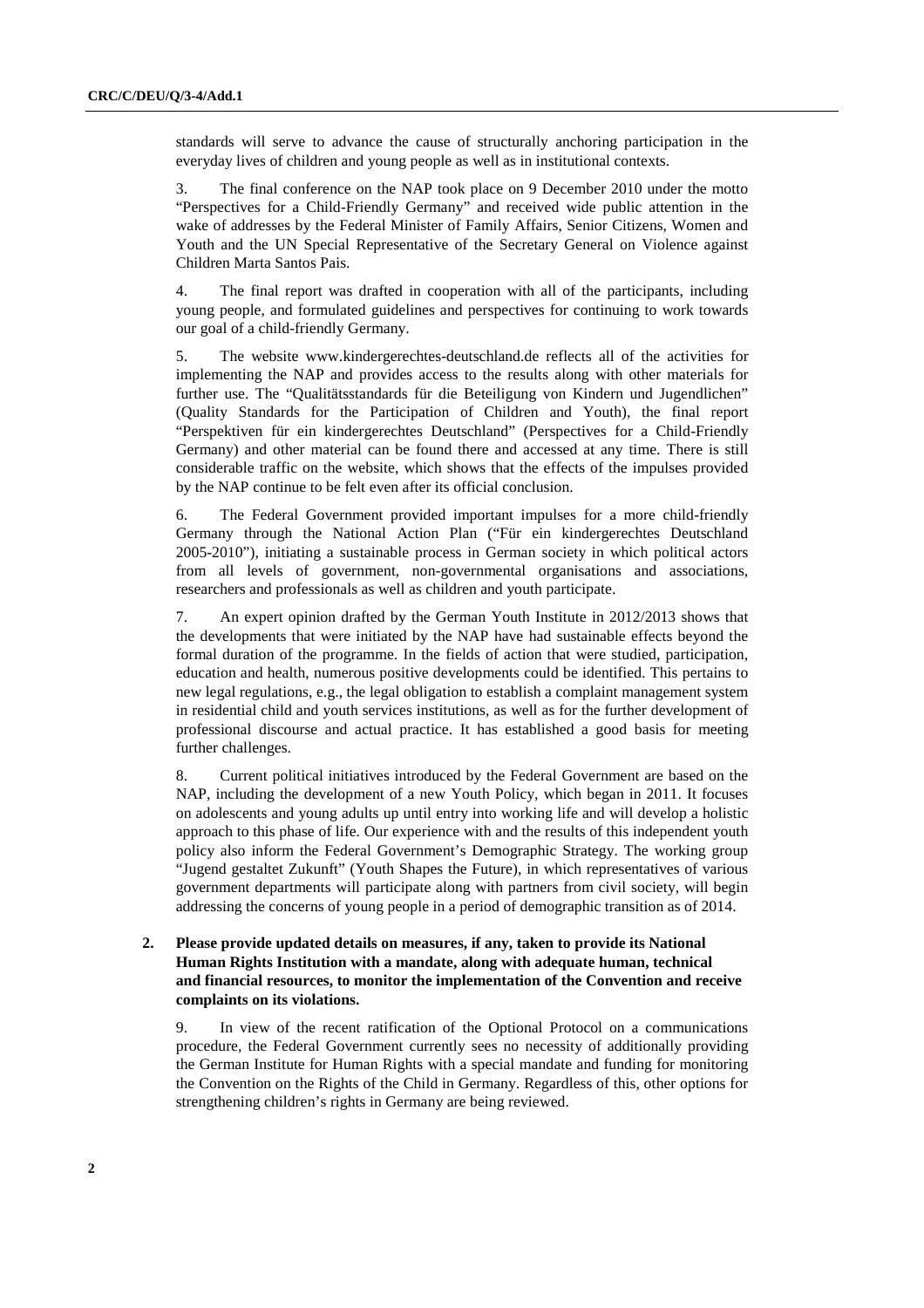## **3. Please provide detailed information on measures taken, including legislation, to ensure respect for children's rights by the business sector.**

#### **(a) Act on the Protection of Young People at Work Place**

10. Children and young people must be comprehensively protected in the working world, because the strain placed upon them in the working environment not only affects them directly, it also affects their long-term development.

11. That is why the Act on the Protection of Young People at Work prohibits child labour. When young people are employed, special measures for safety and health in the workplace that take account of their special need for protection are required.

12. The text of the Act on the Protection of Young People at Work and the Ordinance on the Protection against Child Labour that was enacted of this basis of the Act can be found (in German) under the following links on the webpage of the Federal Ministry of Justice:

- (a) http://www.gesetze-im-internet.de/bundesrecht/jarbschg/gesamt.pdf;
- (b) http://www.gesetze-im-internet.de/bundesrecht/kindarbschv/gesamt.pdf.

#### (i) *Fundamental Provisions for Protection*

13. The fulltime employment of children and young people who are still obliged to attend school is prohibited (Section 5 (1) in conjunction with Section 2 (3)).

14. Young people shall not be employed for longer than eight hours per day and not more than 40 hours per week (Section 8). As a rule, they shall not work on more than five days per week (Section 15).

(ii) *Special Protection for Young People* 

15. Young people shall not be employed on Sun- and holidays. Exceptions are possible in some legally determined areas, such as in hospitals and the hospitality industry (Sections 17, 18).

16. Young people must be allowed to take 30 minute breaks when working for periods in excess of four and a half hours and 60 minute breaks when working for periods in excess of six hours (Section 11).

17. When young people are employed, the shift (working time plus breaks) shall not exceed ten hours (Section 12).

18. Young people shall only be allowed to work between 6:00 am and 8 pm. Exceptions are allowed, i.e., in the hospitality industry and in shift work.

19. After completing a day's work, young people shall not commence work again before at least 12 hours of uninterrupted free time (Section 13).

20. Employers must grant young people paid holidays every calendar year on a scale graduated according to age (Section 19).

21. Young people shall not engage in dangerous work, particularly not in work that exceeds their capabilities or involving increased danger of accidents. Exceptions are only admissible when necessitated by the requirements of vocational training and the protection of young people is ensured by the presence of a qualified supervisor (Section 22). Piecework and other time-dependent work are prohibited for young people (Section 23).

22. A young person entering working life shall only be employed pending a previous examination by a physician and when certification by said physician is provided to the employer (Section 32).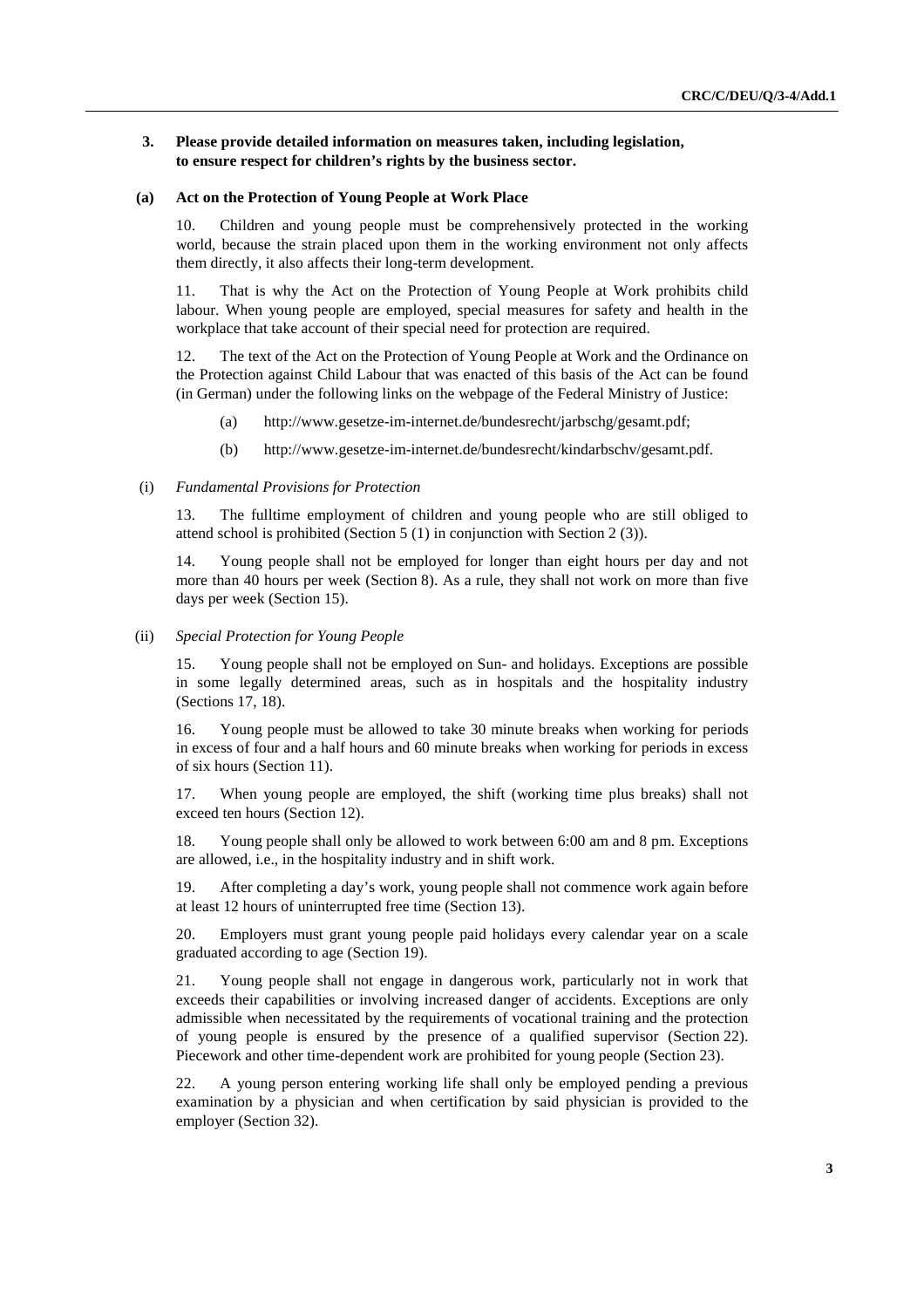23. Employers must grant young people leave from employment in order to attend classes at a vocational school. Employing a young person before a class that begins at 9:00 is prohibited. A vocational school day in excess of 5 hours will be equated to 8 working hours (Section 9).

#### (iii) *Special protection for children and young people who are obliged to attend school fulltime*

24. The employment of children over the age of 13 and young people who are obliged to attend school fulltime is admissible under certain circumstances. In such cases, employment is to be limited to no more than two hours per day between 8 am and 6 pm, never before or during school hours, not more than five days per week and, as a rule, never on Saturdays or on Sun- and holidays. Children shall only be allowed to perform simpler tasks in keeping with their abilities (Section 5 (3)). Tasks admissible for children are enumerated in the Ordinance on the Protection against Child Labour. These include such tasks as services in private households (e.g., caring for children, tutoring, running errands) and tasks in the agricultural sector. Employment in a commercial context is inadmissible with the exception of the delivery of newspapers, magazines, advertising and flyers.

25. The employment of young people who are obliged to attend school fulltime is also admissible during school holidays, however only for a maximum of four weeks per calendar year (Section 5 (4)). In such cases, the provisions of the Act on the Protection of Young People at Work, cited above, apply.

26. In addition, the employment of children in the field of culture and the media is also admissible under certain circumstances subject to prior approval by the authorities responsible for monitoring health and safety at work (Section 6).

#### (iv) *Monitoring of the Act on the Protection of Young People at Work*

27. Adherence to the provisions of the Act on the Protection of Young People at Work is monitored by the authorities responsible for monitoring health and safety at work in the individual Länder. The authorities investigate complaints regarding non-adherence to the provisions within the context of their monitoring activities and engage in specific activities for the purpose of auditing, informing and advising employers, children and young people as well as their parents.

28. Offences against this law are punishable by fines of up to  $\epsilon$  15,000 or imprisonment of up to one year.

29. The federal government supports these activities within the context of its public relations work and through the publication of a brochure on the protection of children and young people at work.

#### **(b) Children's rights in the tourism industry**

30. Children and young people in countries that are commonly tourist destinations must be protected against becoming victims of sexual violence and exploitation. In order to start by enhancing appropriate measures in German-speaking countries, the governments in Germany, Austria and Switzerland launched an information campaign in cooperation with the tourism industry to protect children and young people against sexual exploitation in tourism on World Tourism Day 2010 (27 September). Other countries, including France and Luxembourg, joined in the campaign in early 2013. On the one hand, the campaign uses a video advertisement as part of an information initiative to inform travellers in all of the countries. On the other hand, police authorities in Germany and the other participating countries have established special contact addresses under which travellers can report suspicions of such criminal activities.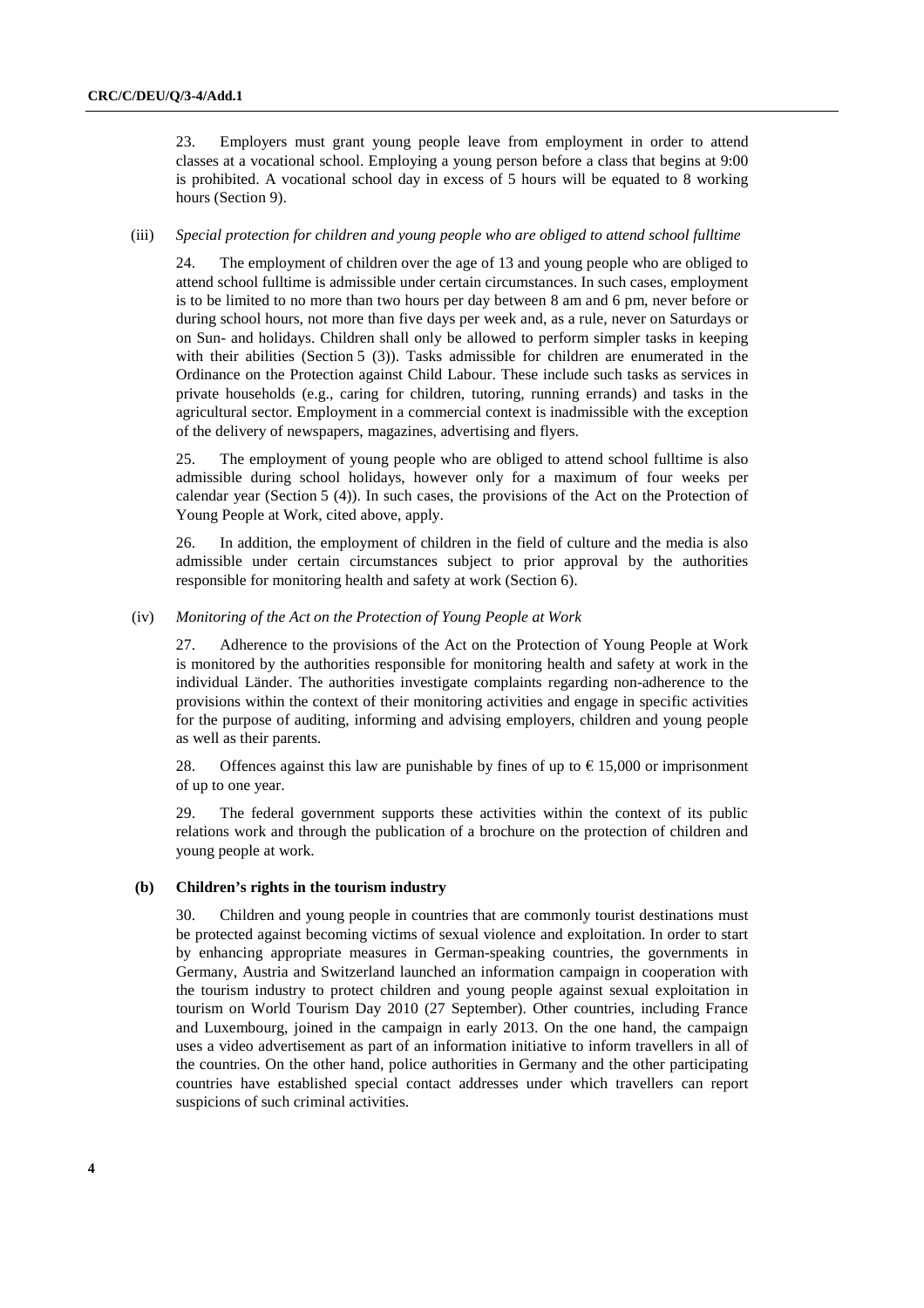**4. Please provide updated information on measures taken to ensure the prioritisation of the right of the child to have his or her interests taken as a primary consideration in all legislative, executive and judicial processes, decisions and outcomes in the State party. In doing so, please provide specific details on measures taken to guarantee this right in the legislation on refugee status determination.** 

31. The welfare of the child is a guiding principle in the German legal system. This is especially true with regard to German law on the parent-child relationship. Hence, under Section 1697a of the Civil Code, courts pass judgement in custody and contact rights proceedings, provided no other provisions have been made, in keeping with the child's best interests in light of the actual circumstances and options as well as the justified interests of all of the parties. Special provisions can be found in Sections 1627, 1666, 1671, 1684 and 1685 of the Civil Code. Under Section 1627 (1) of the Civil Code, the parents shall exercise their rights to care for the child on their own responsibility and in mutual agreement for the benefit of the child. If the physical, mental or psychological welfare of the child or the child's property are endangered and the parents are not willing or not able to avert this danger, the family court is obliged to take the measures necessary to avert the danger (Section 1666 (1) of the Civil Code). Under Section 1671 (1) (2), the family court must approve applications to assign sole parental custody or partial parental custody to the applicant, when the parents who share custody are not only temporarily separated and it is to be expected that suspension of joint custody and assignment to the applicant best serves the child's welfare. Under Section 1671 (2) (2) of the Civil Code, the father can apply to the family court for the assignment of sole parental custody or partial parental custody in cases where the mother's sole custody results from her not being married to the father of the child and no custody declaration has been submitted; the application is to be approved, when joint custody is out of the Question and it is to be expected that the assignment to the father best serves the child's welfare. The family court can limit or prohibit contact between a parent and a child under Section 1684 (4) of the Civil Code when this is deemed necessary for the welfare of the child. Under Section 1685 of the Civil Code, grandparents, siblings and others also have a right to maintain contact with the child if this serves the child's best interests.

32. The welfare of the child also plays an important role in relation to paternity law. Hence, it is only admissible for a child's legal guardian to contest paternity under Section 1600a (4) of the Civil Code when this best serves the child's welfare. Under Section 1598a (3) of the Civil Code, courts can suspend proceedings to determine paternity if and for as long as the determination of paternity considerably compromises the welfare of the minor child in a manner that is unacceptable despite the concerns of the party with a right to clarification.

33. The welfare of the child is also the guiding principle in social law governing child and youth services. On 1 January 2012 an additional reform came into force in Germany with the new Federal Child Protection Act. The Federal Child Protection Act represents a comprehensive improvement in child protection in Germany. It promotes both prevention and intervention in relation to protecting children and strengthens the position of all of the actors who engage in efforts to promote children's welfare – beginning with the parents and including paediatricians and midwives through to youth services agencies and family courts. This especially enhances the position of children and young people themselves: the law provides them with their own subjective claim to assistance in crisis and conflict situations. It also obliges institutions in child and youth services to establish appropriate mechanisms for registering effective complaints. The law also more concretely defines the obligation on the part of the state and service providers to provide protection when the welfare of the child is in danger. For example, home visits are now obligatory in cases in which the child's welfare is deemed to be in danger, provided that such visits do not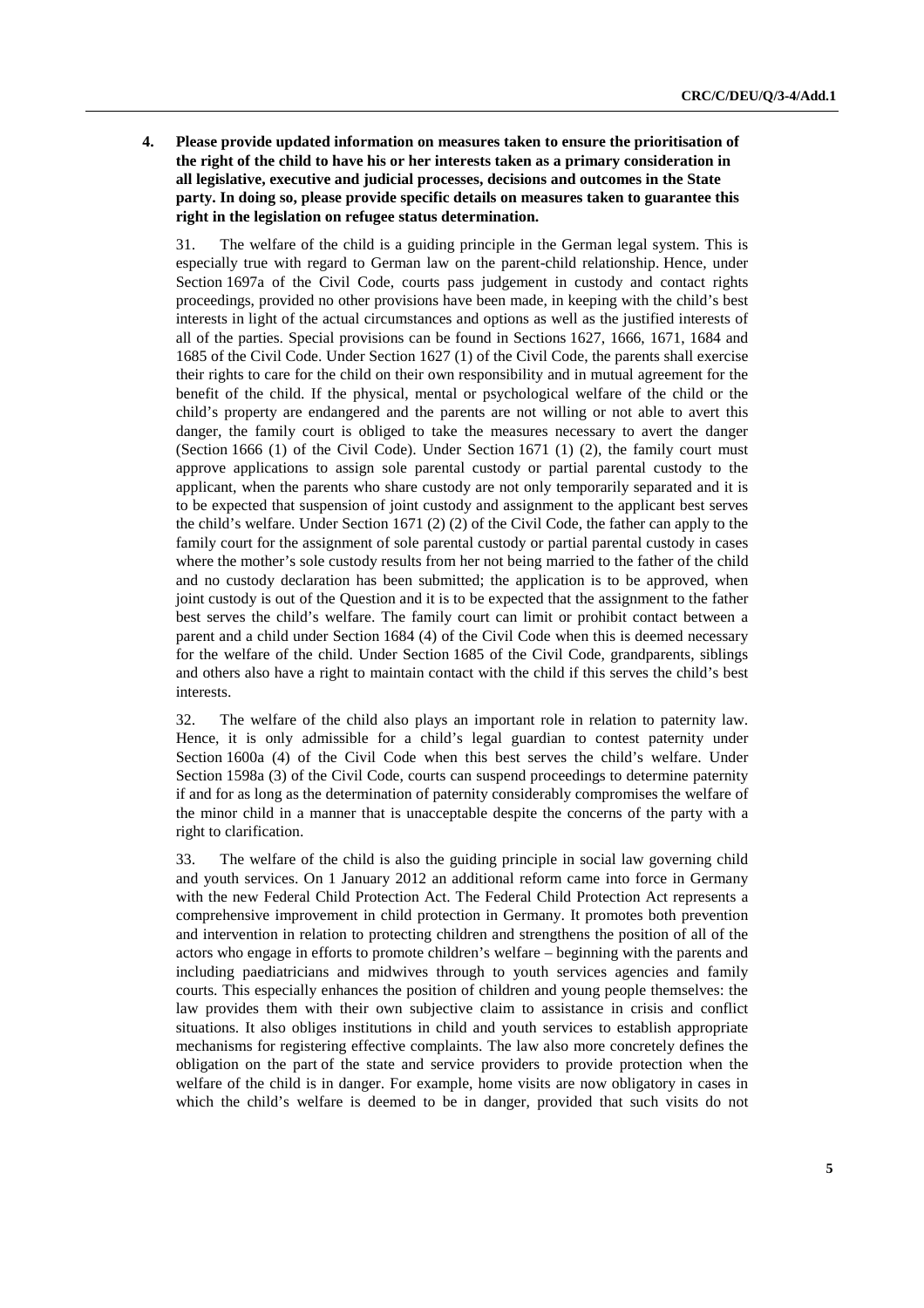compromise the effective protection of the child and such visits are deemed necessary in the wake of a professional assessment.

34. In the wake of the Act Strengthening the Rights of Victims of Sexual Abuse of 26 June 2013, provisions important for the protection of children who appear as victims in criminal proceedings have been expanded and improved. For example, there are now greater options for recording the questioning of witnesses by a judge on video during investigative proceedings so that the court has the option of assessing their testimony during the subsequent main proceedings rather than requiring the witness to submit to renewed questioning (Sections 58a and 255a (2) of the Code of Criminal Procedure). The tremendous stress placed upon children and young people during criminal proceedings must be explicitly considered when deciding whether to exclude the public during the questioning of children and young people in the future (Section 171b (1) (3) of the Judiciary Act). The Act Strengthening the Rights of Victims of Sexual Abuse also expands the opportunities for pursuing the charges at a regional court, in cases where the victims require special protection as witnesses in order to ensure that children, in particular, are not forced to suffer through a second hearing when appearing as victims of sexual crimes (Section 24 Judiciary Act). In order to better fulfil the intention of protecting minor witnesses, the special responsibility of the regional court for cases involving the protection of young people under Section 26 of Judiciary Act is currently being further expanded. Cases involving the protection of young people, particularly against criminal acts by adults that injure or directly endanger a child or young person shall be heard before a special chamber for cases involving the protection of young people at regional courts. A new regulation regarding the qualification of public prosecutors for youth law (Section 36 of the Youth Court Law) is intended to increase awareness on the part of decision makers who deal with the sexual abuse of children and young people. In the future, secondary prosecutors who were victims of sexual offences as minors and only decide to press charges as adults will now be better able to assert their right to the assignment of legal counsel free of charge regardless of their financial situation (Section 397a of the Code of Criminal Procedure). The Act Strengthening the Rights of Victims of Sexual Abuse also extends the statute of limitations for the prosecution of sexual offences against minors under criminal law and for pursuing related claims under civil law.

35. The European Directives on procedures and on reception conditions for asylum seekers, which include numerous guarantees for minors, play an essential role in asylum procedures. The revised versions of these directives (Directive 2013/32/EU of the European Parliament and of the Council of 26 June 2013 on common procedures for granting and withdrawing international protection and Directive 2013/33/EU of the European Parliament and of the Council of 26 June 2013 laying down standards for the reception of applicants for international protection) provide additional procedural guarantees for minors, some of which are already standard procedure in Germany. This is, for example, true of the modalities for ensuring that the procedure is child-friendly (e.g., specially trained personnel). Additional implementation requirements must be reviewed when the revised versions of the directives cited above are implemented. In relation to further details, please see the answer to Question 16.

#### **5. Please provide information on measures to ensure the issuance of birth certificates for children born in irregular migration situations.**

36. Every birth that takes place in Germany must be recorded by the competent public registry, which must also provide certification, regardless of the nationality of the parents or their status in terms of residency law. When, in cases of illegal migration, the parents data cannot be ascertained, the data registered will be augmented by a descriptive note indicating that this is the case ("Identity not established"). Even in such cases, a birth certificate will be issued for the child.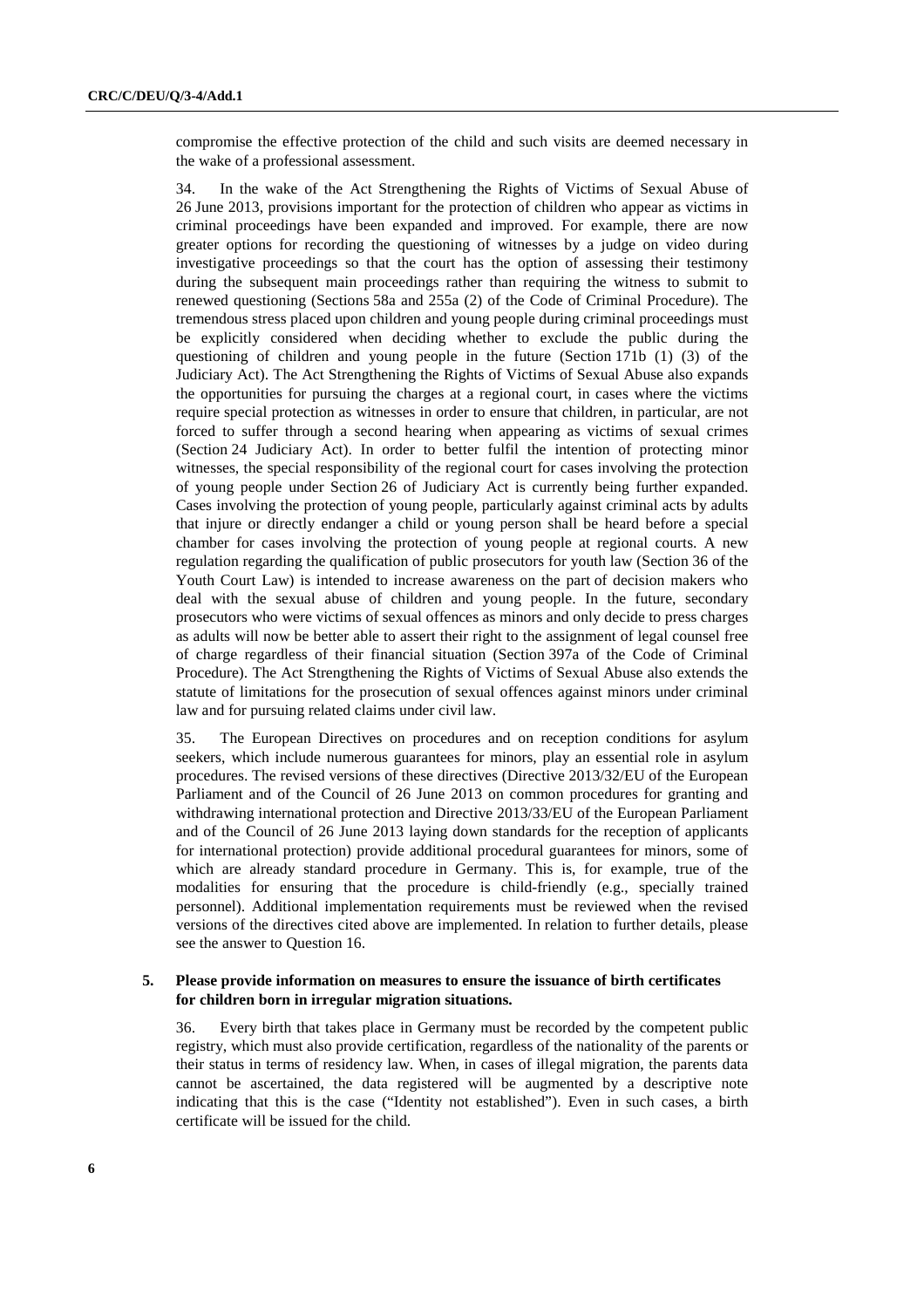## **6. In the context of children deprived of parental care, please provide specific information on measures taken, including any regulations for ensuring accountability and transparency, by the State party to address children's rights violations, inter alia, articles 4, 7, 8, 9 and 19, arising from so-called "baby boxes" and anonymous birth.**

37. In the wake of the amendment of Section 2 (2) of the Act on Pregnancies in Conflict Situations, which came into force on 1 January 2012, the legal claim to anonymous counselling, which previously only applied to counselling in conflict situations, has been extended to all pregnant women. Due to the unconditional assurance of anonymous counselling, the threshold that pregnant women must overcome in seeking counselling, particularly in precarious emergency and conflict situations, has been lowered as far as possible. The goal is to convince women, particularly those who deny their pregnancy, either to themselves or within their immediate social context, to seek counselling and thus prevent them from abandoning the child, committing infanticide (Sections 4 and 19 (1)), using a baby box or giving birth to the child anonymously.

38. The Act to Expand Assistance for Pregnant Women and Regulating Births in Confidence, which will come into force on 1 May 2014, will include numerous measures (Section 1 (4 and 5) of the Act on Pregnancies in Conflict Situations, new version) intended to convince women who deny or conceal their pregnancy and who are currently not reached by the regular system of providing help to seek psycho-social counselling and bear and give birth to their children with medical support. The intention is to prevent the abandonment of new-born babies and infanticide (Section 7). The new option of a confidential birth (Sections  $25 - 34$  of the Act Amending the Act on Pregnancies in Conflict Situations) – foreseen only when there is no alternative – is intended to address pregnant women who are determined to remain anonymous and keep them from depositing their infants in a baby box or giving birth anonymously, which will still be possible. The registration of children born confidentially in the birth registry immediately after their birth, as foreseen by Section 7 (1), is thus ensured (Section 21 (2a) (1) of the Civil Status Act, revised version). In addition, the administrative authorities determine the forename and the family name of the child (Section 21 (2a) (2) Civil Status Act, new version). Moreover, it is refutably assumed that children who are born confidentially are entitled to German citizenship by birth (Section 4 (2) (2) of the Nationality Act, new version).

39. The certificate of origin that is filled out (Section 26 (2 and 3) Act on Pregnancies in Conflict Situations, new version) will allow the child to discover the mother's identity after its sixteenth birthday (Section 7 (1)). By providing information on the rights of the child and by emphasising the importance of knowing about the parents' backgrounds for the development of a child (Section 25 (2) (2) (2) Act on Pregnancies in Conflict Situations, new version), pregnant women are to be encouraged to provide the most comprehensive information possible regarding the child's background and the reasons that contributed to its surrender (Section 25 (3) Act on Pregnancies in Conflict Situations, new version). A separation of the mother from the child against the mother's will (Section 9 (1) (1)) will be prevented by informing her about how a woman can invoke her rights in relation to the child in the wake of a confidential birth (Section 25 (2) (2) (5) Act on Pregnancies in Conflict Situations, new version). Before the adoption of a child takes effect, the return of the child to the mother can only be refused on grounds of the child's welfare (Section 1674a new versions in combination with Sections 1666, 1666a of the Civil Code).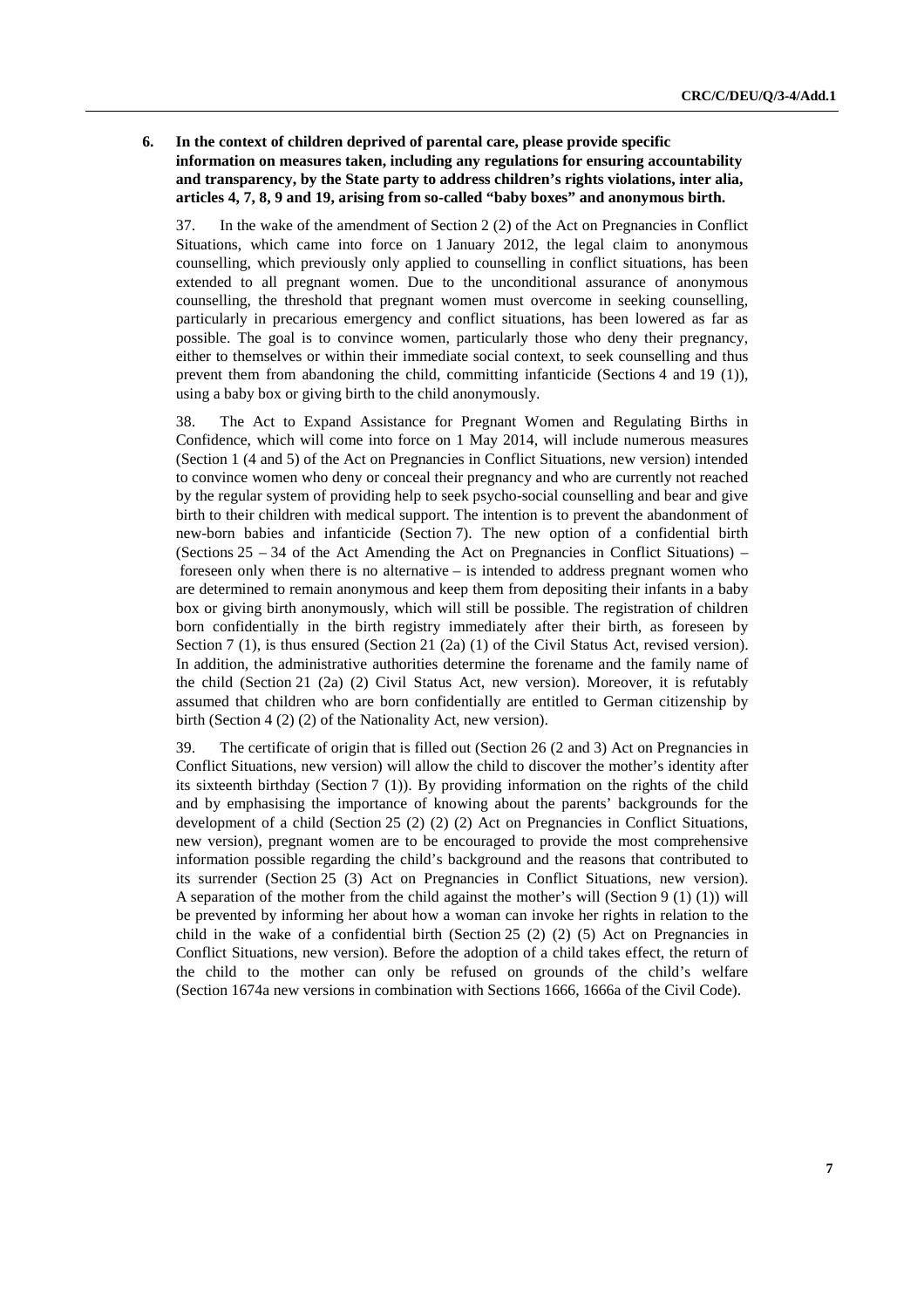## **7. Please provide measures taken by the State party to address the rights of children residing in the State party territory but whose surrogate mothers are not from the State party. In doing so, please provide information on measures to prevent children in such situations from becoming Stateless.**

40. Surrogate motherhood is prohibited in Germany under Section 1 (1) (7) of the Act on the Protection of Embryos. Hence, the Question regarding the statelessness of children borne by surrogate mothers in Germany does not pose itself.

41. In general, the following rules apply with regard to attaining German citizenship by birth:

42. A child attains German citizenship by birth when one of the parents is a German citizen (Section 4 (1) Nationality Act).

43. According to Section 1591 of the Civil Code, the mother is (always) the woman who bore the child. (The English version of the Civil Code can be accessed under http://www.gesetze-im-internet.de/englisch\_bgb/index.html ). According to German law, the father of a child is the man who was married to the mother when it was born (Section 1592 (1) of the Civil Code), or who effectively recognises his paternity of the child (Section 1592 (2) of the Civil Code, Section 1594 (2) of the Civil Code) or who was determined to be the father under Section 1600d of the Civil Code, or some other provision, by a court of law. In order to derive a claim to German citizenship from a (German) sperm donor, it is not sufficient to simply determine biological paternity by submitting a DNA analysis, parentage must be determined in the legal sense.

44. According to Article 19 (1)(2) of the Introductory Act to the German Civil Code, parentage can also be determined in relation to each individual parent according to the law of the country of which the parent is a citizen.

45. Even if a child born in a foreign country to a surrogate mother generally does not attain the genetic father's (German) citizenship by birth, it is still not stateless, since, as a rule, it at least attains the mother's citizenship.

## **8. Please provide information on measures taken to ensure that the prohibition of corporal punishment in all contexts is effectively enforced. In doing so, please provide information on any reporting and monitoring mechanisms and sanctions for perpetrators of corporal punishment.**

46. The Act Condemning the Use of Violence in Raising Children of 2 November 2000 (Federal Law Gazette I 1479) legally prohibits corporal punishment, psychological injury and other degrading measures. The previous law under which battery within the context of raising children could be justified under criminal law under Section 223 of the Criminal Code, which had been subject to considerable controversy and repeated restrictions in the wake of court proceedings, was thus abolished.

47. In the event of a case of corporal punishment coming to the attention of the family court, the court can – depending on the severity of the physical intervention – initiate proceedings to limit, alter or completely deny the right to maintain contact or proceedings to partially or fully deny custody rights due to endangerment of the child's welfare.

## **9. Please provide information on measures taken by the State party to prevent and remedy bullying, including mobbing and cyber-bullying, of children in the State party.**

48. Violence among children and young people – including mobbing – always requires a rapid, clear and deliberate response. Parents and teachers have a special responsibility in this context. The professional staff in schools, afterschool programmes and youth clubs are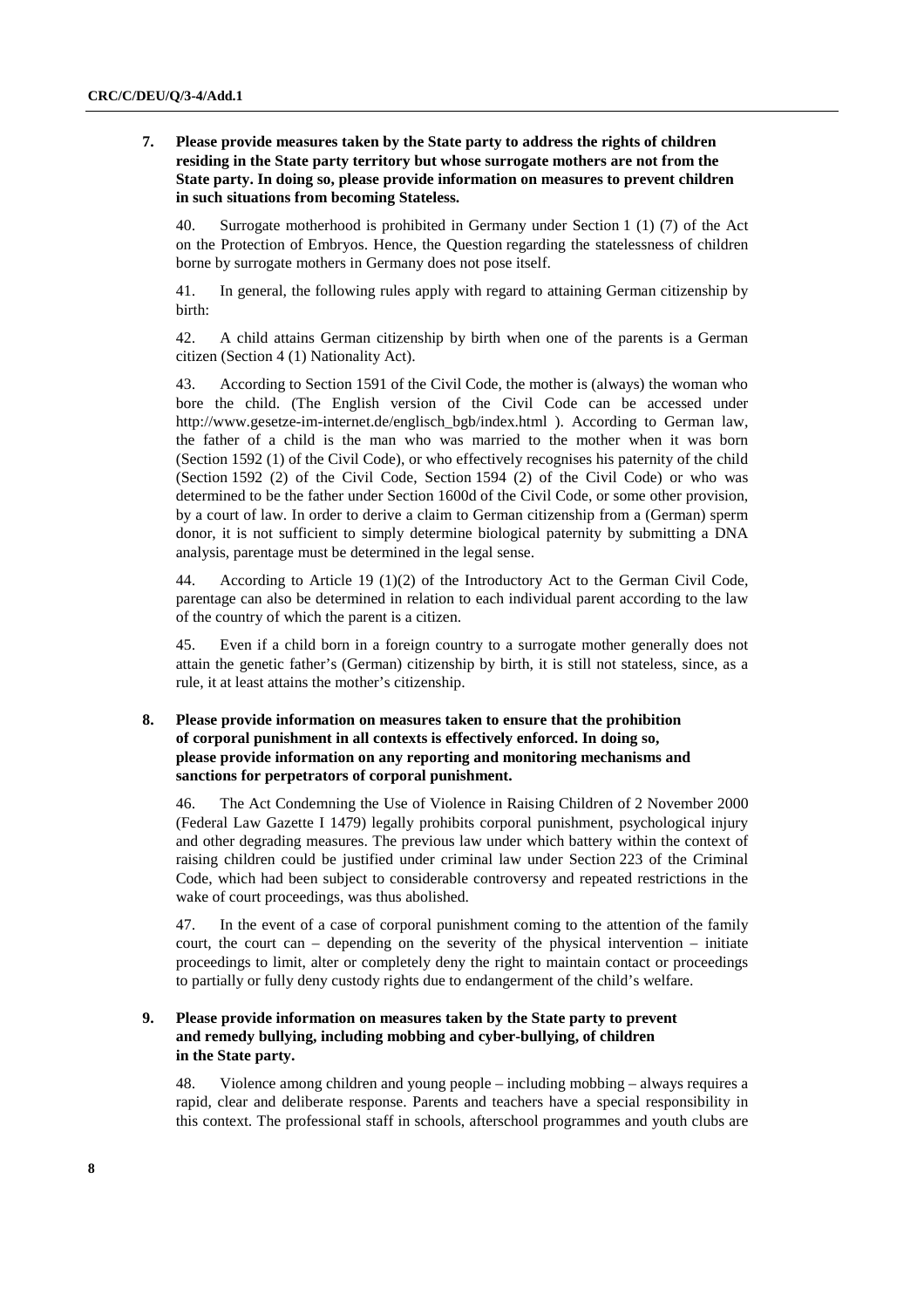called upon to develop a joint concept for dealing with violence in conjunction with the perpetrators and the victims. Many schools and youth centres have already embarked on this path by adopting diverse approaches to mediation and conflict resolution. Youth services and school authorities, child and youth protection agencies, and many independent organisations that fund youth services, provide support and assistance in these efforts. The education ministries of the individual Länder are responsible for making such programmes available. The Federal Ministry for Family Affairs, Senior Citizens, Women and Youth has also conducted and supported a number of projects in its capacity as initiating agent in recent years, for example, the "Evaluation von Mediationsprogrammen an Schulen" (Evaluation of Mediation Programmes at Schools http://www.gesis.org/sofiswiki/ Evaluation\_von\_Mediationsprogrammen\_an\_Schulen) or the Mediators Conference (http://www.streitschlichtungskongress.de).

49. There are also various national programmes in the Federal Republic of Germany to prevent cybermobbing as well as initiatives supported by various agencies on the local, regional, Länder and national level.

(a) Definitions of terms and information related to cybermobbing and contact addresses are available on the website of the Federal Ministry for Family Affairs, Senior Citizens, Women and Youth under www.bmfsfj.de/cybermobbing.

(b) The media guide "SCHAU HIN! Was Dein Kind mit Medien macht." (TAKE A LOOK! See how your child uses electronic media.) also regularly provides information on recognising cybermobbing and the options parents have for protecting their children. "SCHAU HIN! Was Dein Kind mit Medien macht." is a joint initiative of the Federal Ministry for Family Affairs, Senior Citizens, Women and Youth, the telecommunications company Vodafone, the public broadcasting companies as well as the magazine *TV SPIELFILM*.

(c) Parents can find information on ensuring a safe start in the use of the Internet under www.surfen-ohne-risiko.net. The site provides parents and children with valuable information on how to protect personal data and what they can do if problems arise.

(d) For the beginning of the 2013/2014 school year, the Federal Ministry for Family Affairs, Senior Citizens, Women and Youth had a webcam sticker "Stop! Geheim" (Stop! Secret!) and the poster "Chatten. Teilen. Schützen!" (Chat. Share. Protect!) printed up. The poster provides children with valuable information on protecting their privacy and the steps that are advisable in cases of cybermobbing or in reaction to signs of sexual harassment (cybergrooming). In conjunction with a flyer for the parents, they serve to raise awareness of children's safety issues in chat rooms and communities. The materials can also be ordered by school classes and used in addressing the topic of safety in chat rooms and communities in the classroom. The webcam stickers and the poster (DIN A3) can be distributed to every child in the class. Using the poster, it is possible to briefly introduce the topic. Together with the flyer, the materials in the package are suited for parents' evenings. The package, which consists of a poster, webcam stickers and a flyer, can be ordered free of charge from the publications distributing agency (Publikationsversand) of the Federal Government.

(e) In addition, the I-KiZ – Zentrum für Kinderschutz im Internet (I-KiZ Child Online Protection Centre) establishes a basis for proactive measures to protect young people who use electronic media by anticipating the risks of interaction that result from children's and young people's online behaviour.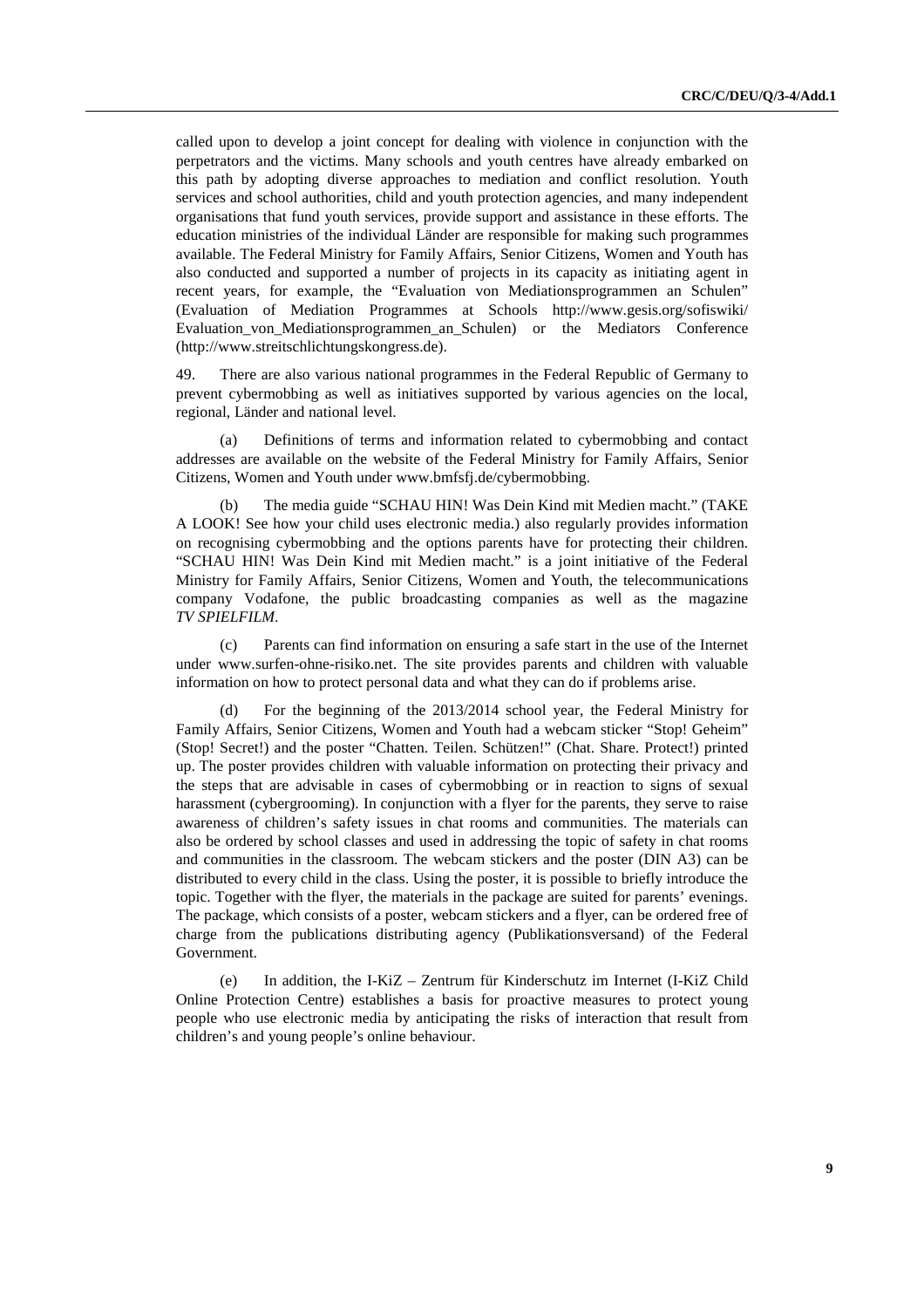(f) The Federal Ministry for Family Affairs, Senior Citizens, Women and Youth publishes the following brochures providing concrete advice on dealing with risks on the Internet:

(i) "Ein Netz für Kinder – Surfen ohne Risiko?" (The Internet for Children – Surfing without Risk?) is a practical guide for parents and teachers that provides information regarding children's search engines and good websites for children, on the one hand, and an extensive chapter on the darker sides of the Internet and how to protect children against the dangers, on the other.

(ii) "Chatten ohne Risiko? – Sicher kommunizieren in Chat, Messenger und Community" (Chatting without Risk? Communicating Safely in Chat, Messenger and Community") provides information on the phenomenon of cybermobbing/cyberbullying and tells parents and teachers what they need to know (for example the corresponding legal regulations, where to report offences and how to obtain counselling).

(g) The Federal Ministry of Education and Research is supporting the establishment of a Junior Professorship for Sexual Science and Preventive Internet Research within the context of the funding line "Sexual Violence against Children and Young People in Pedagogical Contexts" at the University Hospital Hamburg-Eppendorf. In this context, research will be conducted as to the extent to which the Internet is used as a site for committing or planning sexual assaults (cybergrooming). Interfaculty courses are being developed for the University of Hamburg on the topics covered by the junior professorship.

(h) The Police Programme of Criminal Prevention supported by the Länder and the Federal Government uses the following media:

(i) A handout, "Herausforderung Gewalt" (The Challenge of Violence), for teachers which addresses the phenomenon of violence among young people and presents options for prevention as well as intervention (especially) within the context of schools. It includes a description of the internationally successful violence prevention programme developed by the psychologist Dan Olweus, which has been evaluated as highly effective, and recommendations for violence prevention efforts in actual school settings based on the programme. Target group: influencers.

(ii) A handout, "Im Netz der Neuen Medien" (In the Network of New Media), which offers a comprehensive basis of information on the media competence of children and young people. It provides essential knowledge on the topic, including such aspects as cybermobbing. References are also provided allowing those interested in pursuing the matter in more depth to access selected material and information. Target group: influencers.

(iii) A comic-style brochure, "Hallo – jetzt reicht's" (Hey – that's enough"), which depicts experience with violence, mobbing, extortion, vandalism and chatting on the Internet from the everyday lives of children in a child-appropriate manner and provides recommendations on how they should behave in such situations. Target group: grade schools.

(iv) The flyer "... und redest selber von Respekt und Würde" (… and you're the one talking about respect and dignity) was created in cooperation with www.handysektor.de in order to enhance media competency. It describes the dangerous consequences that sharing defamatory content via the Internet, mobile telephones or social networks can have. Target group: children, adolescents.

(v) The flyer "Das Netz vergisst nichts" (The Internet Never Forgets) was also created in cooperation with "handysektor". A story, illustrated as a comic, explains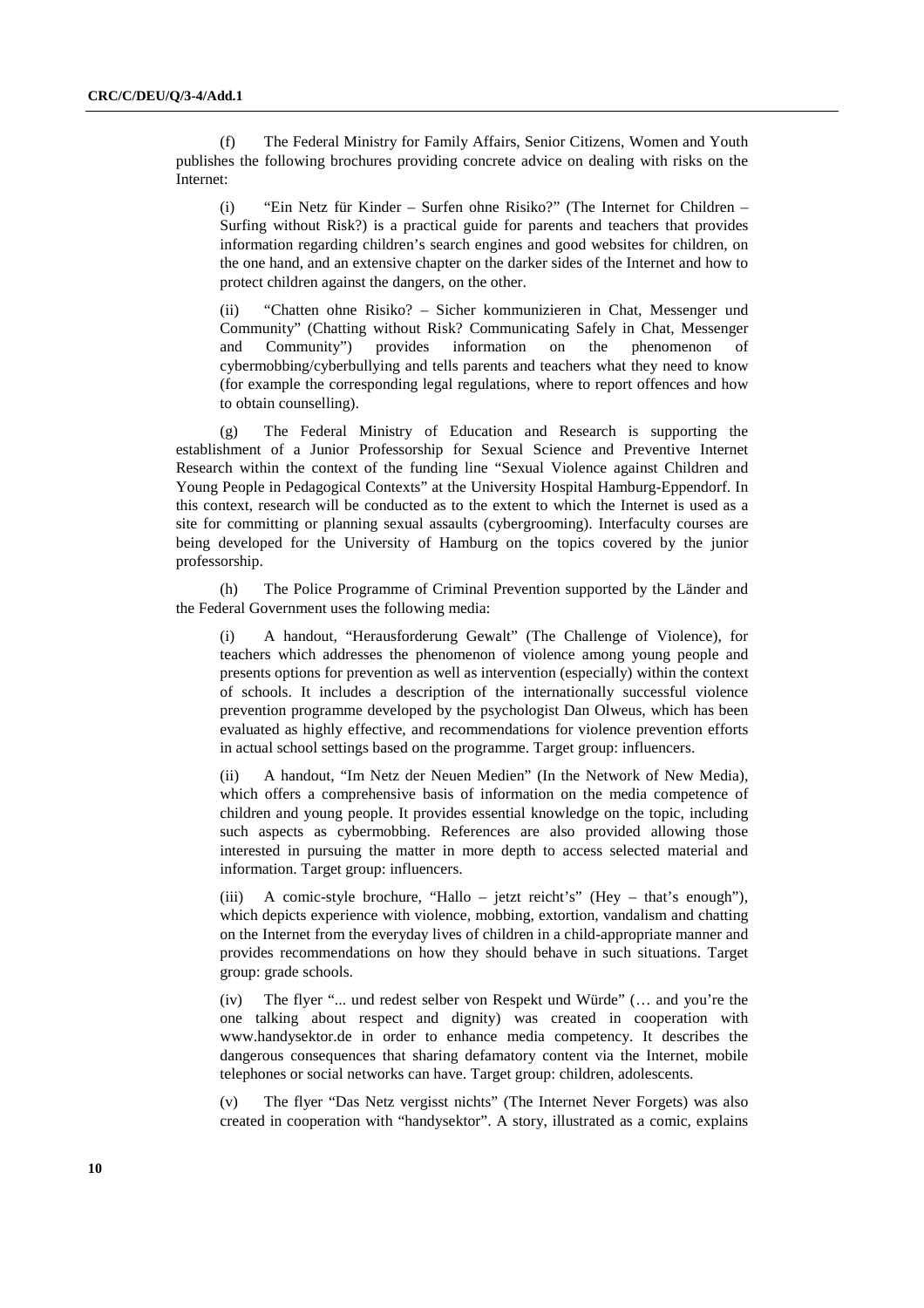why people should reveal as few personal details as possible, both about themselves and others, on the Internet. Target group: children, adolescents.

(vi) The victim-oriented flyer "Opfer, Schlampe, Hurensohn – gegen Mobbing" (Victim, Slut, Son-of-a-Bitch – against Mobbing) contains a comic (published in cooperation with handysektor), which depicts the course of events in a case of "cybermobbing". It illustrates the functions of so-called smartphones and how links to social networks can be used in "cybermobbing". On the other hand – as the main message – information is provided on how to stand up to mobbing. Victims of cybermobbing can and should seek the help of third parties. Target group: children, adolescents.

(vii) The media package "Netzangriff" (Internet Attack) consists of a DVD and a brochure to accompany the film. It was developed to be used in schools. In addition, a workshop-module is available as a download. The film produced for the Südwestdeutscher Rundfunk series Krimi.de deals explicitly with the topic of cybermobbing. The film underlines the fact that cybermobbing is not only morally abhorrent but also illegal, because it can constitute the criminal offences of defamation, slander or libel, with the corresponding legal consequences. The media package is no longer available. However, the film is still available on youtube and the brochure to accompany the film is available as a download. Source: http://www.youtube.com/watch?v=aHMgcmYuz2M. Target group: children, adolescents.

(viii) In addition, extensive information and recommendations are available on the Police Programme of Criminal Prevention website under http://www.polizeiberatung.de/themen-und-tipps/gefahren-im-internet/cybermobbing.html**.** 

## **10. Please provide information on measures taken by the state party to ensure adequate family support services, particularly early childhood education and care for children under the age of three and/or of ethnic/linguistic minorities whose parents may not speak German. In doing so, please provide information on plans, if any, for the State party to achieve the "Europe 2020" targets for the provision of early childhood education and care.**

50. Numerous studies show that good childcare has a positive influence on the development of children. The evaluation of marriage- and family-related benefits in Germany has, for example, shown that attending a childcare centre between the ages of one and three has positive short-, mid- and long-term effects on a child's development. Good childcare and early childhood education for all children therefore count among to the most important tasks for Germany's future.

51. Federal, Länder and municipal governments thus support the expansion of childcare capacities for children under three years of age in keeping with need and oriented on quality. This is essential in light of the legal entitlement to early childhood education and care in a child day care centre or in family day care as of age one, which came into force on 1 August 2013. Länder and municipal governments have undertaken considerable efforts in recent years to ensure that childcare capacities meet the demand. According to information provided by the Länder, a total of 810,000 spaces are expected to be available for childcare during the 2013/2014 kindergarten year. According to a survey of parents by the Deutsches Jugendinstitut, the nationwide demand is for roughly 780,000 spaces.

52. The Federal Government has been helping the Länder to finance the expansion of childcare for years: the Federal Government will provide the Länder with a total of 5.4 billion euros in 2014 in order to create additional capacity in childcare centres and in family day care and to finance their operation. As of 2015, the Federal Government will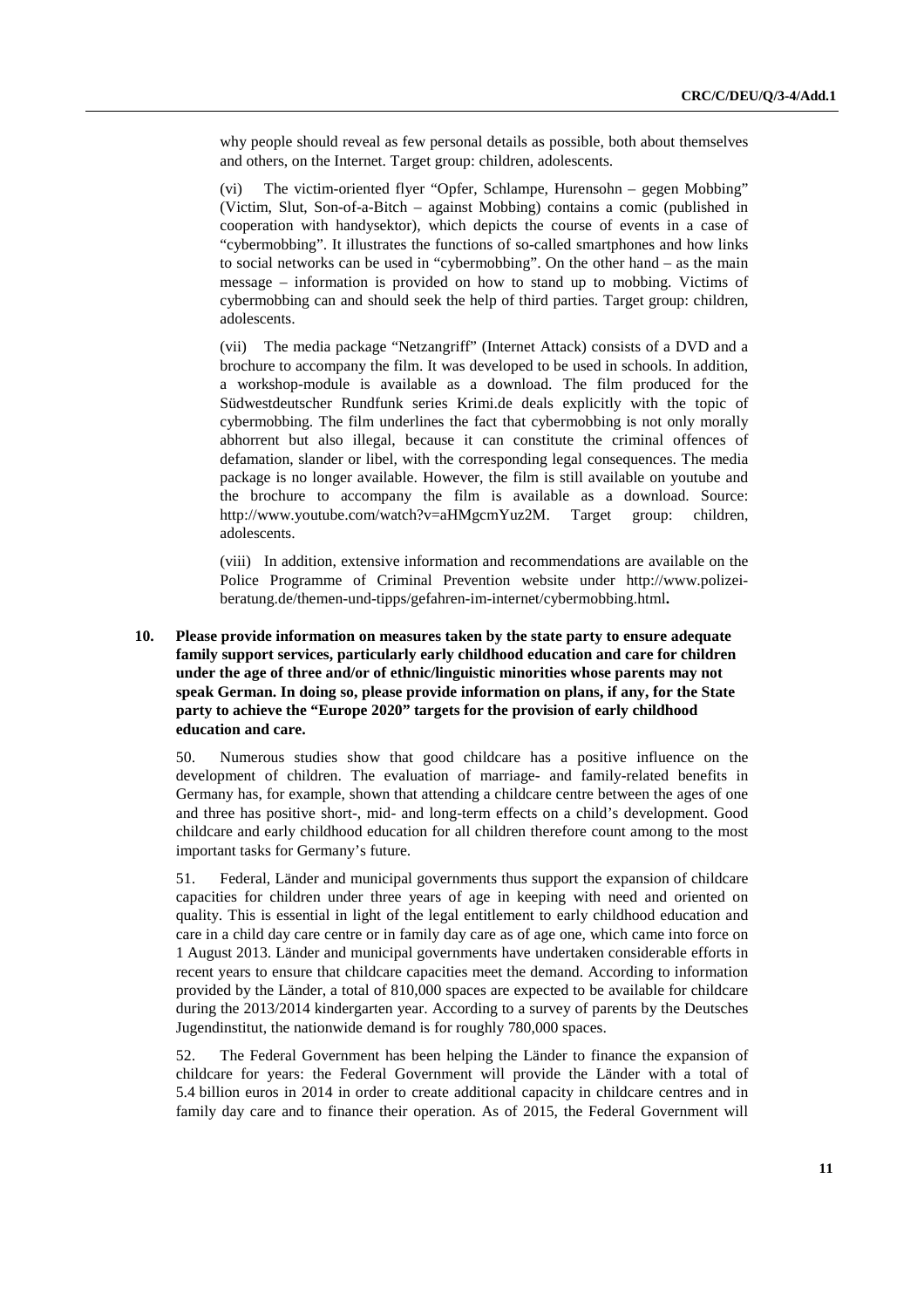support the newly created childcare capacity long-term by providing 845 million euros annually.

53. At the same time, the Federal, Länder and municipal governments are also focusing on enhancing the quality of the childcare offered. An important aspect of this is language training integrated into an everyday setting for all children as well as targeted language development assistance for children with a greater need. Hence, language skills surveys will be conducted in 14 Länder. Children who exhibit a greater need of assistance in their development will receive additional language training. Childcare centres and schools now offer numerous activities to improve children's competency in German as their educational language. With the goal of developing a combined concept for these activities in order to focus and intensify them, the Federal Government and the Länder launched a joint initiative to improve language training, the diagnosis of language problems and support in developing reading skills in October of 2012. The initiative is supported by the Federal Ministry of Education and Research, the Federal Ministry for Family Affairs, Senior Citizens, Women and Youth, the Standing Conference of the Ministers of Education and Cultural Affairs of the Länder as well as the Youth and Family Minister Conference of the Länder. The goal of the research and development programme planned for up to five years, "Bildung durch Sprache und Schrift (BiSS)" (Education through Language and Writing), is to consolidate, evaluate and further develop the measures to promote language development, reading skills and the diagnosis of language problems that were introduced in the Länder. In this conjunction, associations representing childcare centres and schools work together closely in order to share their experience and implement coordinated measures in language training. In addition, the programme supports the further and additional training of kindergarten teachers and teachers that is needed to qualify them in this field.

54. The Federal Government also supports efforts to promote the development of childcare by improving its quality. Within the framework of the "Frühe Chancen: Schwerpunkt-Kitas Sprache & Integration" (Early Opportunities: Priority Childcare Centres Language & Integration) offensive mounted by the Federal Ministry for Family Affairs, funding is provided for additional staff in roughly 4,000 childcare centres in priority areas in order to promote systematic early language training integrated into an everyday setting. In order to provide all children with a fair chance from the very beginning, the measures already begin in early childhood and focus on centres that provide care for children under the age of three. The emphasis in this conjunction is on child day care centres attended by an above average number of children with a greater need of assistance in language development. These measures are augmented by the Federal Government programme "Elternchance ist Kinderchance" (The Parents' Opportunity Is the Child's Opportunity). The goal of this programme is to provide additional training for up to 4,000 parental advisors who will support parents both with and without migrant backgrounds in choosing the best educational paths for their children. The task of parental advisors is to provide well-informed advice on education and child development to parents who live near the Priority Childcare Centres Language & Integration. Their role will be to make it easier for parents to gain access to educational options in their everyday lives.

55. Germany is already close to achieving the goal of the "Europe 2020" strategy for childcare, which is to provide childcare for at least 95% of the children between the ages of four and school age by 2020. In 2012, 94% of all children aged three to six attended some form of childcare. A legal entitlement to childcare was introduced for this age group in 1996.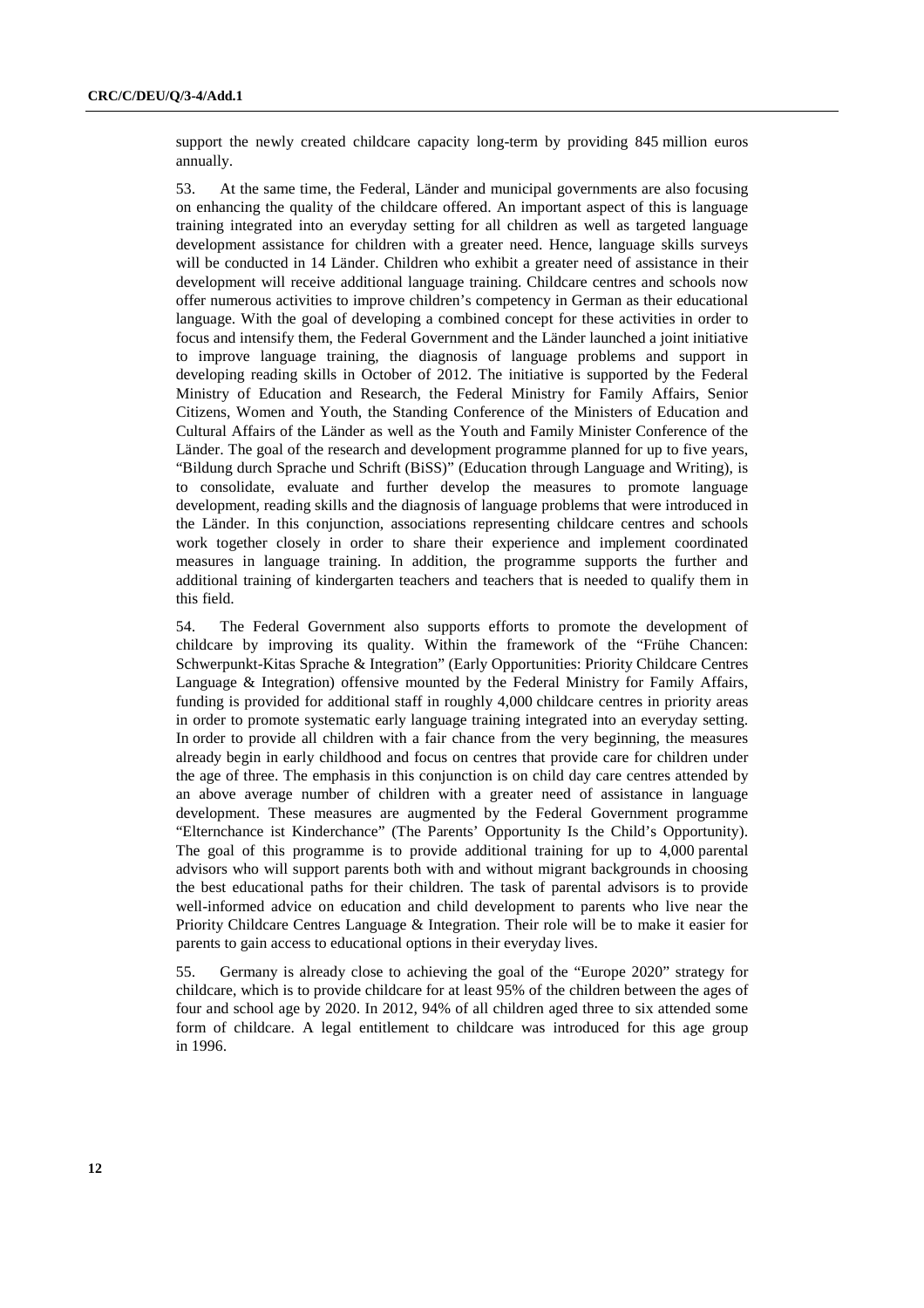**11. Please provide information on measures taken by the State party to ensure adequate support, including inter-disciplinary early intervention programmes, to children with disabilities and their families. Please also provide detailed information on measures taken to ensure the full compliance of the State party's education policies and support measures for children with disabilities with, inter alia, article 23 of the convention.** 

## **(a) Early Intervention**

56. The benefits provided for "inter-disciplinary early intervention" in Germany encompass both special needs therapy as well as medical therapy for disabled children who have not yet entered school or for children threatened with becoming disabled. In Germany there are currently some 700 early intervention facilities and centres, which provide care for roughly 110,000 children.

57. The "framework agreements" or "framework contracts" between the organisations that provide funding for early intervention (health care funds, social and youth services) and the organisations that support the facilities providing early intervention, which were recommended in the Early Intervention Ordinance of 2003, have, in the meantime, been concluded in all of the Länder but Baden-Württemberg. They facilitate the funding of the facilities and ensure their continued existence.

58. Within the context of implementing the "Federal Government's National Action Plan to Implement the United Nations Convention on the Rights of Persons with Disabilities", the Federal Government commissioned a study on the implementation of inter-disciplinary early intervention within a benefit complex under Section 26 (2) (2) in conjunction with Sections 30 and 56 (2) of Book Eight of the Social Code in five regions used as examples in 2012.

59. Considerable regional differences were found in the organisation of the early intervention benefits complex for pre-school age disabled children and children threatened by disability. This is, in part, due to the legal regulations, which allow the organisations that fund and organise early intervention diverse options regarding how they do it. However, the study comes to the conclusion that despite the different manners in which early intervention was implemented in the five regions studied, sufficient programmes in the field of interdisciplinary early intervention were always available. In the wake of the recommendations made in the study, a group of experts from the "Bundesarbeitsgemeinschaft für Rehabilitation" (Federal Association for Rehabilitation) was established in order to institute clearer definitions and more binding agreements regarding inter-disciplinary early intervention. The group of experts will submit their recommendations in late 2013.

## **(b) Integration Assistance**

60. Children and young people with disabilities can, under certain circumstances, claim integration assistance for the purpose of promoting the social integration of people with disabilities. Integration assistance can be provided, as required in the individual case, in outpatient care, child day care facilities or other semi-institutional settings by qualified caregivers as well as in institutional or other residential settings. Integration assistance benefits include:

(a) Benefits to facilitate social participation (especially the provision of aids and appliances special needs services at preschool age, aid to attain practical skills, communication with others, procuring, furnishing and maintaining a residential situation, assistance in leading a self-determined life, participation in social and cultural life);

- (b) Benefits for medical rehabilitation;
- (c) Assistance in attaining an appropriate education;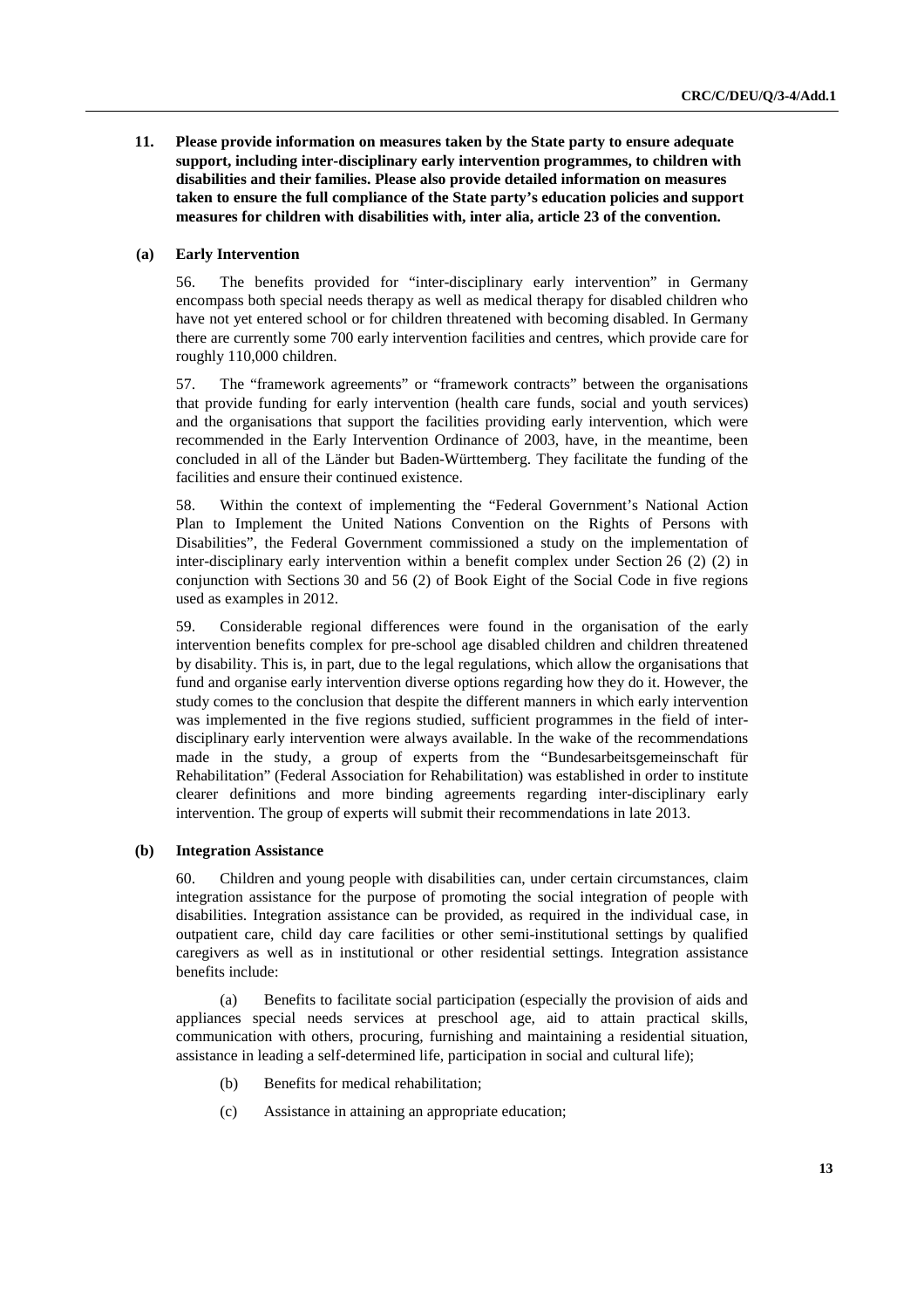- (d) Assistance in attending school to learn an appropriate occupation;
- (e) Assistance to complete training for some form of appropriate work;
- (f) Benefits to facilitate participation in working life.

61. The social welfare authorities are responsible for children and adolescents with physical and intellectual disabilities. Child and youth services agencies are responsible for children and adolescents with psychological disabilities.

#### **(c) The National Education Report "Bildung in Deutschland"**

62. The Federal and Länder governments' national education report "Bildung in Deutschland" (Education in Germany) has been submitted every two years since 2006 by the Autorengruppe Bildungsberichterstattung (Group Responsible for Authoring the Education Report); each of these reports contains a main chapter on the focal topic to which the report is dedicated. The next national education report will be published in June of 2014; the focal topic will be "Disabled Persons". The national education report 2014 will also provide important data and information on the analysis, assessment and further development of measures to support disabled children and their families. (http://www.bildungsbericht.de/)

#### **(d) National Educational Panel Study (NEPS)**

63. The National Educational Panel Study (NEPS), which will have received a total of over 80 million euros in financing from the Federal Ministry of Education and Research by the end of 2013, and will continue to be institutionally supported as the Leibniz Institute by the Federal and Länder governments as of 2014, provides researchers with longitudinal data on the educational careers and development of competencies of roughly 60,000 people. In this conjunction, the collection of data on educational processes and the development of competencies by pupils with special needs represents a special methodological challenge. Currently, a feasibility study is being conducted at special needs schools focusing on learning, along with a supplementary project, in order to determine how inclusive education can be surveyed and taken into consideration in studies. This is a Question that is not only of great interest for the educational panel but also for educational research. (https://www.neps-data.de/)

#### **(e) Weiterbildungsinitiative Frühpädagogische Fachkräfte (WiFF)**

64. The project for Advancing Further Education of Early Childhood Professionals (Weiterbildungsinitiative Frühpädagogische Fachkräfte - WIFF) is supported by the Federal Ministry of Education and Research, the Robert Bosch Foundation and the German Youth Institute. The three partners advocate for greater transparency in the system of further education for early development in Germany, ensuring the quality of the programmes available and promoting educational pathways that can be built upon. Within the context of the WiFF project, individual initiatives that serve to generate knowledge that will help address the special needs of children with disabilities and the implementation of inclusion are also supported. For example, in this conjunction materials have been published on the topics of "Inklusion – Kinder mit Behinderungen. Grundlagen für die kompetenzorientierte Weiterbildung" (Inclusion – Disabled Children. Fundamentals of Skill-Oriented Further Education), "Kulturelle Heterogenität in Kitas – Anforderungen an Fachkräfte" (Cultural Heterogeneity in Kitas – Challenges for Professional Staff), "Kinder mit Behinderung – Anforderungen an eine inklusive Frühpädagogik" (Disabled Children – Demands Placed on Inclusive Early Childhood Education and Care), "Inklusion in Kindertageseinrichtungen" (Inclusion in Child Day Care Facilities) and "Inklusion in der Frühpädagogik" (Inclusion in Early Childhood Education and Care) that make scientific findings on implementation in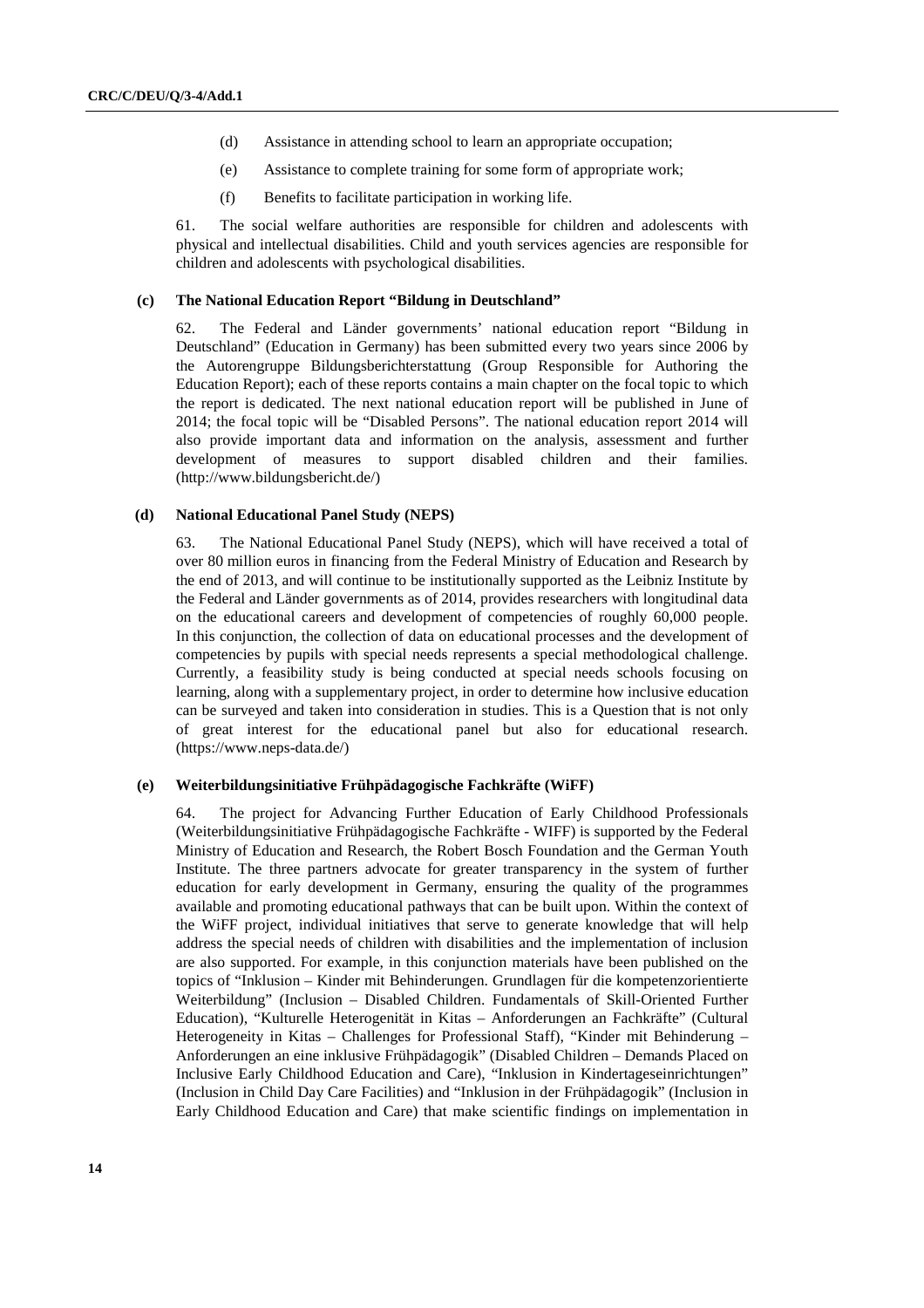everyday practice and further education accessible. (http://www.weiterbildungsinitiative.de/)

## **(f) Quality Campaign in Teacher Training**

65. The goal of the "Qualitätsoffensive Lehrerbildung" (Quality Campaign in Teacher Training) is to support and accelerate reforms that have been initiated in the field of teacher training and to provide impulses and support for new developments that focus on the institutions of higher education that train teachers. One of the aims of the "Quality Campaign in Teacher Training", which was initiated by the Gemeinsamen Wissenschaftskonferenz (Joint Science Conference) on 12 April 2013, is to further develop teacher training in response to the challenges of heterogeneity and inclusion. Hence, projects are also to be supported that improve the way inclusion is dealt with in all phases of teacher training. The Federal Ministry of Education and Research will fund the "Quality Campaign in Teacher Training" with up to 500 million euros over a period of ten years beginning in 2014. (http://www.gwk-bonn.de/fileadmin/Papers/Bund-Laender-Vereinbarung-Qualitaetsoffensive-Lehrerbildung.pdf)

## **(g) National Conference "Inklusion gestalten – gemeinsam. kompetent. professionell" (Shaping Inclusion – together. competently. professionally.)**

66. On 17 and 18 June 2013, the BMBF staged a national conference under the title "Inklusion gestalten - gemeinsam. kompetent. professionell" in conjunction with the Federal Ministry of Labour and Social Affairs and the Standing Conference of the Ministers of Education and Cultural Affairs of the Länder in Berlin; it was attended by over 400 participants from various fields of research, politics, educational administration and educational practice who discussed a variety of recommendations, including some on ways to improve the manner in which disabled and non-disabled children learn together in child day care centres and in schools. (http://www.konferenz-inklusion-gestalten.de/)

67. In preparation for the national conference, the Federal Ministry of Education and Research commissioned the German Institute for International Educational Research to draft an expert opinion, which was also to include an analysis of the current situation in the field of teacher training and further education for pre-schools and schools and formulate corresponding recommendations for action in view of inclusive education. This expert opinion was subsequently published (Döbert, H. & Weishaupt, H. (ed.) *Inklusive Bildung professionell gestalten.* Münster, 2013).

#### **(h) The Transition from School to Working Life**

68. Within the context of the implementation of the Convention on the Rights of Persons with Disabilities in Germany, a closer look is also being taken at the transition from school to working life. It is particularly important for young people with disabilities to receive systematic, professional support in determining their vocational orientation before completing school in order to ensure their successful integration into the labour market.

69. Within the context of the "Inclusion Initiative", the central element of the Federal Government's National Plan of Action to Implement the United Nations Convention on the Rights of Disabled Persons in relation to labour policy, a total of 40 million euros will be provided in order to intensively prepare up to 20,000 severely disabled pupils with special needs for the transition to vocational training or working life. The programme will provide support to the Länder, which are responsible for the schools that will be established or, in cases where they already exist, where structures will be further developed and measures taken to provide vocational orientation in close cooperation with the Federal Employment Agency.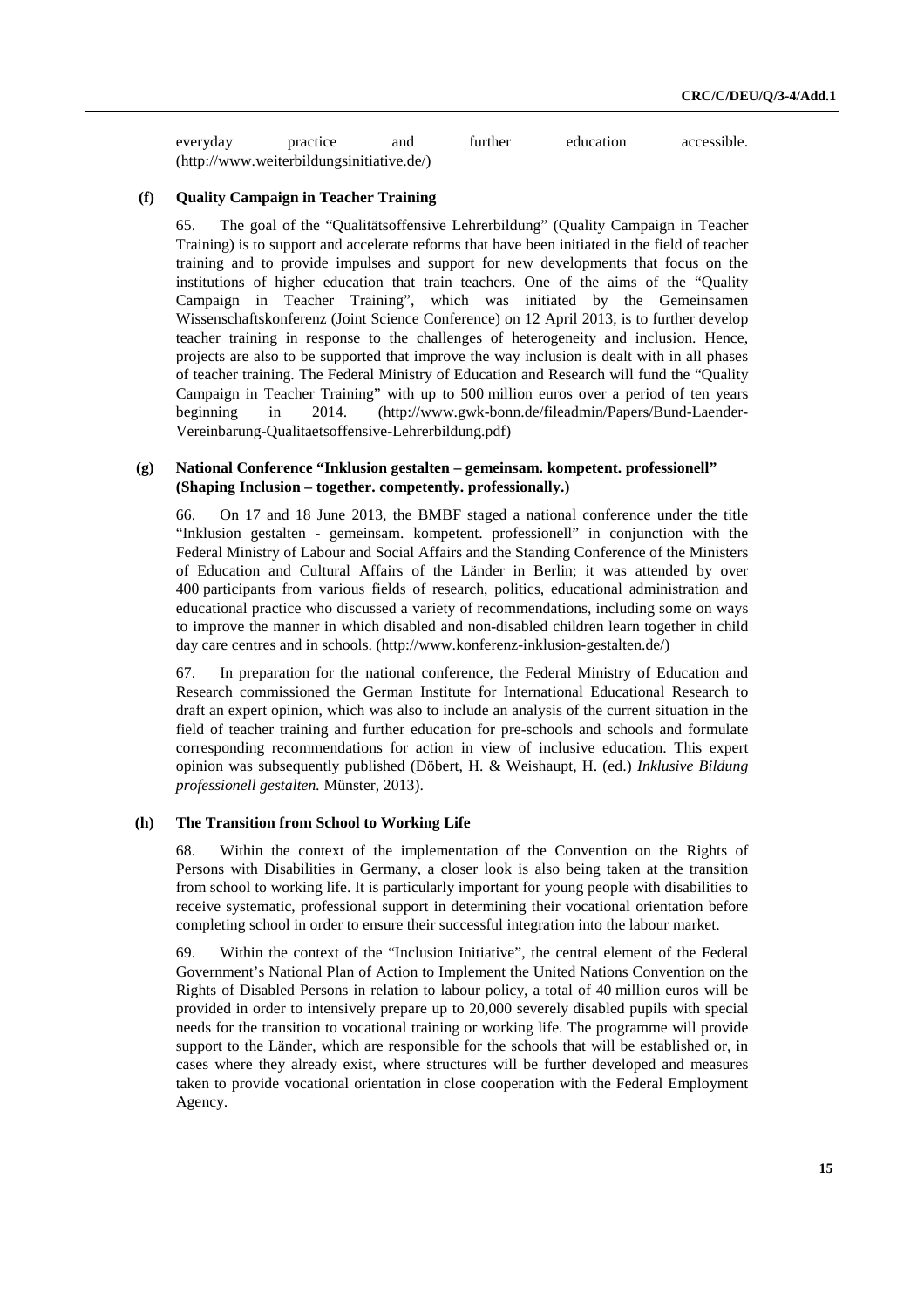70. These vocational orientation measures include such elements as:

(a) An analysis of skills and potential;

(b) The establishment of career development conferences (career planning, determining individual special needs);

(c) A programme of vocational internships;

(d) Involving all of the parties (the young people, their parents, teachers, support providers, as well as services and institutions) in the process of vocational orientation; and

(e) Providing support during the transition into working life, as needed.

71. This ensures that the vocational preferences as well as the needs and strengths of severely disabled young people are determined and that they receive recommendations regarding their subsequent vocational paths supported by all of the parties involved. The goal of the vocational orientation measures supported within the context of the "Inclusion Initiative" is to contribute to such measures' becoming established as a regular form of support and for disabled school children to regularly be supported in determining their vocational orientation in the future.

72. In addition, young people with disabilities also have access to extensive measures to support their (initial) entry into working life. Occupational rehabilitation is  $-$  in keeping with the Convention on the Rights of Persons with Disabilities – characterised by the principle: "as normal as possible – as special as necessary". As a rule, the general benefits for participation in working life in Germany encompass the same measures as those provided to promote vocational training for non-disabled young people. For disabled young people, who require special benefits due to the type or severity of their disability, or to ensure their participation in working life, a broad range of support measures are also available. They encompass – depending upon the need for support – a graduated programme of support that ranges from personal support provided during vocational training in an apprenticeship situation through to training measures in preparation for working life in special facilities for young people with disabilities (vocational training centres) and other institutions for occupational rehabilitation.

## **12. Please provide information on measures taken by the State party to ensure adequate hospital facilities and psychotherapy services that are specifically tailored to the needs of children.**

73. Within the framework of the federal structure of the Federal Republic of Germany, assuring the provision of efficient hospitals for the care of the population is the responsibility of the Länder. They fulfil their duty to ensure the provision of sufficient care through hospital planning measures by determining specific aspects of required care and by commissioning hospitals with the provision of the care required to satisfy the demand. This includes satisfying the demand for the inpatient care of children.

74. The outpatient psychotherapeutic care of children is subsumed among the duties of the regional Associations of Statutory Health Insurance Physicians and the National Association of Statutory Health Insurance Physicians within the context of their responsibility to ensure treatment by statutory health insurance physicians. The legislator has also specifically determined that 20 per cent of the capacity for certifying therapists who can be reimbursed by the statutory health insurance funds, in keeping with the documented demand in all areas of planning, must be reserved for therapists who provide psychotherapeutic treatment exclusively for children and young people. This legal requirement ensures that sufficient specialists are available for the children in need of treatment.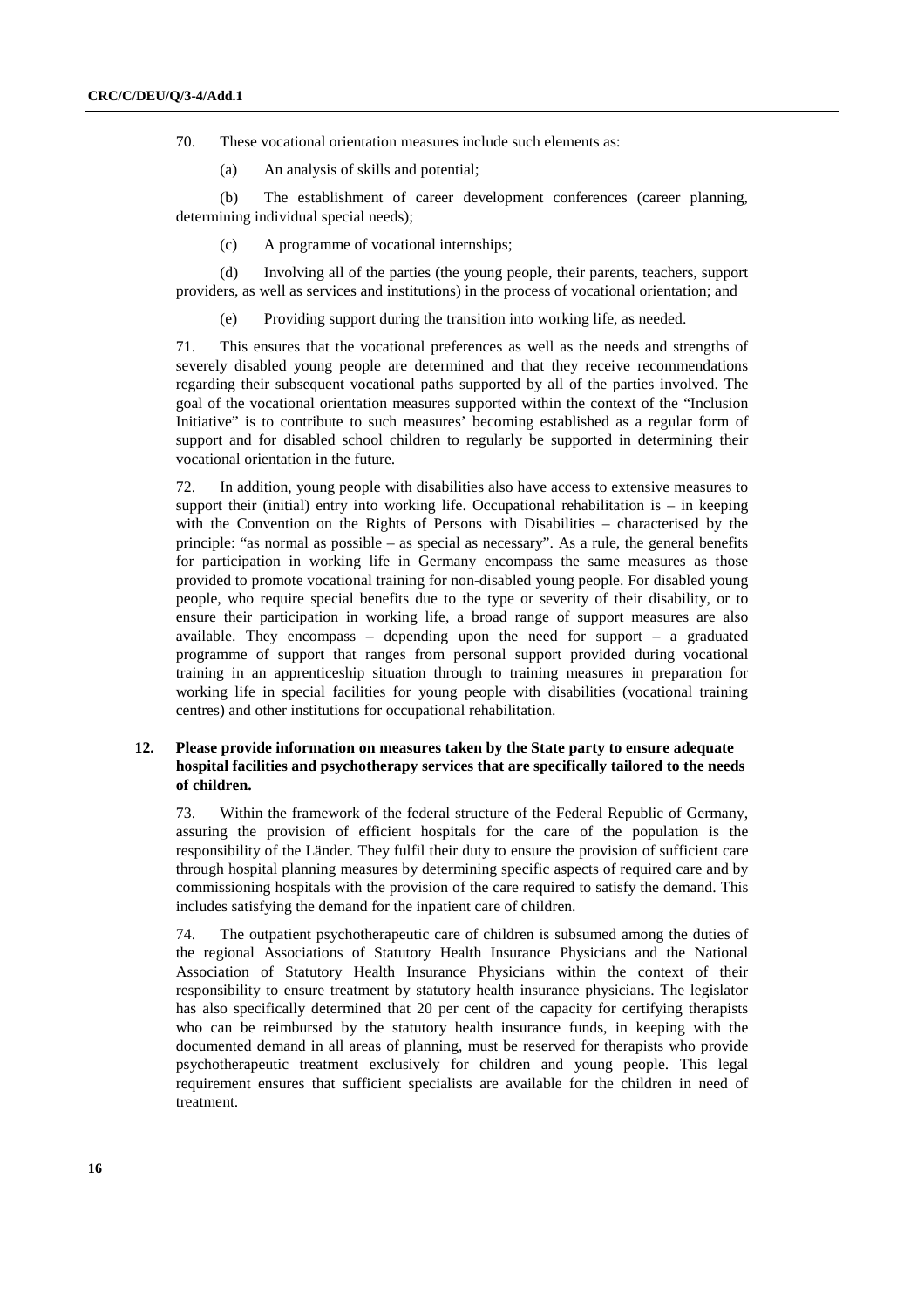**13. Please provide detailed updated information on how children are diagnosed with Attention Deficit Hyperactivity Disorder (ADHD) and/or Attention Deficit Disorder (ADD). Please also provide information on measures taken by the State party to address the root causes of the symptoms of ADHD, ADD, and other mental health issues that may be related to, inter alia, nutrition, life-style or stress. In doing so, please include information on the diagnosis procedures and medications prescribed therefore. Please also provide information on safeguards and/or periodic reviews on instances of such diagnosis and medication.** 

75. Physicians and psychotherapists with special expertise in the field of behaviour disorders in children and young people are responsible for diagnosing ADHD in children and young people. This includes physicians specialising in child and adolescent psychiatry, physicians specialising in child and adolescent medicine as well as child and adolescent psychotherapists. The training and further training standards for these professions are one of the essential factors contributing to a quality assured diagnosis of ADHD. In order to ensure evidence-based diagnosis and therapy, physicians and psychotherapists have been provided with medical/scientific guidelines, on which they can orient their work. For ADHD there are two guidelines in Germany, one proposed by the German Society of Child and Adolescent Psychiatry, Psychosomatics and Psychotherapy and a guideline proposed by the ADHD Working Group of the German Society of Pediatrics and Adolescent Medicine. According to the guidelines, making a specific diagnosis of ADHD encompasses a differentiated survey of symptoms through interviews with the parents and the child or adolescent, when possible the collection and consideration of information from the kindergarten or school as well as an extensive exploration of the parents to reconstruct the development of the child in relation to the specific disorder. In addition, the diagnosis of possible accompanying psychiatric disorders is also necessary as well as a survey of the psychosocial context and family resources. Additional diagnostic procedures involving psychological and laboratory tests are needed for a differential diagnosis and also help to rule out other possible physical disorders.

76. After a diagnosis of ADHD has been made, treatment according to the guidelines commences on several levels in a so-called "multimodal treatment concept". This includes counselling the parents and other significant persons as well as psychotherapeutic and psychosocial intervention. Depending upon how severe the presentation of the disorder is, psychotherapy, individually or in groups, can be integrated into a programme of pedagogical and psychosocial measures. In cases where these measures alone are insufficient, treatment involving medication is also considered. In Germany, stimulants containing methylphenidate have been approved for treatment of ADHD along with the norepinephrine re-uptake inhibitor atomoxetine.

77. In order to also ensure the evidence-based and quality assured use of medicinal products in treating ADHD in routine care and as a measure to protect the children and adolescents affected, special regulatory precautions were taken in Germany by the Federal Institute for Drugs and Medical Devices and by the Federal Joint Committee in 2009 and 2010. In 2009, the Federal Institute for Drugs and Medical Devices amended the information it provides to specialists and on the use of medicinal products containing methylphenidate in the wake of a European risk-assessment procedure. Consequently, these medicinal products can now only be prescribed within the context of a larger treatment concept including other therapeutic measures and only as a "subordinate" measure in such concepts. In addition, the Federal Joint Committee amended its medicinal product guideline the following year, 2010, so that the physician's decision in favour of the treatment of AHDS with stimulants can only be made after a comprehensive diagnostic assessment and only by a specialist for behavioural disorders in children and adolescents and when the use of the medicinal product in treatment is continually monitored and accompanied by attempts to wean the child or adolescent off of them.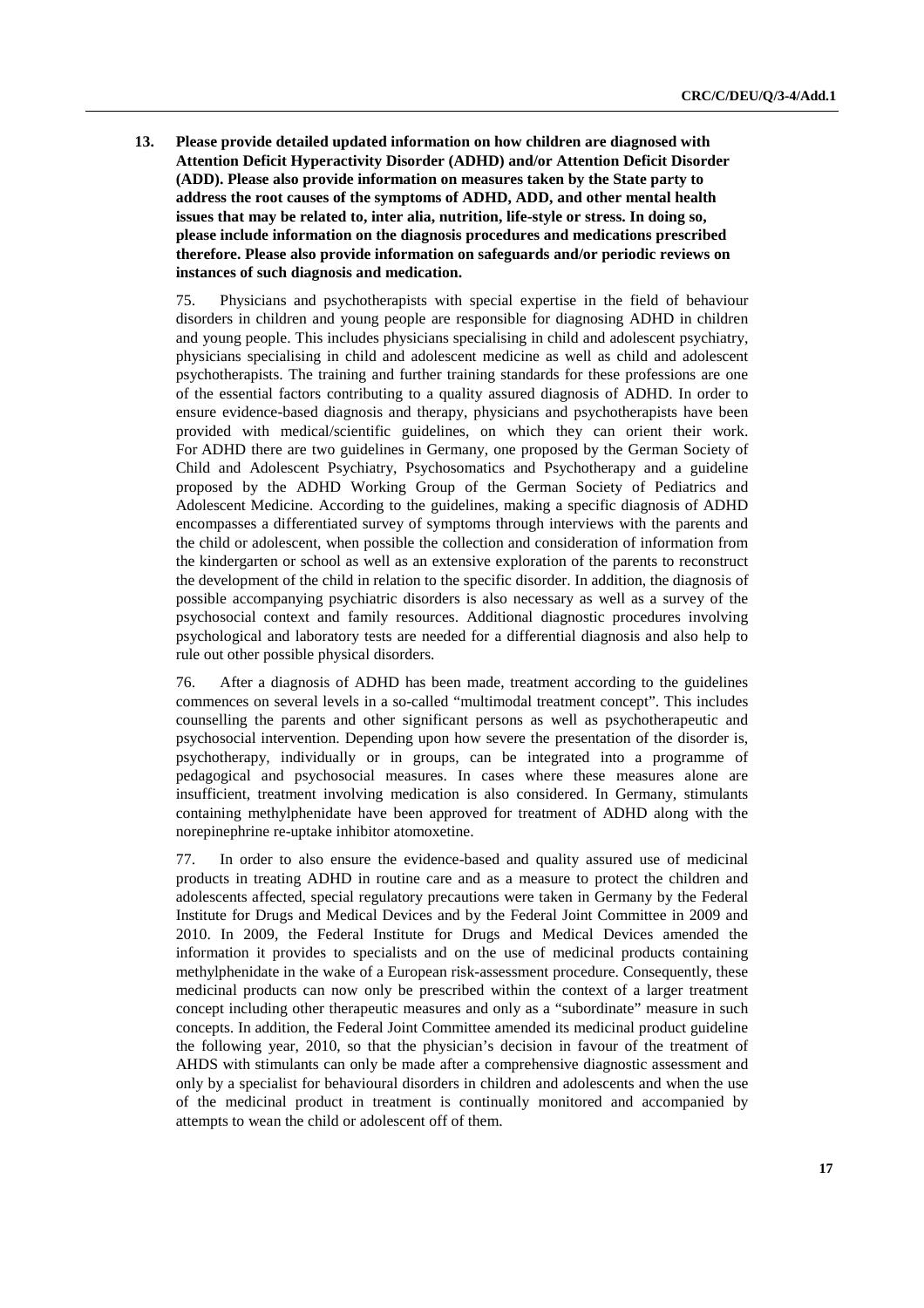78. The Federal Ministry of Education and Research has taken measures to support clinical research projects to investigate the neurobiological mechanisms of ADHD, to investigate the effects and underlying mechanisms of psychotherapeutic treatment for ADHD patients, and to elucidate the preventive effects of special food supplementation on ADHD/ADD symptoms. The importance of behavioural and environmental factors in influencing the development of common diseases such as mental health disorders has been acknowledged by Federal Ministry of Education and Research. The ministry only recently launched an action plan on "Prevention and Nutrition Research" which brings together research funding for all approaches that are relevant to prevention and nutrition research – from epigenetics to epidemiology – in an inter-disciplinary effort.

 **14. Please provide detailed updated information on measures taken, if any, to implement the recommendation (A/HRC/4/29/Add.3, para. 91(c))**<sup>1</sup>  **of the Special Rapporteur on the Right to Education in follow-up to his visit to the State party in February 2006 to: undertake an extensive national debate on the relationship between the educational systems currently in operation, including the appropriateness of maintaining a two or three-track system, and the phenomena of exclusion and marginalization of schoolchildren, in particular those of immigrant origin or with disabilities.** 

79. The school landscape in the Federal Republic of Germany has been subject to a process of change for a number of years now, affecting various areas both in terms of the curriculum as well as the organisation: the goals are to ensure and improve the quality of the educational system, raise the final level of education attained by children and adolescents with migrant backgrounds and from homes with little experience in the educational system as well as to implement Article 24 of the Convention on the Rights of Persons with Disabilities.

80. Viewing the improvement of education and individual social mobility as a national task, the Federal and Länder governments launched the qualification initiative "Advancement through Education" in Dresden on 1 October 2008. The original and subsequent reports on the implementation process are available under http://www.kmk.org/bildung-schule.html.

## **(a) Inclusion**

81. The support provided for pupils with special educational needs in Germany has been characterised by diverse organisational forms and approaches in recent decades. The plurality of the sites in which special educational needs are met, experiences with classes that include disabled and non-disabled children, impulses from pedagogical research and the focus adopted in school policy in individual Länder in the Federal Republic of Germany underline the fact that a personal, individualised perspective on special educational needs and integrative education now takes precedence over institution-orientated support.

82. On 26 March 2009, the Convention on the Rights of Persons with Disabilities came into force in Germany and has affected many areas of society and political action. Hence, the Conference of Ministers of Education and Cultural Affairs of the Länder created an important basis for participation by people with disabilities in education by recommending the principle of "Inclusive Education for Children and Adolescents with Disabilities in

<sup>&</sup>lt;sup>1</sup> "9. The Special Rapporteur recommends ...

 <sup>(</sup>c) provide impulses and more depth for the national debate on the relationship between the current educational structures and the phenomenon of the exclusion or marginalisation of pupils, especially those with migrant backgrounds and disabilities. Within the context of the debate, it should also be analysed whether it makes more sense to maintain a dual or tripartite school system."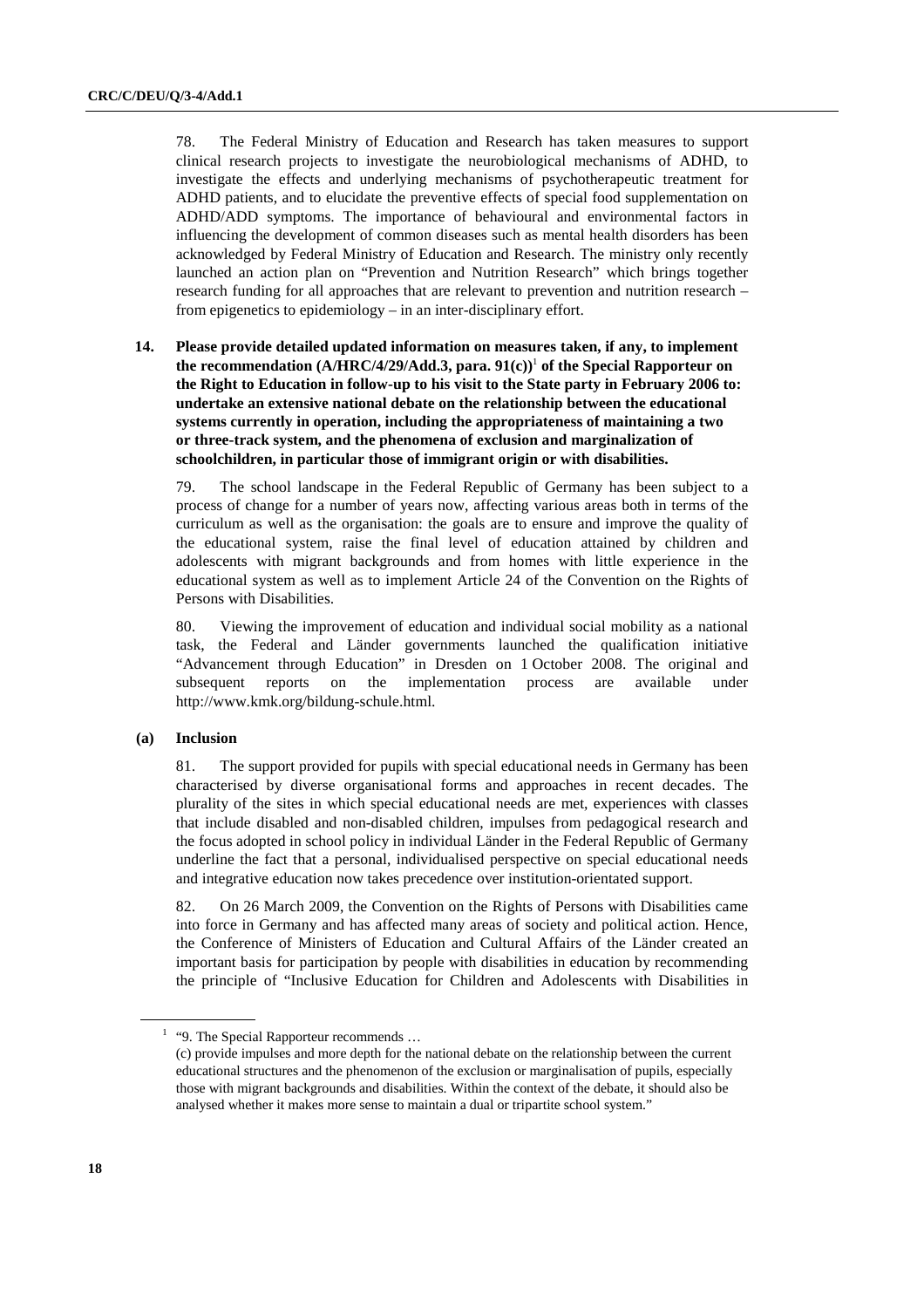Schools" on 20 October 2011. This created a framework for increasingly inclusive pedagogical approaches in schools of general education and vocational education. Based on an altered understanding of disability and the principles of participation and barrier-free accessibility, mainstream schools' responsibility for all children and adolescents with disabilities was emphasised. The Länder are therefore now facing tasks of organisational and pedagogical development that will decisively influence the school landscape. They regularly share information regarding the progress made in implementing an inclusive educational system and provide interested professionals with annual progress reports.

#### **(b) Improving Educational Attainment of Children and Young People with Migrant Backgrounds and from families with a low educational level**

83. In the education system of the Federal Republic of Germany there is no structural or systemically rooted exclusion or marginalisation of children and young people with migrant backgrounds. Nevertheless, socio-geographic segregation may lead to a situation that, children and adolescents who are already disadvantaged in terms of the learning conditions, due to their family background, often attend childcare centres and schools with a high percentage of children and adolescents particularly in need of support. In recent years, a careful analysis of the causes of the sometimes poor educational achievement of this group of pupils, as well as children and adolescents from families with a low educational level, has been undertaken in order to be able to adopt effective measures.

84. The Standing Conference of Ministers of Education and Cultural Affairs of the Länder has made targeted support for pupils with lower achievement the focus of their joint activities and adopted a "Support Strategy for Schoolchildren with Lower Achievement Levels" on 4 March 2010.

85. Support for the development of language skills plays a key role in this context since it was found that the percentage of children who do not have the language skills they need to follow classroom teaching when they enter school is too large. This pertains not only to multilingual children but also to monolingual children who grow up speaking German. The numerous initiatives to promote language development in the Länder range from procedures to assess the language skills of pre-schoolers, support for developing language skills to remedial language training at the primary and lower secondary level through to vocationally oriented approaches integrating specific terminology and support for developing language skills at vocational schools. In addition, parents of children with migrant backgrounds are to be integrated into the process of promoting language development. For pupils who have immigrated to Germany (side-entrants), special preparatory and preliminary classes are offered. Out-of-school offers such as camps to promote language skills, programmes to promote language skills in the afternoon and on weekends and projects such as "Remedial Classes for Children and Adolescents with Migrant Backgrounds" at lower and upper secondary level complement the opportunities offered in school.

86. Beyond this, there are also many measures offered by the Federal Government and the Länder to provide support to adolescents who are at risk of not completing school. The goal is to reduce the percentage of young people without a school-leaving qualification by half by 2015. The various measures can be classified in five areas of activity:

- (a) Enhancement of individual support;
- (b) Re-organisation of the learning process;
- (c) Creation of transition options and facilitating the attainment of certification;

(d) Enhancement of quality assurance and quality development including the intensification of educational research;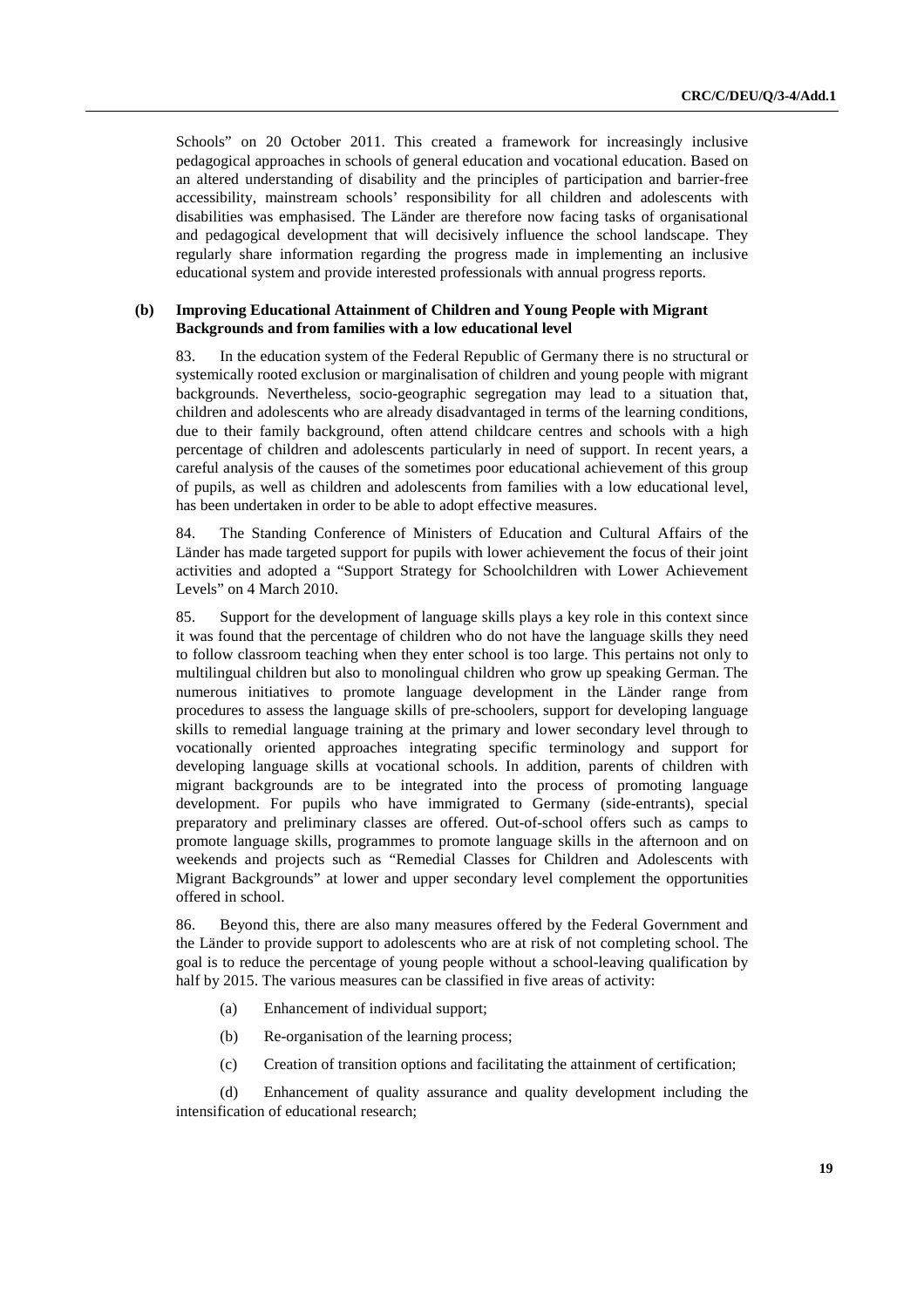(e) Establishment of cooperation and networks.

87. In order to support the work of the schools, social work within the schools and counselling by school psychologists is being further expanded.

88. All of these measures have already demonstrated initial success: in relation to the population at the typical ages of between 15 and 17, the percentage leaving school without a lower secondary school-leaving certificate has been steadily reduced since 2004 from 8.5% to 6.5% or down to roughly 53,000 pupils (2010) (cf. Federal Statistical Office, Fachserie 11, Reihe 1, Allgemeinbildende Schulen Schuljahr 2010/2011, Tabelle 6.7).

89. A markedly positive development is also in evidence in relation to the integration of children and adolescents with migrant backgrounds in schools. The percentage of foreign pupils leaving school with an entrance qualification for a university or a university of applied science increased between 2005 and 2010 markedly, namely by a total of 36% to a total of 15% of all foreign adolescents (9. Bericht über die Lage der Ausländerinnen und Ausländer in Deutschland [Lagebericht], Kurzfassung, p. 7). The measures for promoting the development of language skills in schools have proven successful: PISA 2009 shows that the level of reading skills of pupils with migrant backgrounds increased markedly in comparison to PISA 2000. The percentage of foreign pupils without a school-leaving qualification has been decreasing. The data from the 2010 micro-census allow us to draw comparisons between pupils with and without migrant backgrounds. They show that from 2005 to 2010 the disparities in attainment in terms of the basic school leaving qualifications (Hauptschulabschluss) and the intermediate school-leaving qualifications (Mittlerer Schulabschluss) have been steadily reduced. However, young migrants are still considerably less successful than adolescents without migrant backgrounds in completing vocational education and training after leaving school. However, the trend is positive: hence, the so-called vocational training participation quota among foreign adolescents has been steadily increasing (from 31.4% in 2009 to 33.5% in 2010, s. Lagebericht, Kurzfassung, p. 10.).

#### **(c) School structure**

90. In the system of schools of general education, the Länder have adopted a variety of measures to enhance permeability between the educational tracks. The entitlement to attend grammar school at upper secondary level (*Gymnasiale Oberstufe)* cannot only be acquired by attending *Gymnasium* from the beginning of secondary schooling but also – subject to appropriate performance – with an intermediate school leaving qualification (*Mittlerer Schulabschluss)* that can be attained *at all types of* general secondary schools. In 2010, 37.1% of the pupils changing school in order to attend a course at upper secondary level in order to acquire a higher education entrance qualification came from a school other than *Gymnasium*; most of them had attended different types of vocational and technical secondary schools (assessment on the basis of data from the Fachserie 11 Reihe 1, Allgemeinbildende Schulen 2010/2011 and Reihe 2, berufliche Schulen 2010/2011). This trend has also been accompanied by the tendency, observed in the Länder in recent years, to restructure the three-track school system by reducing tracks and merging *Hauptschulen* and *Realschulen* and sometimes also comprehensive schools *(Integrierte Gesamtschulen)*. In some Länder there exists only one school type besides *Gymnasium* offering different courses of secondary schooling. If these schools have a *Gymnasiale Oberstufe*, pupils usually take their Abitur (higher education entrance qualification) exam after 13 years of schooling. All in all, the percentage of the population in the corresponding age group with a higher education entrance qualification has risen from 31% in 1992 to nearly fast 50% (2010) nationwide in Germany.

91. In 2010, a total of roughly 177,000 pupils acquired a general higher education entrance qualification or an entrance qualification for universities of applied sciences at a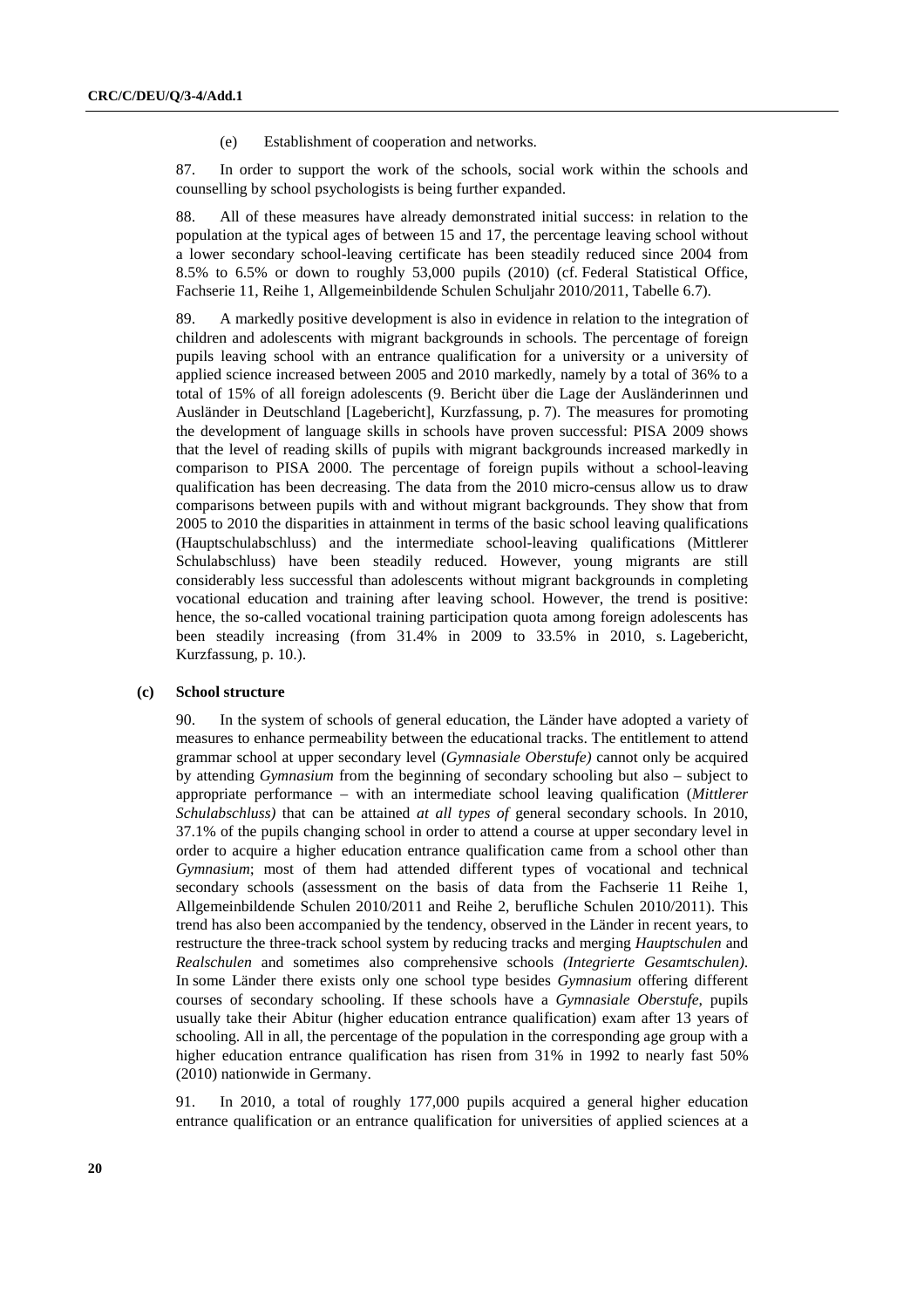vocational school. This represents 19.2% of the resident population of the same age in comparison with 17.4% in 2009. In courses offering double qualifications a higher education entrance qualification and a vocational qualification can be acquired simultaneously.

92. In total, in relation to all school-leaving qualifications, there are an increasing number of young people who attain certification allowing them to attend a university or a university of applied science at vocational schools after having failed to attain a certificate at a school of general education or after returning to a vocational school for the purpose of attaining such certification (cf. Nationaler Bildungsbericht 2012, p. 96). In addition, people can go back to school in one of the two common forms of adult education (*Zweiter Bildungsweg and Volkshochschule*) to attain school-leaving certificates or by taking special exams for people who do not attend a school or outside of schools. In addition, courses of vocational education and training are now also designed so that lower and intermediate level school leaving certificates (*Hauptschulsabschluss and Mittlerer Schulabschluss*) can be attained during the period of vocation training.

## **15. Please provide detailed information on measures taken by the State party to ensure an adequate standard of living for children and combat social exclusion, especially those in single parent families, in families with three children or more, and in families from ethnic minority backgrounds, and those affected by unemployment.**

93. The Federal Government pursues a strategy of combatting poverty among children and families based on various elements. Targeted financial assistance, a greater orientation on the family in the working world as well as a good infrastructure for providing child care and measures to promote the development of children of all ages represent a triad of coordinated measures. Social transfer benefits in Germany are an important building block for reducing poverty. Claiming social transfer benefits has contributed to a reduction in the percentage of minors threatened by poverty in Germany by roughly half; the risk of poverty is thus below the European average. This benefits single parents as well as multi-child families and families with migrant backgrounds.

94. The following benefits, introduced since 2009, reduce child poverty:

(a) On 1 January 2010 the child benefit was increase by 20 euros for every child. The tax deductions for children were also increased – from a total of 6,024 euros to 7,008 euros. Through the increase in the child benefit and, in part, also through the increase in the maintenance payments linked to the increased tax deduction, more families are able to rise above the level defined as "needy" in Book Two of the Social Code;

(b) In connection with the tax deductions for children, the maintenance advance for single parents was also increased as of 1 January 2010. The maintenance advance increased for children from birth to five years of age from 117 euros to 133 euros and for children from six to eleven years of age from 158 euros to 180 euros;

(c) The legal claim to childcare for one- and two-year-old children, which came into force on 1 August 2013, can also contribute to reducing child poverty. Offering childcare from an early age without citing specific conditions makes it possible for parents to begin working or to expand their working hours and thus enhances their income situation. The child-care benefit for home-based care closes a gap in the system of support for parents; in this case for parents who do not take advantage of a publicly supported or financed form of childcare for their one- or two-year-old children. The child-care benefit for home-based care is paid regardless of whether and to what extent the parents are employed; it does not require one or both of the parents to reduce the extent of their gainful employment. The child-care benefit for home-based care thus expands the leeway that parents have in relation to the reconciliation between family and working life, to the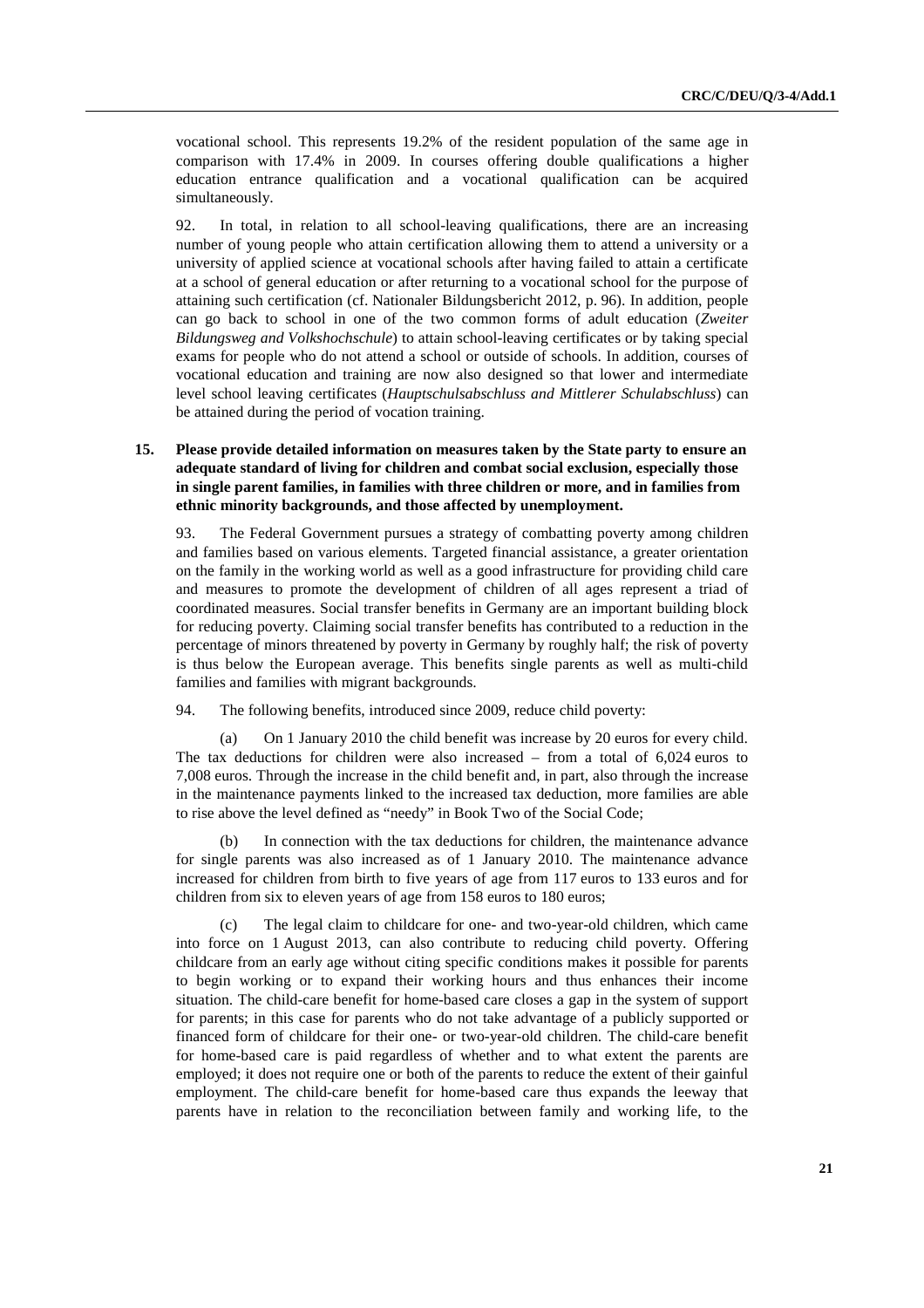economic basis of the family and to the children's options for participation, thereby allowing a freedom of choice in individual cases;

(d) The Federal Government provided both financial as well as considerable qualitative support for the expansion of child day care for children under the age of three in light of the new legal claim to childcare. With two investment programmes and by contributing to the operating costs, the Federal government will have provided a total of 5.4 billion euros for the expansion of childcare for children under age three by 2014. As of 2015, the Federal Government will provide 845 million euros annually to support the operating costs of the newly created childcare spaces. According to information from the Länder, a total of roughly 810,000 childcare spaces are expected to be available for the year 2013/2014; this means that the calculated overall demand can be met;

(e) The basic needs calculated for the Basic Security Benefits for Job-Seekers as well as for social assistance – thus also for children and young people – are adjusted annually on the basis of a mixed index derived from changes in the prices of all goods and services (70%) relevant to basic needs and the development of net wages and salaries per employee (30%);

(f) In addition, under the Act on Determining Basic Needs and Amending Books Two and Twelve of the Social Code of 24 March 2011, educational and participation benefits were introduced for those receiving support under such programmes as Basic Security Benefits for Job-Seekers, social assistance as well as for families that receive the child supplement or residential supplement. This benefits families with low incomes. By providing a legal claim to benefits from this so-called educational package, the Federal Government is fulfilling its special responsibility towards roughly 2.5 million legally entitled children and adolescents in Germany. The educational package serves to provide children, adolescents and young adults with the means to satisfy specific minimum sociocultural needs. Under certain conditions, the educational package includes benefits to promote learning closely oriented on the school curriculum as well as for personal school needs, the costs of one or multi-day school excursions or excursions by a childcare facility, covering the additional costs for a joint midday meal at school, at a childcare centre and in family day care as well as up to 10 euros per month for children and adolescents up to and including age eighteen for social participation, for example in sports clubs or music school.

95. The following activities by the Federal Government to improve the reconciliation of family and working life help to maintain an adequate standard of living:

(a) The parental allowance facilitates early re-entry into the labour market. Five years after its introduction, an evaluation study by the German Institute for Economic Research confirms that the parental allowance has led to greater participation by fathers in caring for children and increased participation in working life by mothers during the second year of a child's life. Thus, the law has had the intended effect;

(b) The Federal Ministry for Family Affairs, Senior Citizens, Women and Youth launched the initiative "Enhancing Resources – Ensuring the Future: Employment Perspectives for Mothers with Migrant Backgrounds" (Ressourcen stärken – Zukunft sichern: Erwerbsperspektiven von Müttern mit Migrationshintergrund). The goal of the initiative is to support mothers with migrant backgrounds while they are re-entering the working world, and thus improve the economic stability of families with migrant backgrounds and reduce their dependency on transfer benefits. In order to augment the existing structures for providing support, various approaches to addressing, activating and integrating those affected will be tested within the framework of the initiative, and the mothers with migrant backgrounds will be supported in organising the reconciliation of family and working life.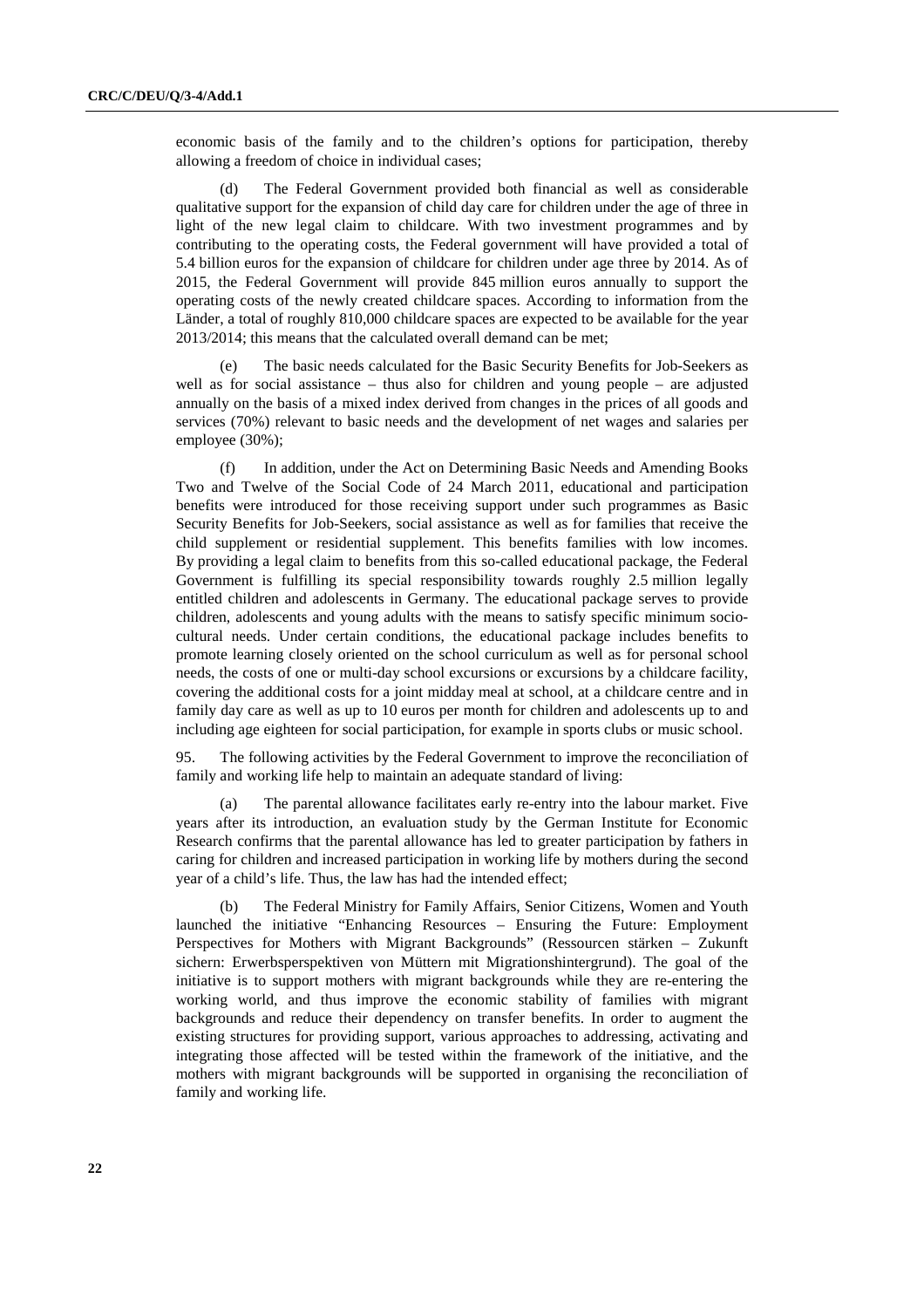## **16. Please provide information on measures taken to ensure that refugee or/or asylumseeking children, particularly those above the age of 16 years, are provided adequate advice, support, legal aid, and counselling.**

96. The process of applying for political asylum through the Federal Office for Migration and Refugees is conducted in a manner that takes the needs of minors into consideration. Specifically, in the cases of all unaccompanied persons under 18 years of age, i.e. including those over the age of 16, and, when necessary, also in the cases of accompanied minors, specially trained decision makers (special commissioners) are assigned to the case. There are currently roughly 80 special commissioners at the Federal Office for Migration and Refugees for unaccompanied minors.

97. Regardless of whether an application for political asylum has been submitted, all unaccompanied children and adolescents under the age of 18 entering Germany are placed in the custody of the youth services agency and are supported by a legal guardian. When they apply for political asylum, they are also entitled to counselling by a lawyer with expertise in this field.

98. The youth services agencies are obliged to take the following measures for anyone placed under their custody:

(a) Temporary placement with a suitable person in a suitable facility or in some other (suitable) residential setting (institution);

- (b) Provide care and exercise custody; and
- (c) Ensure the maintenance of the minor and assistance in case of illness.

99. The youth services agencies are obliged to initiate a legal guardian or custodian appointed by the family court within just a few days after taking custody. The guardian/custodian serves in place of the parents regarding care and custody (Sections 1773 and following of the Civil Code).

100. Custody is only relinquished when it has been determined where the child or the young person will remain subsequently. Assistance as provided by child and youth services (e.g., placement in a foster family) or other types of assistance come into consideration.

101. According to Directive 2013/32/EU of the European Parliament and of the Council of 26 June 2013 on common procedures for granting and withdrawing international protection (recast) and Directive 2013/33/EU of the European Parliament and of the Council of 26 June 2013 laying down standards for the reception of applicants for international protection (recast), a representative must also be assigned to all unaccompanied minors under 18 years of age in the future, especially in order to support them in enforcing their claims to the rights they derive from these directives.

102. According to the provisions of the Directive on reception conditions for asylum seekers, minors are entitled to appropriate mental health care where needed. In cases they have been victims of any form of abuse, neglect, exploitation, torture, cruel, inhuman and degrading treatment or have suffered from armed conflicts, they are entitled to access to rehabilitation services.

## **17. Please provide detailed updated information on measures taken, if any, to implement the Committee's previous recommendation (CRC/C/OPAC/DEU/CO/1, para. 11) to raise the minimum age for voluntary recruitment into the armed forces to 18 years.**

103. When, on 13 December 2004, the Federal Republic of Germany deposited the instrument of ratification of the Optional Protocol to the Convention on the Rights of the Child on the involvement of children in armed conflict of 25 May 2000, the government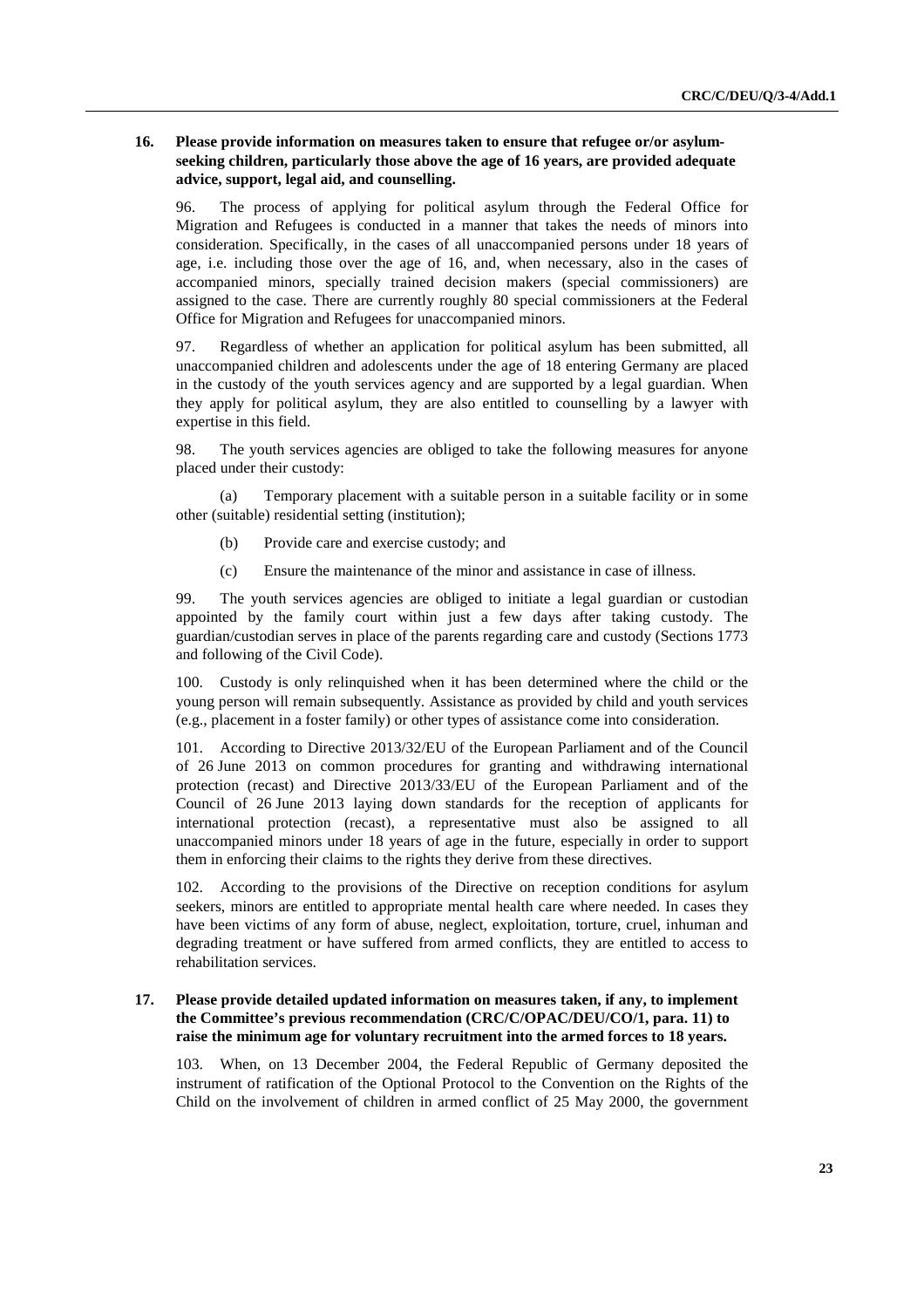declared that it views the minimum age of 17 years as legally binding in the sense of Article 3 para. 2 of the Optional Protocol.

104. This position still stands. Hence, no measures were taken to raise the minimum age.

# **Part II**

 *In this section the Committee invites the State party to briefly (three pages maximum) update the information presented in its report with regard to:* 

#### **(a) New bills or law, and their respective regulations**

105. Only new regulations or laws on the federal level will be presented in the following section.

106. Since 1 January 2011, the Act on Determining Basic Needs and Amending the Second and Twelfth Books of the Social Code of 24 March 2011 (Federal Law Gazette I, p. 453) has served to determine the basic needs of recipients of Basic Income Security for Job-Seekers and the basic needs categories in the social assistance system (jointly referred to basic needs) in a plausible and realistic manner. Children in need of assistance now also have an individual legal claim to a specific minimum level of socio-cultural support; this is provided by special educational and participation benefits – referred to as the Educational Package (cf. Part I, Question 15). Under the regulations pertaining to asylum-seekers, providing educational and social participation benefits is still at the legal discretion of the authorities. Nevertheless, authorities in the Länder have also agreed to provide these benefits voluntarily to ensure that such children and young people are not, in fact, disadvantaged in this context.

107. With the Federal Child Protection **Act** of 22 December 2011 (Federal Law Gazette I, p. 2975; in force since 1 January 2012) the Federal Government established a basis for active and effective child protection (cf. Part I, Question 4).

108. The Act on the Privileged Treatment of Children's Noise Emitted by Child Day Care Centres and Children's Playgrounds of 20 July 2013 (Federal Law Gazette I, p. 1474) now ensures that noise made by children at day care centres, children's playgrounds and similar facilities is not, as a rule, considered a "threat to the environment". In addition, the emission limits and standards used to assess the effects of noise emitted by industrial plants or sports facilities may not be applied.

109. The Act to Strengthen Internal Development in Cities and Municipalities and the Advancement of Urban Development Law of 11 June 2013 (Federal Law Gazette I, p. 1548) includes provisions allowing centres for the care of children that serve the needs of the inhabitants of an area to be established in purely residential areas. In addition, it has been clarified that children and adolescents are to be counted among the public at large for the purpose of early public participation in planning processes.

110. The Act to Strengthen the Rights of Victims of Sexual Abuse of 26 June 2013 (Federal Law Gazette I, p. 1805) improves the protection of children and juvenile victims in criminal proceedings (cf. Part I, Question 4).

111. The Act to Reform the Parental Custody Rights of Parents Not Married to Each Other of 16 April 2013 (Federal Law Gazette I, p. 795; in force since 19 May 2013) is based on the new general principle that, fundamentally, both parents should have custody rights, even if they are not married to each other, provided this serves the child's best interests; fathers can seek shared custody without the mothers' consent (cf. Part I Question 4).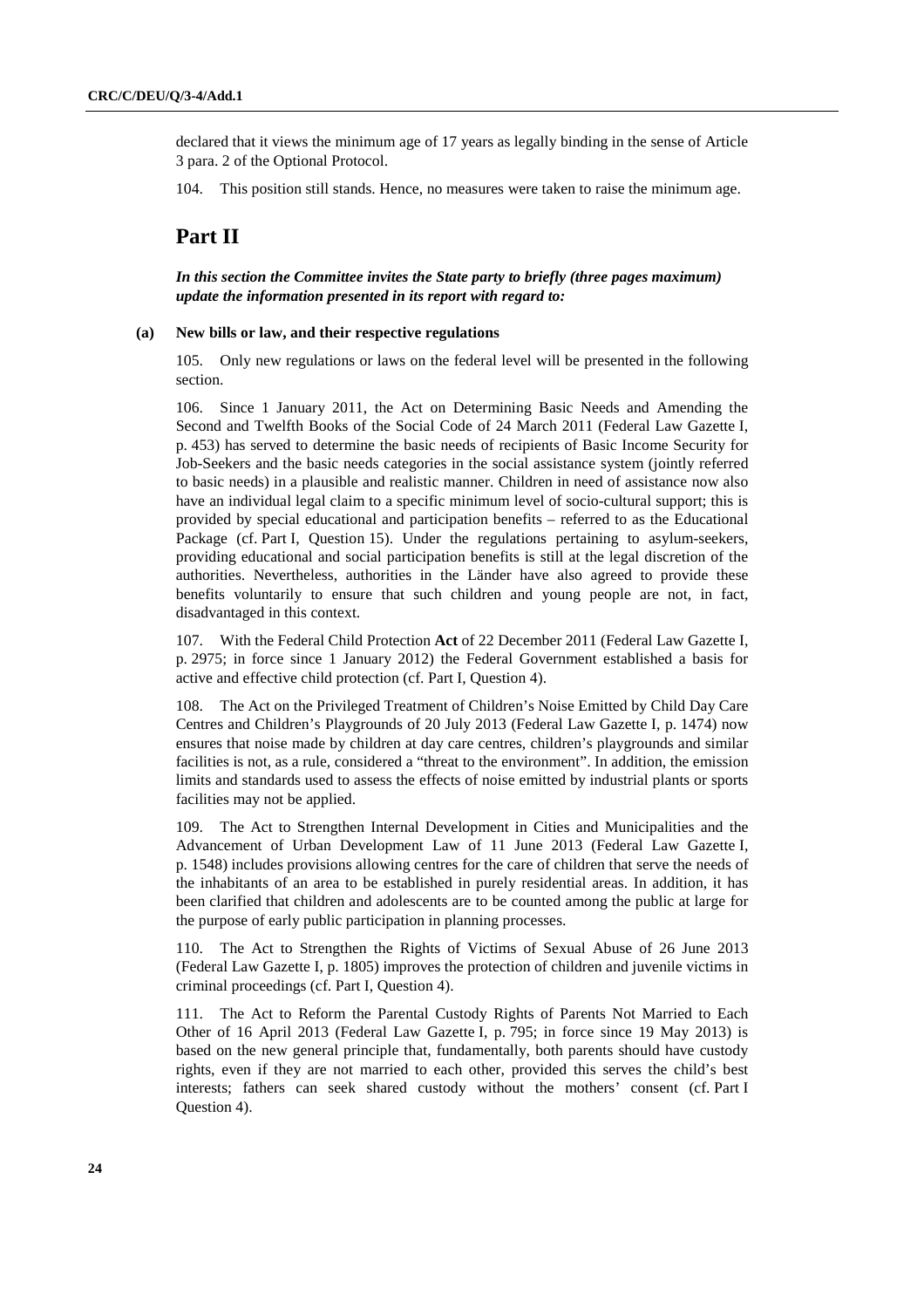112. In cases where the child has both a legal father and a biological father, the Act Strengthening the Rights of the Biological, Non-Legal Fathers of 4 July 2013 (Federal Law Gazette I, p. 2176; in force since 13 July 2013) enables a biological father who has demonstrated a serious interest in his child to maintain contact to his child provided this is in the child's best interest. The best interest of the child is of primary concern.

113. The Act Amending the Guardianship and Custodial Care Law of 29 June 2011 (Federal Law Gazette I, p. 1306) expressly requires sufficient personal contact between a guardian and a ward and places greater emphasis on the guardian's duty to promote and ensure the care and education of the ward.

114. The Act to Simplify the Administration of Child and Youth Services of 27 August 2013, which comes into force on 3 December 2013 (Federal Law Gazette I p. 3463), gives children and young people better access to child and youth services benefits.

115. The amendment of Article 2 (2) of the Act on Pregnancies in Conflict Situations, which came into force on 1 January 2012, extends the legal right to anonymous counselling, which pertained only to conflict counselling up until 2011, to all pregnant women (cf. Part I Question 6).

116. The Act Expanding Assistance for Pregnant Women and Regulating Births in Confidence of 28 August 2013 (Federal Law Gazette I, p. 3458), which comes into force on 1 May 2014, creates the new option of a confidential birth as an alternative to the legally unregulated options of giving a child up anonymously.

117. The Act to Promote Prevention adopted by the German Bundestag on 27 June 2013 improves primary and secondary prevention among children, especially by closing the gap between child early detection examinations under Article 26 of Book Five of the Social Code during the first years of school and by mandating primary prevention counselling elements in early detection examinations.

#### **(b) New institutions (and their mandates) or institutional reforms**

118. On 24 March 2010, the Federal Government charged an independent commissioner with addressing cases in which children were sexually abused. The responsibilities include the establishment of a contact point for victims, addressing past cases of sexual abuse in institutions and in the family and drafting recommendations on how to help victims. A successor was named on 7 December 2011.

119. Foundation of the I-KiZ Child Online Protection Centre (I-KiZ – Zentrum für Kinderschutz im Internet) in 2012 – its aim is to make the efforts to combat the distribution of child pornography and to protect children more effective. I-KiZ is to assess potential threats to children and young people posed by technical developments on the Internet, pool knowledge, information and education, and thus develop comprehensive protection strategies.

#### **(c) Recently introduced policies, programs and action plans and their scope and financing**

120. Policies and programmes that were already mentioned in the Third and Fourth State Party Reports will not be specifically cited even if they have been continued or developed further. Please refer also to the measures cited in Part I.

121. Since 2011 the Federal Government has been developing a new policy for youth as a stage of life and will focus more strongly on the concerns of the younger generation in the demographic transition process in 2014 (cf. Part I, Question 1).

122. On 24 March 2010, the Federal Government decided to establish a round table on the "Sexual Abuse of Children in Dependent and Subordinate Relationships in Private and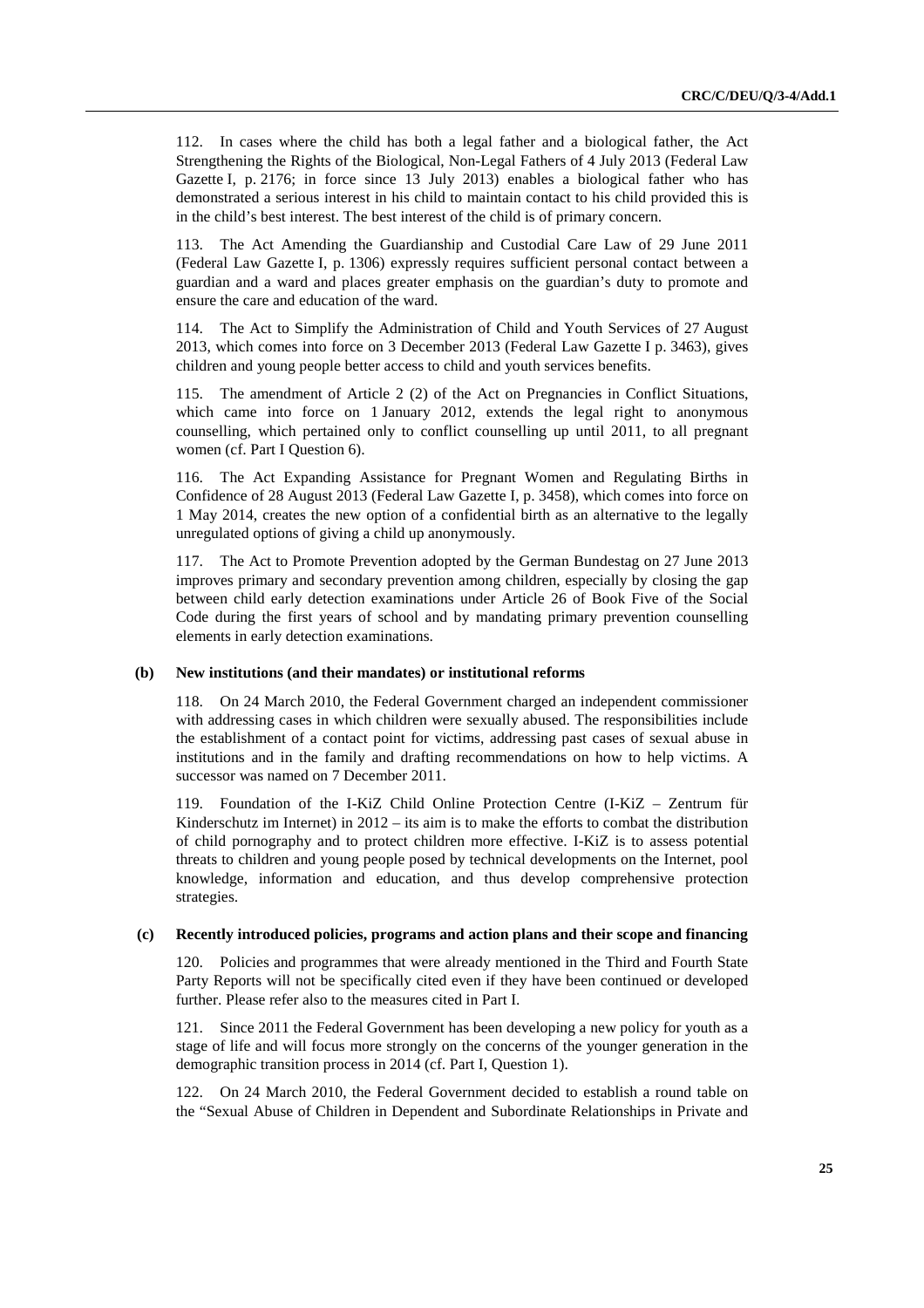Public Institutions and in the Family" with the goal of better fulfilling the shared responsibility to protect children and young people against sexualised violence. Chaired by the Federal Ministry of Justice, the Federal Ministry for Family Affairs, Senior Citizens, Women and Youth and the Federal Ministry of Education and Research and with members from political organisations, the Länder, municipal governments, academia, churches, nongovernmental organisations along with victims of sexual abuse, five meetings were held and a final report with recommendations was submitted at the end of November 2011.

123. The Federal Ministry of Education and Research made 32 million euros available for research on sexual violence against children and adolescents in the wake of the meetings. The goal is to establish and sustain research on this topic. This research is to be closely tied to actual practice.

124. The programmes "Kinderschutz geht alle an!" (Protecting children is everyone's business!) launched in 2010 and "Missbrauch verhindern!" (Prevent abuse!) launched 2013, are intended to raise awareness of the physical and psychological forms of child illtreatment and child abuse, thus improving the ability of important adult figures in the lives of minors (such as parents, teachers, youth services staff) to take action and intervene.

125. On 27 September 2011 the Federal Government adopted the Action Plan 2011 to Protect Children and Young People against Sexual Violence and Exploitation. It includes an overall concept on protecting children and young people against all forms of sexual violence and exploitation. Children and adolescents were involved in drafting the action plan. Within the context of the action plan, the Federal Ministry for Family Affairs, Senior Citizens, Women and Youth is providing approx. 4 million euros to support the national prevention initiative "Trau Dich!" (Go ahead!), 3.1 million euros to for a national campaign to promote further training for child and youth services professionals and approx. 2.3 million euros for a broadly based research project (MIKADO) to study the occurrence and causes of sexual abuse.

126. The Federal Initiative for Early Intervention promotes the establishment and expansion of networks for early intervention as well as the deployment of family midwives and similarly qualified health care professionals on a model basis up to the end of 2015. Family midwives are to provide young families in difficult situations throughout Germany with support in caring for their children. As of 2016, the Federal Government will establish a permanent fund to act on the results of the research.

#### **(d) Recent ratifications of human rights instruments**

127. Germany has, with effect from 15 July 2010, withdrawn its reservations to the Convention on the Rights of the Child, which it had submitted when depositing its instrument of ratification.

128. The Council of Europe Convention on Action against Trafficking in Human Beings of 16 May 2005 was ratified on 19 December 2012 and entered into force in Germany on 1 April 2013.

129. The Optional Protocol to the Convention on the Rights of the Child on a communications procedure was ratified on 28 February 2013.

130. The Council of Europe Convention on preventing and combating violence against women and domestic violence (CETS 210) was signed 11 May 2011; the ratification is currently in preparation.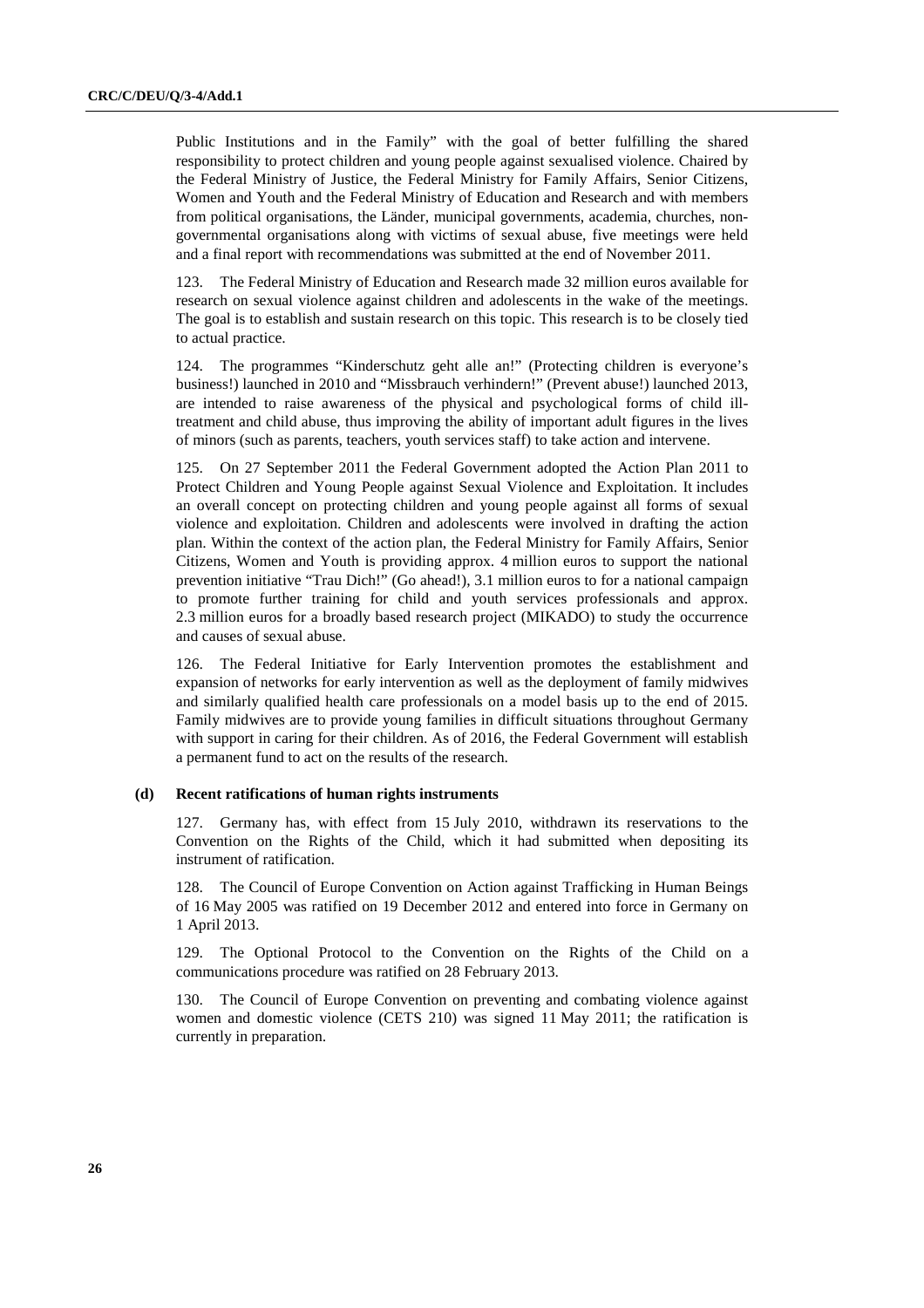# **Part III**

## **1. Please provide statistical data on how many children are living in foster care disaggregated by sex, age, geographic location and socio-economic background.**

131. The data compiled in the following represent benefits (supportive services) for minors provided under Section 33 of Book Eight of the Social Code in 2009, 2010 and 2011. The data are disaggregated by sex, age and the receipt of transfer benefits and presented for Germany as well as in separate tables of the number of benefits in the individual Länder.

Table 1

**Fulltime foster care under Section 33 of Book Eight of the Social Code for undereighteen-year-olds disaggregated by sex (Germany; 2009 to 2011; sum of assistance being provided on 31 December and assistance concluded during the year; absolute figures, claims per 10,000)** 

|                   | 2009   | 2010   | 2011   |
|-------------------|--------|--------|--------|
| <b>Total</b>      | 63,663 | 66,842 | 69,113 |
| Male              | 32,222 | 33,989 | 34,998 |
| Female            | 31,441 | 32,853 | 34,115 |
| Claims per 10,000 | 2009   | 2010   | 2011   |
| <b>Total</b>      | 47.2   | 50.1   | 52.3   |
| Male              | 46.6   | 49.7   | 51.6   |
| Female            | 47.9   | 50.6   | 53.0   |

*Source*: Federal Statistical Office: Statistics on Child and Youth Welfare – educational assistance, integration assistance, assistance for young adults, various age groups; compiled and calculated by the Arbeitsstelle Kinder – und Jugendhilfestatistik (Centre for Child and Youth Welfare Statistics).

#### Table 2

## **Fulltime foster care under Section 33 of Book Eight of the Social Code for undereighteen-year-olds according to age (Germany; 2009 to 2011; sum of the assistance being provided on 31 December and concluded during the year; absolute figures)**

| Age                  | 2009  | 2010  | 2011  |
|----------------------|-------|-------|-------|
| 0 to under 1 year    | 1,573 | 1,595 | 1,706 |
| 1 to under 2 years   | 2,677 | 2,611 | 2,620 |
| 2 to under 3 years   | 3,133 | 3,382 | 3,365 |
| 3 to under 4 years   | 3,441 | 3,726 | 4,002 |
| 4 to under 5 years   | 3,560 | 3,817 | 4,125 |
| 5 to under 6 years   | 3,510 | 3,831 | 4,160 |
| 6 to under 7 years   | 3,655 | 3,833 | 4,110 |
| 7 to under 8 years   | 3,557 | 3,885 | 3,967 |
| 8 to under 9 years   | 3,801 | 3,822 | 4,049 |
| 9 to under 10 years  | 3,808 | 4,048 | 3,958 |
| 10 to under 11 years | 3,864 | 4,008 | 4,211 |
| 11 to under 12 years | 3,790 | 4,089 | 4,205 |
| 12 to under 13 years | 3,834 | 3,986 | 4,205 |
| 13 to under 14 years | 3,826 | 4,095 | 4,146 |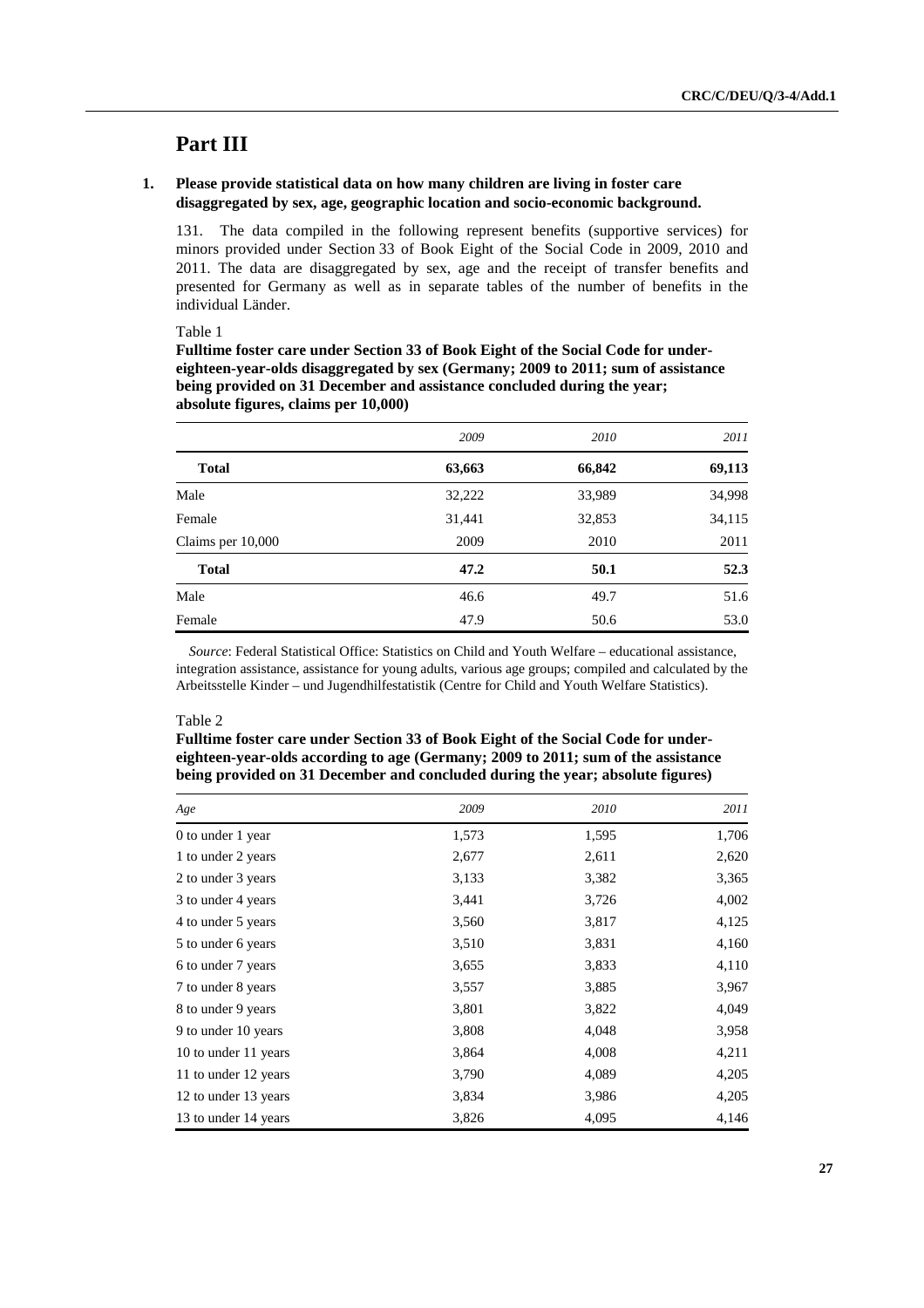| Age                  | 2009   | 2010   | 2011   |
|----------------------|--------|--------|--------|
| 14 to under 15 years | 3,793  | 4,084  | 4,176  |
| 15 to under 16 years | 3,879  | 3,985  | 4,152  |
| 16 to under 17 years | 3,983  | 4,092  | 4,040  |
| 17 to under 18 years | 3.979  | 3,953  | 3,916  |
| Total under 18 years | 63,663 | 66,842 | 69,113 |

*Source*: Federal Statistical Office: Statistics on Child and Youth Welfare – educational assistance, integration assistance, assistance for young adults, various age groups; compiled and calculated by the Arbeitsstelle Kinder– und Jugendhilfestatistik (Centre for Child and Youth Welfare Statistics).

Table 3

**Fulltime foster care under Section 33 of Book Eight of the Social Code for under 18-year-olds (Länder; 2009 to 2011; sum of assistance being provided on 31 December and assistance concluded during the year; absolute figures)** 

| Länder                            | 2009   | 2010   | 2011   |
|-----------------------------------|--------|--------|--------|
| Baden-Württemberg                 | 6,761  | 6,964  | 6,965  |
| Bavaria                           | 7,590  | 7,995  | 8,318  |
| Berlin                            | 1,620  | 1,593  | 1,603  |
| Brandenburg                       | 2,009  | 2,123  | 2,114  |
| <b>Bremen</b>                     | 425    | 871    | 808    |
| Hamburg                           | 1,485  | 1,727  | 1,775  |
| Hesse                             | 3,825  | 3,837  | 4,051  |
| Mecklenburg-West Pomerania        | 1,582  | 1,613  | 1,707  |
| Lower Saxony                      | 6,452  | 6,974  | 7,524  |
| North Rhine-Westphalia            | 17,923 | 18,907 | 19,951 |
| Rhineland-Palatinate              | 3,707  | 3,775  | 3,873  |
| Saarland                          | 1,012  | 973    | 1,037  |
| Saxony                            | 2,501  | 2,589  | 2,784  |
| Saxony-Anhalt                     | 1,957  | 1,918  | 1,434  |
| Schleswig-Holstein                | 3,337  | 3,528  | 3,641  |
| Thuringia                         | 1,477  | 1,455  | 1,528  |
| Western Germany (incl.<br>Berlin) | 54,137 | 57,144 | 59,546 |
| Eastern Germany                   | 9,526  | 9,698  | 9,567  |
| Germany                           | 63,663 | 66,842 | 69,113 |

*Source*: Federal Statistical Office: Statistics on Child and Youth Welfare – educational assistance, integration assistance, assistance for young adults, various age groups; compiled and calculated by the Arbeitsstelle Kinder- und Jugendhilfestatistik (Centre for Child and Youth Welfare Statistics).

## **2. Please provide statistical data on the conviction rates for non-payment of child maintenance for the years 2009, 2010 and 2011.**

132. The annual criminal prosecution statistics published by the Federal Statistical Office include information on defendants adjudicated and defendants convicted disaggregated by categories such as the most serious offence on which judgement was based. In cases were judgement was passed on a number of offences during the same proceedings, data is only recorded for the offence subject to the most serious punishment. Hence, data is therefore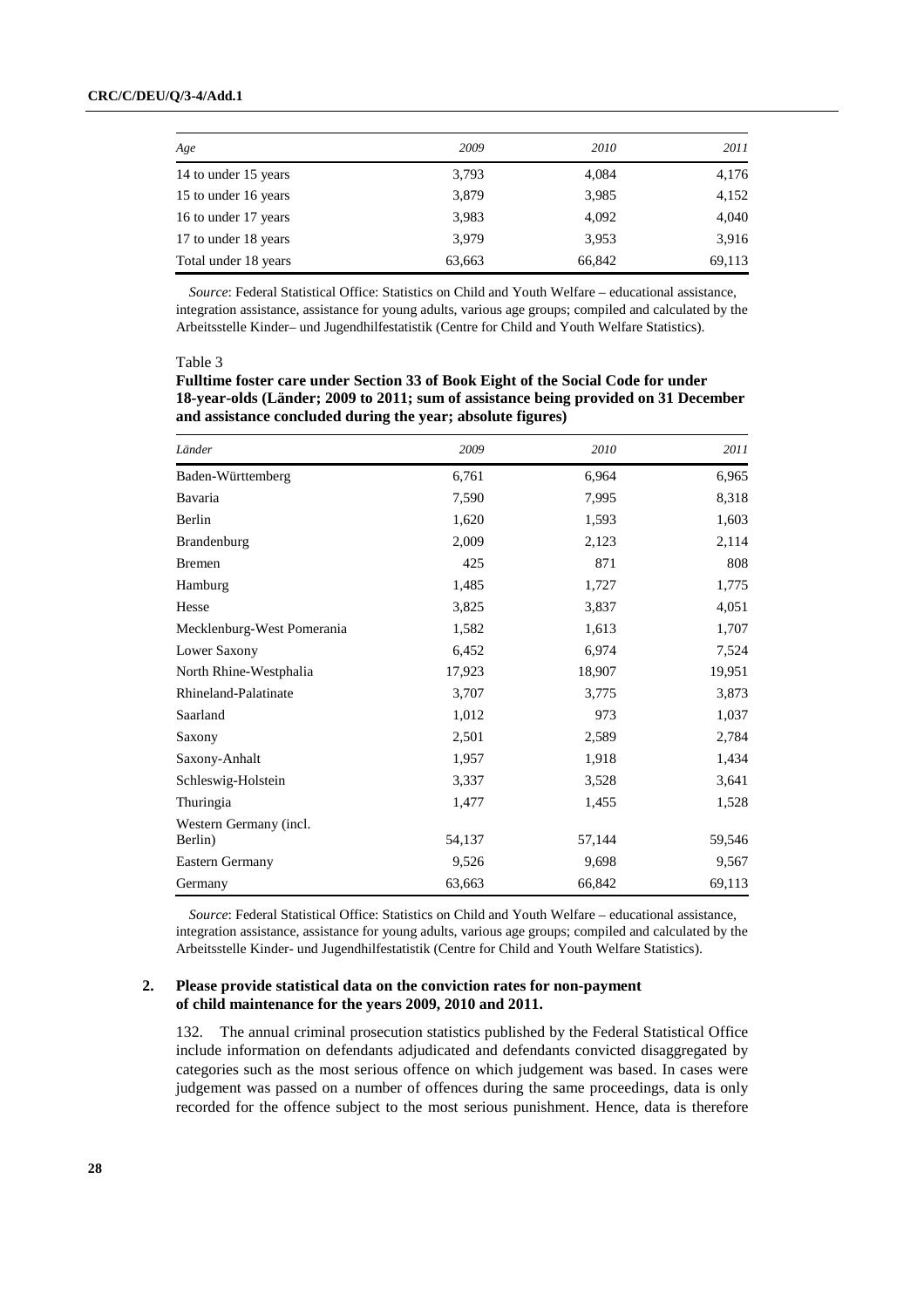only available for adjudication and conviction on grounds of non-payment of child maintenance as (legally) required under Section 170 (1) of the Penal Code when this was the most serious offence in the case in question.

133. However, Section 170 (1) of the Penal Code pertains not only to the non-payment of maintenance for children (as required under Section 1612a of the German Civil Code) but also the non-payment of maintenance for spouses (maintenance when spouses are living apart – Section 1361 of the German Civil Code), maintenance for divorced spouses or registered partners after dissolution of the registered partnership (maintenance to care for a child – Section 1570 of the German Civil Code; maintenance by reason of old age – Section 1571 of the German Civil Code; maintenance for reasons of illness or infirmity – Section 1572 of the German Civil Code; maintenance for unemployment and topping-up – Section 1573 of the German Civil Code; maintenance for training, further training or retraining  $-$  Section 1575 of the German Civil Code; maintenance for reasons of equity  $-$ Section 1576 German Civil Code) as well as duty to provide maintenance for parents (Section 1601 German Civil Code).

134. The following table thus only includes the data for adjudication and conviction for non-payment of all legally required forms of maintenance. Differentiated data on nonpayment of statutory child maintenance are not collected and can therefore not be provided.

Table 4 **Adjudication and conviction due to non-payment of statutory maintenance under Section 170 (1) of the Penal Code from 2009 to 2011** 

|      | Adjudicated  |                 | Convicted    |                 |  |
|------|--------------|-----------------|--------------|-----------------|--|
| Year | <b>Total</b> | Number of males | <b>Total</b> | Number of males |  |
| 2009 | 5,205        | 5,068           | 2,640        | 2,595           |  |
| 2010 | 4,540        | 4,433           | 2,323        | 2,291           |  |
| 2011 | 4,021        | 3,929           | 2,106        | 2,076           |  |

*Source*: Federal Statistical Office, Fachserie 10 Reihe 3, Strafverfolgung 2009-2011.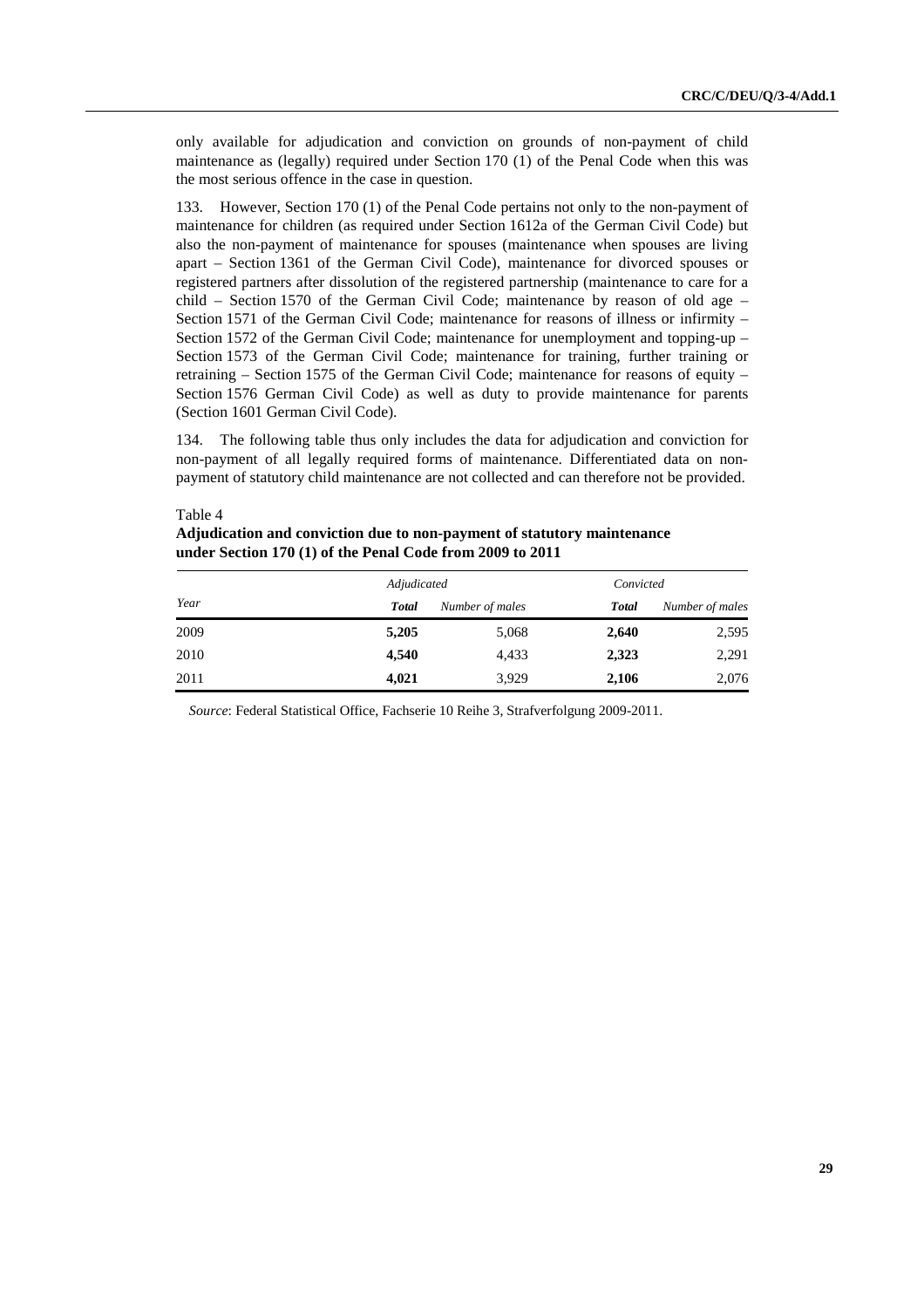- **3. Please specify the number of children with disabilities, up to the age of 18, disaggregated by age, sex, geographic location, socio-economic background and type of disability covering the years 2009, 2010, and 2011:** 
	- **(a) Living with their families;**
	- **(b) Living in institutions;**
	- **(c) Placed in foster care;**
	- **(d) Attending regular schools;**
	- **(e) Attending special schools;**
	- **(f) Not attending school;**
	- **(g) Subject to violence, in schools, institutions and domestic settings.**

#### **Regarding subparagraph (a)**

135. No statistical information is available on how many severely disabled children live in their own families. As an alternative, the number of severely disabled children recorded in long-term care statistics can be provided (see below), whereby no differentiation is made as to whether these children live in their own families or not. Additional differentiation according to characteristics such as the type of disability or socio-economic background is not possible. Data for the year 2010 are not available, because the statistics are compiled biannually.

## Table 5 **Severely disabled persons according to age**

|               | Severely disabled persons according to age |                     |  |  |  |  |
|---------------|--------------------------------------------|---------------------|--|--|--|--|
| Age           | on 31 December 2009                        | on 31 December 2011 |  |  |  |  |
| under 4 years | 14,275                                     | 14,194              |  |  |  |  |
| 4-6 years     | 14,336                                     | 14,376              |  |  |  |  |
| $6-15$ years  | 94,708                                     | 97,988              |  |  |  |  |
| $15-18$ years | 38,250                                     | 38,696              |  |  |  |  |
| <b>Total</b>  | 161,569                                    | 165,254             |  |  |  |  |

*Source*: Federal Statistical Office: "Social Assistance – Severely Disabled Persons 2011".

## **Regarding subparagraphs (b) and (c)**

(i) *Children and young people with psychological disabilities who receive benefits for the integration of children and young people under Section 35a of Book Eight of the Social Code* 

136. The data compiled in the following table represent benefits under Section 35a of Book Eight of the Social Code for minors for the years 2009, 2010 and 2011. The data are disaggregated by sex, age and the receipt of transfer benefits for Germany and augmented by a table of the number of benefits provided in the Länder.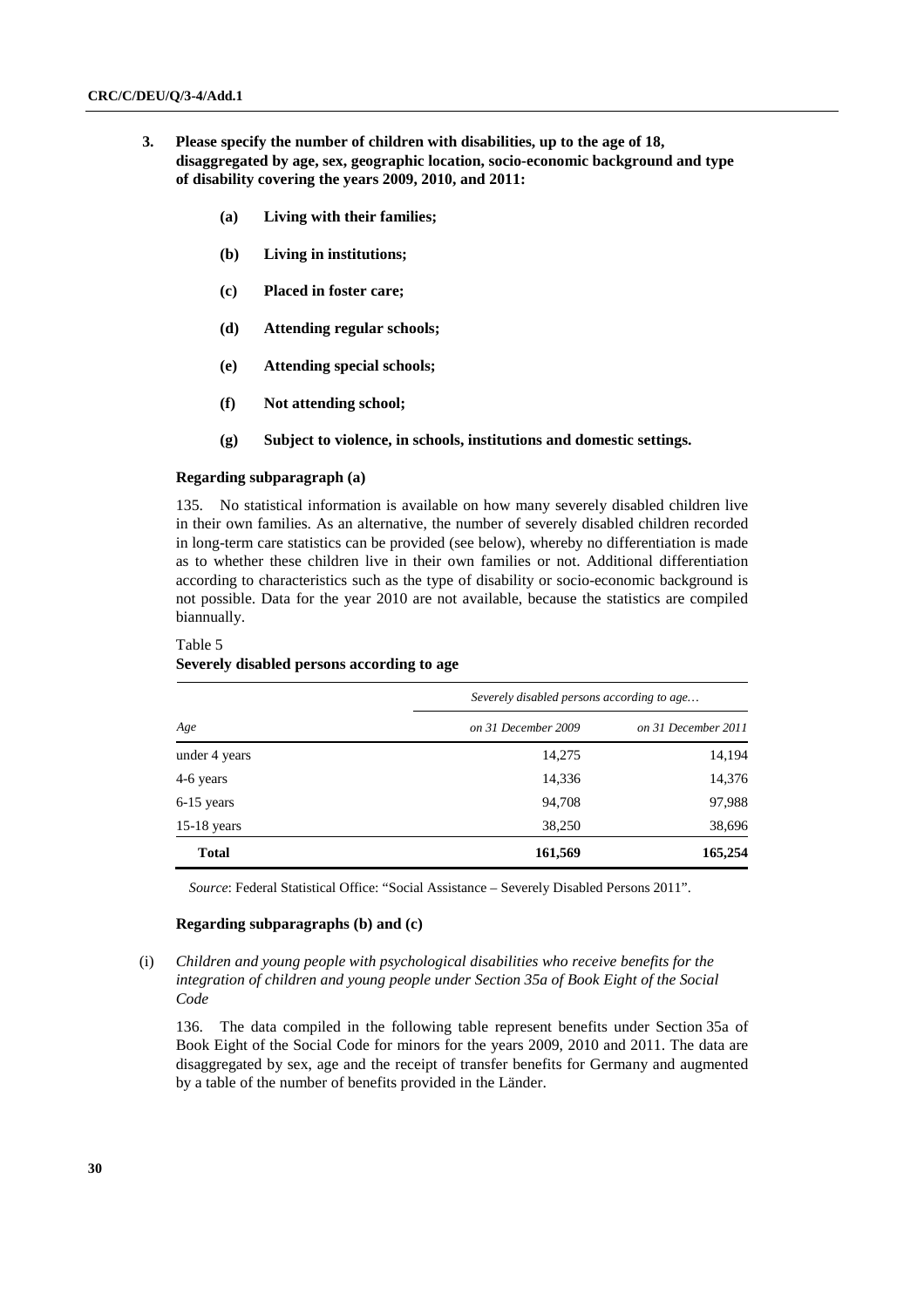#### Table 6

**Integration assistance under Section 35a of Book Eight of the Social Code for under-eighteen-year-olds by age, sex and residential situation (Germany; 2009-2011; sum of the assistance still being provided on 31 December and concluded during the year; absolute figures)**

| 2009               |              | Total                                   |                               |                      | Male         |                                         |                               |                      | Female       |                                         |                               |                      |
|--------------------|--------------|-----------------------------------------|-------------------------------|----------------------|--------------|-----------------------------------------|-------------------------------|----------------------|--------------|-----------------------------------------|-------------------------------|----------------------|
|                    |              |                                         | Number who live:              |                      |              |                                         | Number who live:              |                      |              |                                         | Number who live:              |                      |
| Age                | <b>Total</b> | at home/<br>semi-institu-<br>tionalised | with a<br>qualified<br>person | in an<br>institution | <b>Total</b> | at home/<br>semi-institu-<br>tionalised | with a<br>qualified<br>person | in an<br>institution | <b>Total</b> | at home/<br>semi-institu-<br>tionalised | with a<br>qualified<br>person | in an<br>institution |
| under 1 yr         | 19           | 16                                      | $\mathbf{0}$                  | 3                    | 14           | 12                                      | $\mathbf{0}$                  | $\overline{c}$       | 5            | $\overline{4}$                          | $\mathbf{0}$                  |                      |
| 1 to under 2 yrs   | $\bf{22}$    | 20                                      | $\boldsymbol{0}$              | $\boldsymbol{2}$     | 13           | 12                                      | $\boldsymbol{0}$              |                      | 9            | $\,8\,$                                 | $\mathbf{0}$                  |                      |
| 2 to under 3 yrs   | 33           | 31                                      | $\boldsymbol{0}$              | 2                    | 21           | 20                                      | $\boldsymbol{0}$              | 1                    | 12           | 11                                      | $\mathbf{0}$                  |                      |
| 3 to under 4 yrs   | 127          | 118                                     | $\boldsymbol{0}$              | 9                    | 88           | 83                                      | $\overline{0}$                | 5                    | 39           | 35                                      | $\mathbf{0}$                  | $\overline{4}$       |
| 4 to under 5 yrs   | 295          | 279                                     | 1                             | 15                   | 207          | 197                                     | $\mathbf{1}$                  | 9                    | 88           | 82                                      | $\mathbf{0}$                  | 6                    |
| 5 to under 6 yrs   | 554          | 534                                     | 4                             | 16                   | 387          | 375                                     | 3                             | 9                    | 167          | 159                                     | 1                             | 7                    |
| 6 to under 7 yrs   | 1,455        | 1,397                                   | 5                             | 53                   | 1,102        | 1,058                                   | 3                             | 41                   | 353          | 339                                     | $\overline{2}$                | 12                   |
| 7 to under 8 yrs   | 1,878        | 1,726                                   | 13                            | 139                  | 1,432        | 1,321                                   | 6                             | 105                  | 446          | 405                                     | 7                             | 34                   |
| 8 to under 9 yrs   | 2,772        | 2,484                                   | 25                            | 263                  | 1,981        | 1,764                                   | 16                            | 201                  | 791          | 720                                     | 9                             | 62                   |
| 9 to under 10 yrs  | 4,612        | 4,107                                   | 52                            | 453                  | 3,117        | 2,765                                   | 29                            | 323                  | 1,495        | 1,342                                   | 23                            | 130                  |
| 10 to under 11 yrs | 5,830        | 5,116                                   | 77                            | 637                  | 3,890        | 3,384                                   | 54                            | 452                  | 1,940        | 1,732                                   | 23                            | 185                  |
| 11 to under 12 yrs | 5,888        | 5,007                                   | 64                            | 817                  | 4,008        | 3,365                                   | 44                            | 599                  | 1,880        | 1,642                                   | 20                            | 218                  |
| 12 to under 13 yrs | 4,984        | 4,041                                   | 81                            | 862                  | 3,490        | 2,795                                   | 53                            | 642                  | 1,494        | 1,246                                   | 28                            | 220                  |
| 13 to under 14 yrs | 3,833        | 2,875                                   | 42                            | 916                  | 2,783        | 2,062                                   | 34                            | 687                  | 1,050        | 813                                     | 8                             | 229                  |
| 14 to under 15 yrs | 3,068        | 1,986                                   | $40\,$                        | 1,042                | 2,245        | 1,456                                   | 21                            | 768                  | 823          | 530                                     | 19                            | 274                  |
| 15 to under 16 yrs | 2,662        | 1,397                                   | 35                            | 1,230                | 1,892        | 1,033                                   | 30                            | 829                  | 770          | 364                                     | 5                             | 401                  |
| 16 to under 17 yrs | 2,422        | 1,088                                   | 30                            | 1,304                | 1,635        | 775                                     | 15                            | 845                  | 787          | 313                                     | 15                            | 459                  |
| 17 to under 18 yrs | 2,149        | 791                                     | 23                            | 1,335                | 1,328        | 521                                     | 10                            | 797                  | 821          | 270                                     | 13                            | 538                  |
| under 18 years     | 42,603       | 33,013                                  | 492                           | 9,098                | 29,633       | 22,998                                  | 319                           | 6,316                | 12,970       | 10,015                                  | 173                           | 2,782                |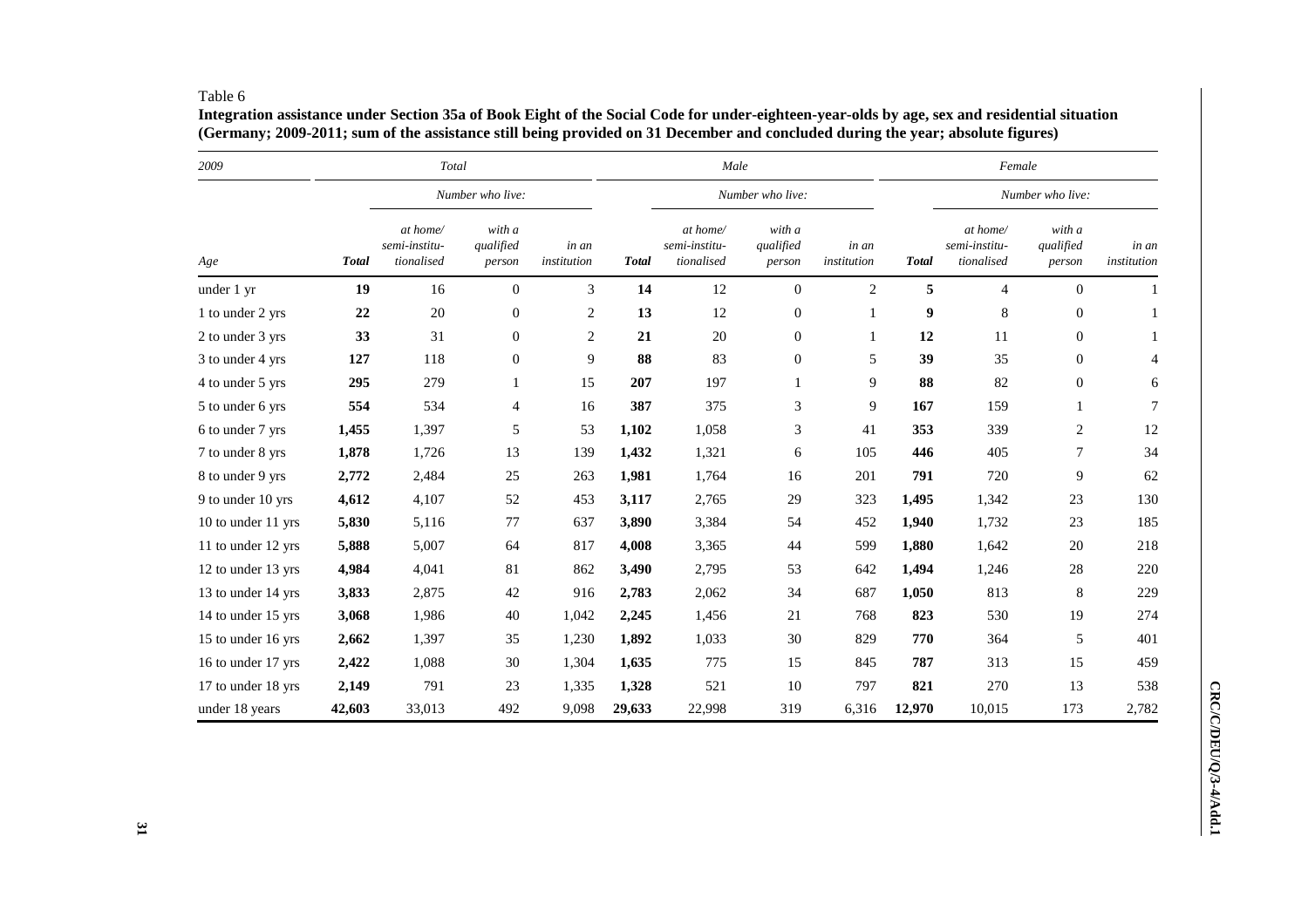| ١ |
|---|
|   |
|   |
|   |
|   |
| I |
| ţ |
| ļ |
|   |
|   |
|   |
| ĺ |
|   |
|   |
|   |
|   |
|   |
|   |
| ĭ |
|   |

| 2010               |              | Total                                   |                               |                      |              | Male                                    |                               |                      |              | Female                                  |                               |                      |  |  |
|--------------------|--------------|-----------------------------------------|-------------------------------|----------------------|--------------|-----------------------------------------|-------------------------------|----------------------|--------------|-----------------------------------------|-------------------------------|----------------------|--|--|
|                    |              |                                         | Number who live:              |                      |              |                                         | Number who live:              |                      |              |                                         | Number who live:              |                      |  |  |
| Aged               | <b>Total</b> | at home/<br>semi-institu-<br>tionalised | with a<br>qualified<br>person | in an<br>institution | <b>Total</b> | at home/<br>semi-institu-<br>tionalised | with a<br>qualified<br>person | in an<br>institution | <b>Total</b> | at home/<br>semi-institu-<br>tionalised | with a<br>qualified<br>person | in an<br>institution |  |  |
| under 1 yrs        | 27           | 19                                      | $\theta$                      | $8\,$                | 17           | 12                                      | $\mathbf{0}$                  | 5                    | 10           | $7\phantom{.0}$                         | $\theta$                      | 3                    |  |  |
| 1 to under 2 yrs   | 29           | 26                                      | $\mathbf{0}$                  | 3                    | 19           | 17                                      | $\boldsymbol{0}$              | 2                    | 10           | 9                                       | $\mathbf{0}$                  |                      |  |  |
| 2 to under 3 yrs   | 46           | 41                                      | 3                             | 2                    | 33           | 30                                      | 2                             | $\mathbf{1}$         | 13           | 11                                      |                               |                      |  |  |
| 3 to under 4 yrs   | 130          | 123                                     | $\mathbf{0}$                  | 7                    | 86           | 83                                      | $\mathbf{0}$                  | 3                    | 44           | 40                                      | $\mathbf{0}$                  | 4                    |  |  |
| 4 to under 5 yrs   | 428          | 409                                     | 5                             | 14                   | 307          | 297                                     | 2                             | 8                    | 121          | 112                                     | 3                             | 6                    |  |  |
| 5 to under 6 yrs   | 820          | 782                                     | $\overline{4}$                | 34                   | 610          | 586                                     | 1                             | 23                   | 210          | 196                                     | 3                             | 11                   |  |  |
| 6 to under 7 yrs   | 1,497        | 1,426                                   | 9                             | 62                   | 1,115        | 1,063                                   | 4                             | 48                   | 382          | 363                                     | 5                             | 14                   |  |  |
| 7 to under 8 yrs   | 2,041        | 1,887                                   | 16                            | 138                  | 1,558        | 1,442                                   | 13                            | 103                  | 483          | 445                                     | 3                             | 35                   |  |  |
| 8 to under 9 yrs   | 3,046        | 2,727                                   | 39                            | 280                  | 2,184        | 1,962                                   | 23                            | 199                  | 862          | 765                                     | 16                            | 81                   |  |  |
| 9 to under 10 yrs  | 4,874        | 4,357                                   | 42                            | 475                  | 3,338        | 2,966                                   | 27                            | 345                  | 1,536        | 1,391                                   | 15                            | 130                  |  |  |
| 10 to under 11 yrs | 6,495        | 5,755                                   | 60                            | 680                  | 4,323        | 3,793                                   | 36                            | 494                  | 2,172        | 1,962                                   | 24                            | 186                  |  |  |
| 11 to under 12 yrs | 6,581        | 5,689                                   | 79                            | 813                  | 4,482        | 3,825                                   | 55                            | 602                  | 2,099        | 1,864                                   | 24                            | 211                  |  |  |
| 12 to under 13 yrs | 5,458        | 4,400                                   | 64                            | 994                  | 3,851        | 3,043                                   | 46                            | 762                  | 1,607        | 1,357                                   | 18                            | 232                  |  |  |
| 13 to under 14 yrs | 4,568        | 3,458                                   | 61                            | 1,049                | 3,369        | 2,545                                   | 43                            | 781                  | 1,199        | 913                                     | 18                            | 268                  |  |  |
| 14 to under 15 yrs | 3,490        | 2,318                                   | 41                            | 1,131                | 2,617        | 1,751                                   | 33                            | 833                  | 873          | 567                                     | 8                             | 298                  |  |  |
| 15 to under 16 yrs | 2,943        | 1,645                                   | 39                            | 1,259                | 2,127        | 1,212                                   | 21                            | 894                  | 816          | 433                                     | 18                            | 365                  |  |  |
| 16 to under 17 yrs | 2,742        | 1,241                                   | 32                            | 1,469                | 1,829        | 907                                     | 21                            | 901                  | 913          | 334                                     | 11                            | 568                  |  |  |
| 17 to under 18 yrs | 2,395        | 865                                     | 27                            | 1,503                | 1,531        | 597                                     | 13                            | 921                  | 864          | 268                                     | 14                            | 582                  |  |  |
| under 18 years     | 47,610       | 37,168                                  | 521                           | 9,921                | 33,396       | 26,131                                  | 340                           | 6,925                | 14,214       | 11,037                                  | 181                           | 2,996                |  |  |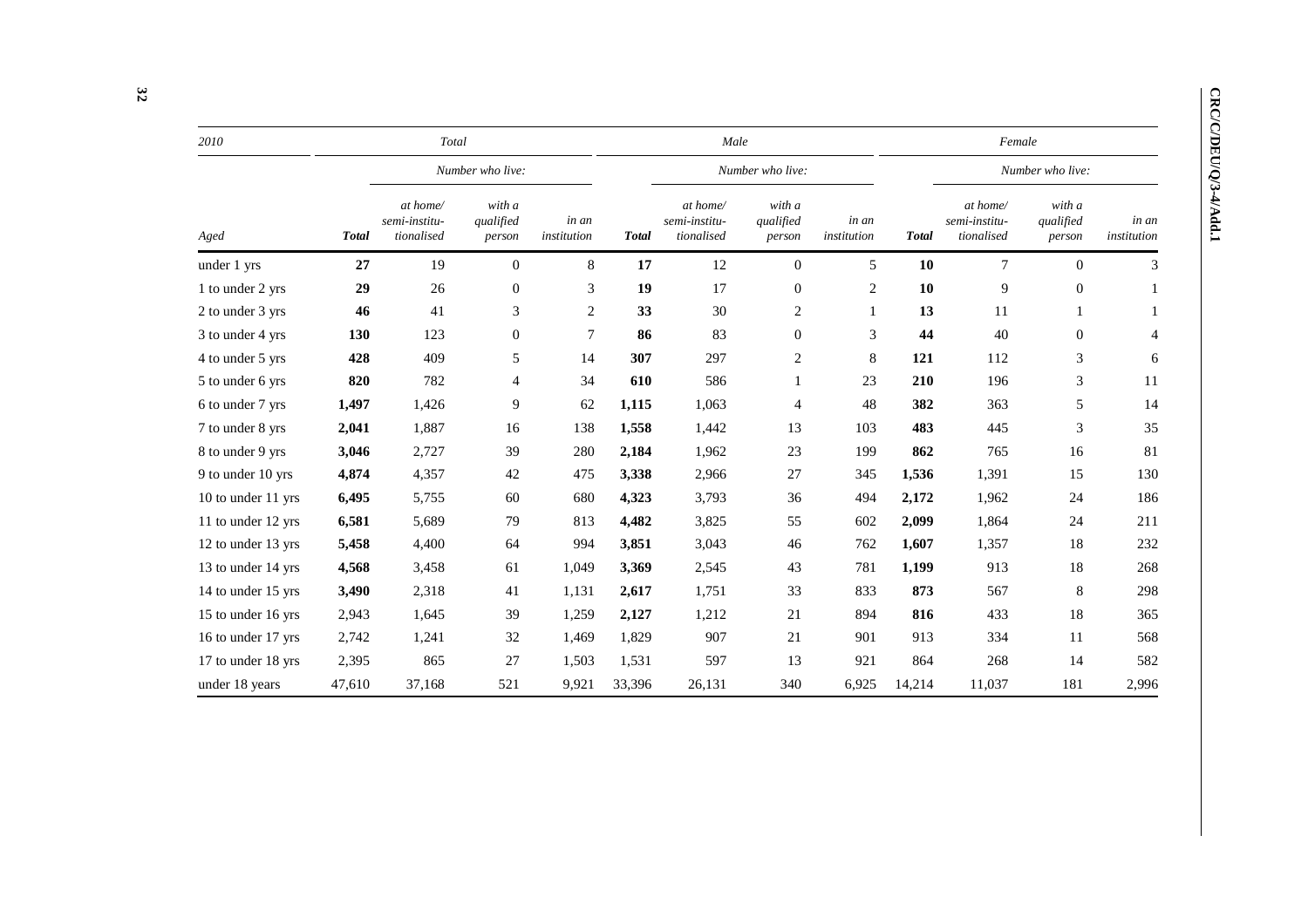| 2011               | Total        |                                         |                               |                      |              | Male                                    |                               |                      | Female       |                                         |                               |                      |
|--------------------|--------------|-----------------------------------------|-------------------------------|----------------------|--------------|-----------------------------------------|-------------------------------|----------------------|--------------|-----------------------------------------|-------------------------------|----------------------|
|                    |              |                                         | Number who live:              |                      |              |                                         | Number who live:              |                      |              | Number who live:                        |                               |                      |
| Aged               | <b>Total</b> | at home/<br>semi-institu-<br>tionalised | with a<br>qualified<br>person | in an<br>institution | <b>Total</b> | at home/<br>semi-institu-<br>tionalised | with a<br>qualified<br>person | in an<br>institution | <b>Total</b> | at home/<br>semi-institu-<br>tionalised | with a<br>qualified<br>person | in an<br>institution |
| under 1 yr         | 36           | 30                                      | $\mathbf{0}$                  | 6                    | 20           | 17                                      | $\mathbf{0}$                  | 3                    | 16           | 13                                      | $\mathbf{0}$                  | 3                    |
| 1 to under 2 yrs   | 39           | 33                                      | 3                             | 3                    | 24           | 21                                      | 1                             | $\overline{c}$       | 15           | 12                                      | 2                             |                      |
| 2 to under 3 yrs   | 53           | 48                                      | $\theta$                      | 5                    | 37           | 33                                      | $\mathbf{0}$                  | 4                    | 16           | 15                                      | $\mathbf{0}$                  |                      |
| 3 to under 4 yrs   | 172          | 166                                     | 4                             | $\overline{c}$       | 117          | 114                                     | $\overline{c}$                | $\mathbf{1}$         | 55           | 52                                      | $\overline{c}$                |                      |
| 4 to under 5 yrs   | 385          | 370                                     | 1                             | 14                   | 267          | 258                                     | $\boldsymbol{0}$              | 9                    | 118          | 112                                     | 1                             | 5                    |
| 5 to under 6 yrs   | 780          | 741                                     | 6                             | 33                   | 572          | 542                                     | 3                             | 27                   | 208          | 199                                     | 3                             | 6                    |
| 6 to under 7 yrs   | 1,603        | 1,529                                   | 12                            | 62                   | 1,189        | 1,138                                   | $\,$ 8 $\,$                   | 43                   | 414          | 391                                     | 4                             | 19                   |
| 7 to under 8 yrs   | 2,267        | 2,098                                   | $20\,$                        | 149                  | 1,766        | 1,638                                   | 11                            | 117                  | 501          | 460                                     | 9                             | 32                   |
| 8 to under 9 yrs   | 3,484        | 3,158                                   | 33                            | 293                  | 2,538        | 2,300                                   | 25                            | 213                  | 946          | 858                                     | 8                             | 80                   |
| 9 to under 10 yrs  | 5,346        | 4,758                                   | 71                            | 517                  | 3,627        | 3,224                                   | 47                            | 356                  | 1,719        | 1,534                                   | 24                            | 161                  |
| 10 to under 11 yrs | 6,928        | 6,105                                   | 84                            | 739                  | 4,687        | 4,093                                   | 54                            | 540                  | 2,241        | 2,012                                   | 30                            | 199                  |
| 11 to under 12 yrs | 7,285        | 6,335                                   | 88                            | 862                  | 4,994        | 4,302                                   | 60                            | 632                  | 2,291        | 2,033                                   | 28                            | 230                  |
| 12 to under 13 yrs | 5,982        | 4,934                                   | 99                            | 949                  | 4,299        | 3,493                                   | 71                            | 735                  | 1,683        | 1,441                                   | 28                            | 214                  |
| 13 to under 14 yrs | 4,899        | 3,745                                   | 73                            | 1,081                | 3,622        | 2,743                                   | 50                            | 829                  | 1,277        | 1,002                                   | 23                            | 252                  |
| 14 to under 15 yrs | 4,061        | 2,769                                   | 69                            | 1,223                | 3,037        | 2,110                                   | 46                            | 881                  | 1,024        | 659                                     | 23                            | 342                  |
| 15 to under 16 yrs | 3,307        | 1,920                                   | 56                            | 1,331                | 2,433        | 1,470                                   | 44                            | 919                  | 874          | 450                                     | 12                            | 412                  |
| 16 to under 17 yrs | 2,872        | 1,370                                   | 47                            | 1,455                | 1,965        | 1,007                                   | 27                            | 931                  | 907          | 363                                     | $20\,$                        | 524                  |
| 17 to under 18 yrs | 2,664        | 1,016                                   | 43                            | 1,605                | 1,700        | 709                                     | 27                            | 964                  | 964          | 307                                     | 16                            | 641                  |
| under 18 years     | 52,163       | 41,125                                  | 709                           | 10,329               | 36,894       | 29,212                                  | 476                           | 7,206                | 15,269       | 11,913                                  | 233                           | 3,123                |

*Source*: Federal Statistical Office: Statistics on Child and Youth Welfare – educational assistance, integration assistance, assistance for young adults, various age groups; compiled and calculated by the Arbeitsstelle Kinder- und Jugendhilfestatistik (Centre for Child and Youth Welfare Statistics).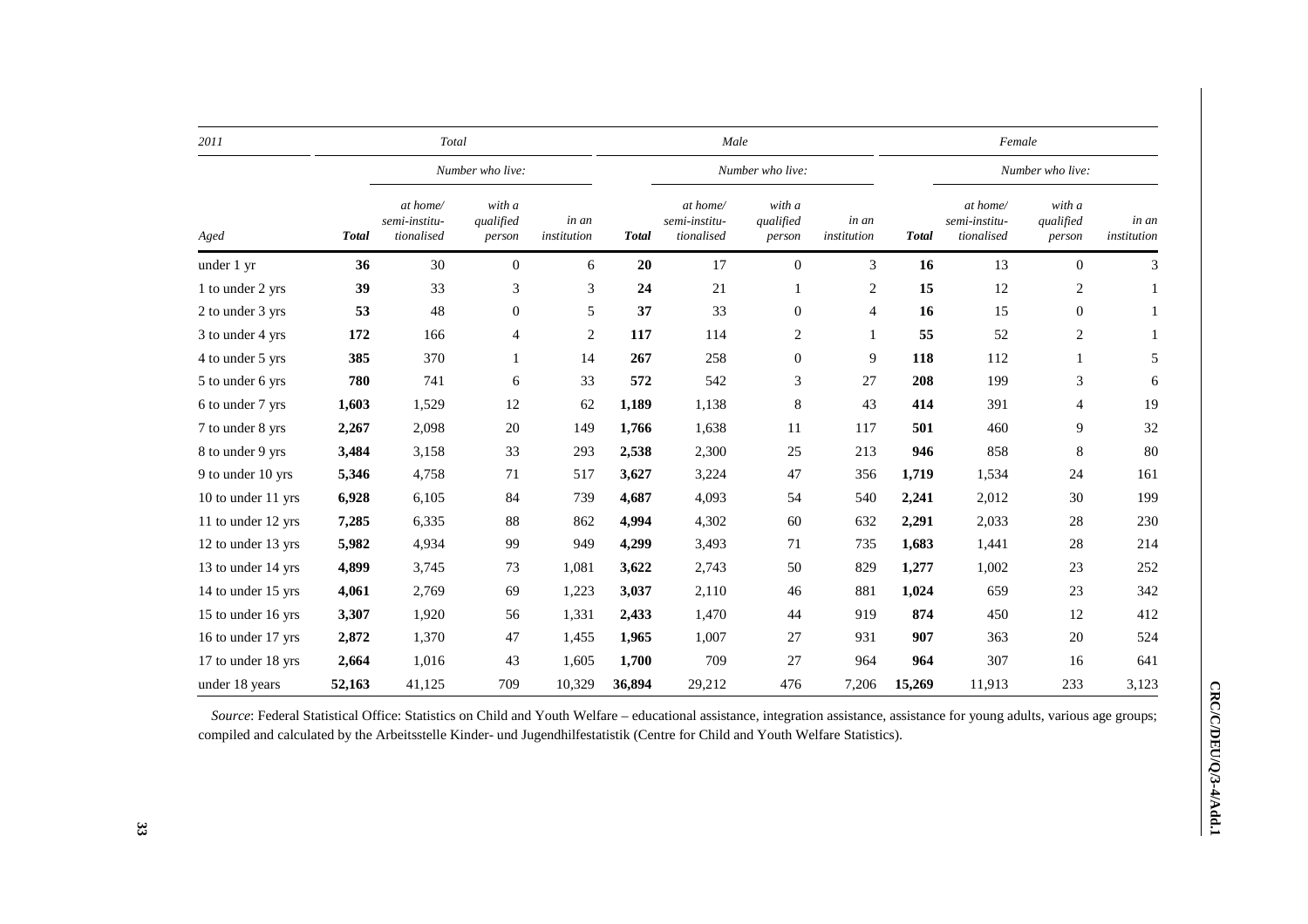## **34**

| 2009                 |                                                              | Absolute                  |                                       |                      |                                                              | Per 10,000 of the 6- to under 18-year-olds |                                       |                      |
|----------------------|--------------------------------------------------------------|---------------------------|---------------------------------------|----------------------|--------------------------------------------------------------|--------------------------------------------|---------------------------------------|----------------------|
|                      |                                                              |                           | Number who live:                      |                      |                                                              | Number who live:                           |                                       |                      |
| Länder               | Integration<br>assistance<br>for 6- to under<br>18-year-olds | at home/<br>semi-institu- | with a<br>tionalised qualified person | in an<br>institution | Integration<br>assistance<br>for 6- to under<br>18-year-olds | at home/<br>semi-institu-                  | with a<br>tionalised qualified person | in an<br>institution |
| Brandenburg          | 1,478                                                        | 1,312                     | -1                                    | 165                  | 67.5                                                         | 59.9                                       | 0.0                                   | 7.5                  |
| Bavaria              | 9,603                                                        | 6,910                     | 37                                    | 2,656                | 63.1                                                         | 45.4                                       | 0.2                                   | 17.4                 |
| Berlin               | 1,545                                                        | 1,296                     | 11                                    | 238                  | 49.1                                                         | 41.2                                       | 0.3                                   | 7.6                  |
| Saarland             | 438                                                          | 286                       | 3                                     | 149                  | 38.7                                                         | 25.3                                       | 0.3                                   | 13.2                 |
| Rhineland-Palatinate | 2,526                                                        | 2,248                     | 6                                     | 272                  | 51.8                                                         | 46.1                                       | 0.1                                   | 5.6                  |
| Lower Saxony         | 3,796                                                        | 2,882                     | 192                                   | 722                  | 37.7                                                         | 28.6                                       | 1.9                                   | 7.2                  |
| Hesse                | 3,247                                                        | 1,950                     | 59                                    | 1,238                | 45.6                                                         | 27.4                                       | 0.8                                   | 17.4                 |
| Schleswig-Holstein   | 1,434                                                        | 1,057                     | 10                                    | 367                  | 40.8                                                         | 30.1                                       | 0.3                                   | 10.4                 |
| N. Rhine-Westphalia  | 8,945                                                        | 7,650                     | 82                                    | 1,213                | 40.7                                                         | 34.8                                       | 0.4                                   | 5.5                  |
| Baden-Württemberg    | 5,748                                                        | 4,486                     | 63                                    | 1,199                | 42.8                                                         | 33.4                                       | 0.5                                   | 8.9                  |
| Thüringia            | 585                                                          | 332                       | $\tau$                                | 246                  | 31.7                                                         | 18.0                                       | 0.4                                   | 13.3                 |
| Saxony               | 1,166                                                        | 879                       | 6                                     | 281                  | 34.7                                                         | 26.1                                       | 0.2                                   | 8.4                  |
| <b>Bremen</b>        | 88                                                           | 15                        | 5                                     | 68                   | 12.7                                                         | 2.2                                        | 0.7                                   | 9.9                  |
| Mecklb-W. Pomerania  | 270                                                          | 163                       |                                       | 106                  | 19.6                                                         | 11.8                                       | 0.1                                   | 7.7                  |
| Saxony Anhalt        | 517                                                          | 389                       | 3                                     | 125                  | 27.2                                                         | 20.5                                       | 0.2                                   | 6.6                  |
| Hamburg              | 167                                                          | 160                       |                                       | 6                    | 9.4                                                          | 9.0                                        | 0.1                                   | 0.3                  |
| Germany              | 41,553                                                       | 32,015                    | 487                                   | 9,051                | 44.4                                                         | 34.2                                       | 0.5                                   | 9.7                  |
| $West + Berlin$      | 37,537                                                       | 28,940                    | 469                                   | 8,128                | 45.2                                                         | 34.9                                       | 0.6                                   | 9.8                  |
| East                 | 4,016                                                        | 3,075                     | 18                                    | 923                  | 37.6                                                         | 28.8                                       | 0.2                                   | 8.6                  |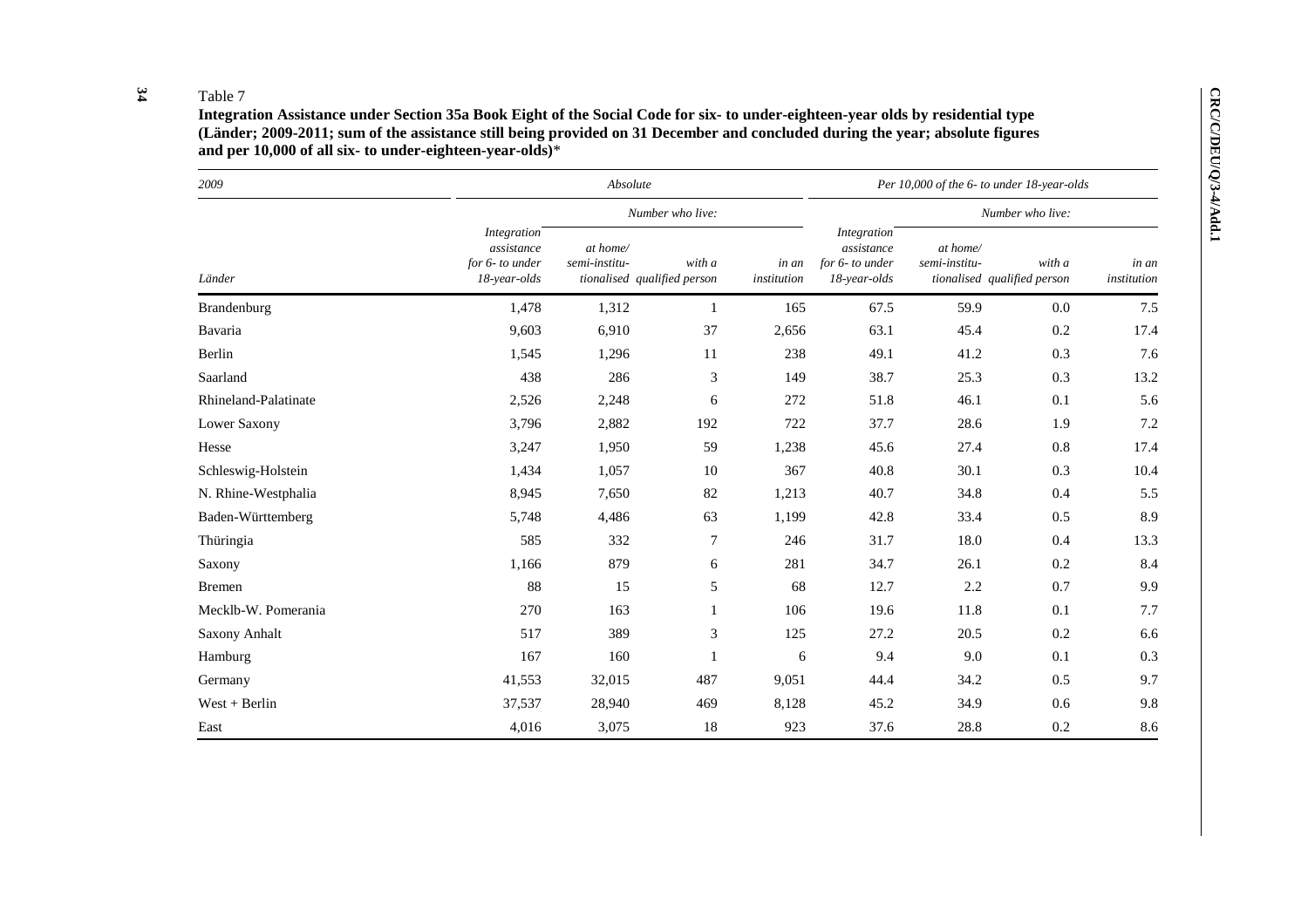| 2010                 |                                                                     | Absolute                  |                                       |                      | Per 10,000 of the 6- to under 18-year-olds                   |                           |                                       |                      |  |
|----------------------|---------------------------------------------------------------------|---------------------------|---------------------------------------|----------------------|--------------------------------------------------------------|---------------------------|---------------------------------------|----------------------|--|
|                      |                                                                     |                           | Number who live:                      | Number who live:     |                                                              |                           |                                       |                      |  |
| Länder               | <b>Integration</b><br>assistance<br>for 6- to under<br>18-year-olds | at home/<br>semi-institu- | with a<br>tionalised qualified person | in an<br>institution | Integration<br>assistance<br>for 6- to under<br>18-year-olds | at home/<br>semi-institu- | with a<br>tionalised qualified person | in an<br>institution |  |
| Brandenburg          | 1,800                                                               | 1,580                     | 3                                     | 217                  | 80.9                                                         | 71.0                      | 0.1                                   | 9,8                  |  |
| Bavaria              | 10,373                                                              | 7,431                     | 54                                    | 2,888                | 69.3                                                         | 49.7                      | 0.4                                   | 19,3                 |  |
| Berlin               | 1,937                                                               | 1,571                     | 9                                     | 357                  | 61.2                                                         | 49.6                      | 0.3                                   | 11.3                 |  |
| Saarland             | 595                                                                 | 405                       | 10                                    | 180                  | 54.2                                                         | 36.9                      | 0.9                                   | 16.4                 |  |
| Rhineland-Palatinate | 2,746                                                               | 2,442                     | 10                                    | 294                  | 57.6                                                         | 51.2                      | 0.2                                   | 6.2                  |  |
| Lower Saxony         | 4,509                                                               | 3,509                     | 184                                   | 816                  | 45.6                                                         | 35.5                      | 1.9                                   | 8.2                  |  |
| Hesse                | 3,481                                                               | 2,160                     | 44                                    | 1,277                | 49.5                                                         | 30.7                      | 0.6                                   | 18.2                 |  |
| Schleswig-Holstein   | 1,652                                                               | 1,257                     | $\tau$                                | 388                  | 47.8                                                         | 36.3                      | 0.2                                   | 11.2                 |  |
| N. Rhine-Westphalia  | 9,596                                                               | 8,269                     | 83                                    | 1,244                | 44.5                                                         | 38.4                      | 0.4                                   | 5.8                  |  |
| Baden-Württemberg    | 6,191                                                               | 4,803                     | 71                                    | 1,317                | 46.9                                                         | 36.4                      | 0.5                                   | 10.0                 |  |
| Thüringia            | 669                                                                 | 413                       | 9                                     | 247                  | 35.8                                                         | 22.1                      | 0.5                                   | 13.2                 |  |
| Saxony               | 1,307                                                               | 1,025                     | 8                                     | 274                  | 38.0                                                         | 29.8                      | $0.2\,$                               | 8.0                  |  |
| <b>Bremen</b>        | 150                                                                 | 31                        | 10                                    | 109                  | 22.0                                                         | 4.6                       | 1.5                                   | 16.0                 |  |
| Mecklb-W. Pomerania  | 330                                                                 | 200                       | 3                                     | 127                  | 23.7                                                         | 14.4                      | 0.2                                   | 9.1                  |  |
| Saxony Anhalt        | 557                                                                 | 442                       | 3                                     | 112                  | 29.2                                                         | 23.2                      | 0.2                                   | 5.9                  |  |
| Hamburg              | 237                                                                 | 230                       | $\mathbf{1}$                          | 6                    | 13.4                                                         | 13.0                      | 0.1                                   | 0.3                  |  |
| Germany              | 46,130                                                              | 35,768                    | 509                                   | 9,853                | 49.9                                                         | 38.7                      | 0.6                                   | 10.7                 |  |
| $West + Berlin$      | 41,467                                                              | 32,108                    | 483                                   | 8,876                | 50.8                                                         | 39.4                      | 0.6                                   | 10.9                 |  |
| East                 | 4,663                                                               | 3,660                     | 26                                    | 977                  | 43.1                                                         | 33.8                      | 0.2                                   | 9.0                  |  |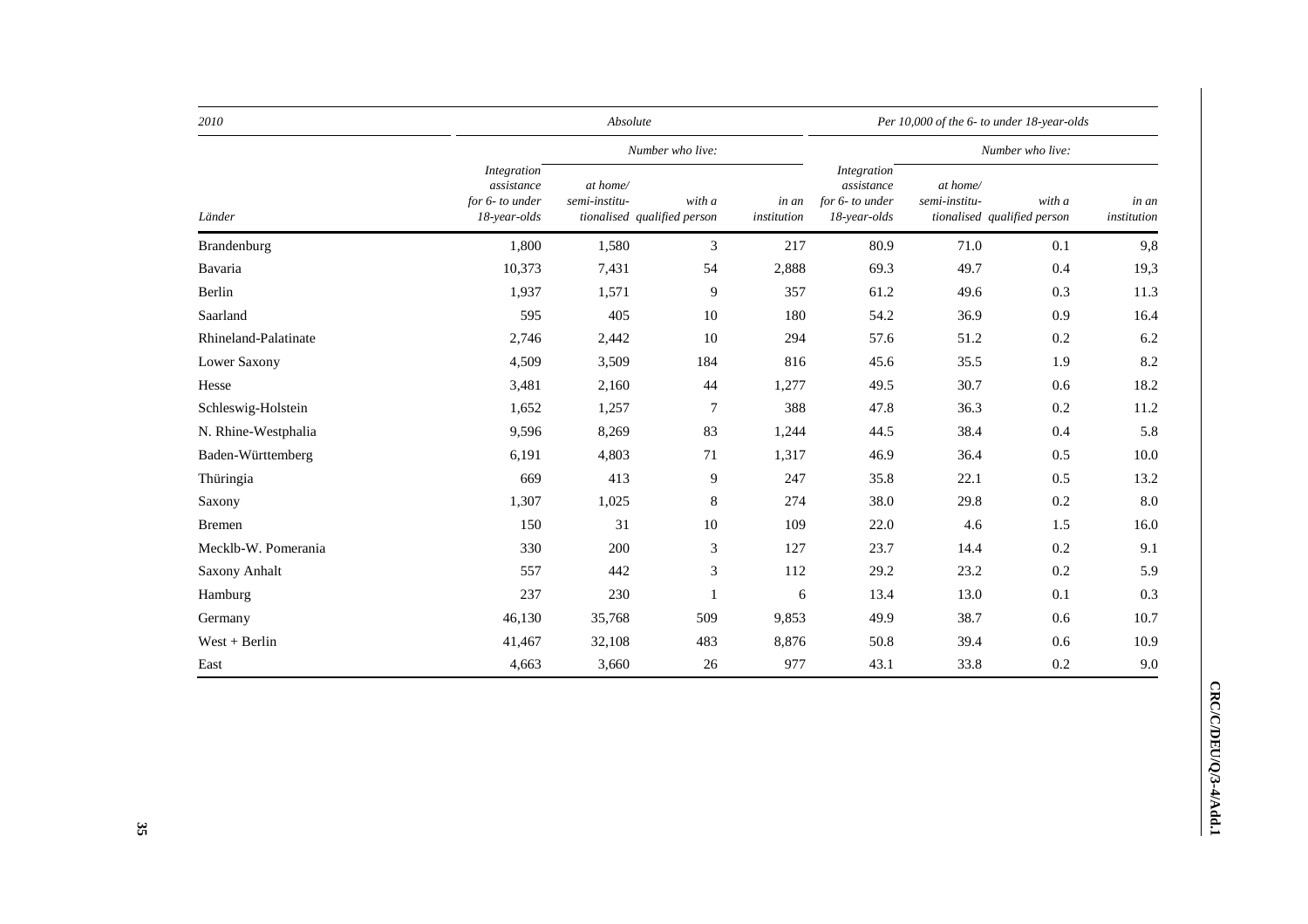| 2011                 |                                                               | Absolute                                                 |                  |                      |                                                               |                           | Per 10,000 of the 6- to under 18-year-olds |                      |  |  |  |
|----------------------|---------------------------------------------------------------|----------------------------------------------------------|------------------|----------------------|---------------------------------------------------------------|---------------------------|--------------------------------------------|----------------------|--|--|--|
|                      |                                                               |                                                          | Number who live: |                      |                                                               | Number who live:          |                                            |                      |  |  |  |
| Länder               | Integration<br>assistance for 6-<br>to under 18-<br>year-olds | at home/<br>semi-institu-<br>tionalised qualified person | with a           | in an<br>institution | Integration<br>assistance for 6-<br>to under 18-<br>year-olds | at home/<br>semi-institu- | with a<br>tionalised qualified person      | in an<br>institution |  |  |  |
| Brandenburg          | 1,913                                                         | 1,642                                                    | 2                | 269                  | 84.2                                                          | 72.3                      | 0.1                                        | 11.8                 |  |  |  |
| Bavaria              | 11,427                                                        | 8,508                                                    | 72               | 2,847                | 77.7                                                          | 57.8                      | 0.5                                        | 19.4                 |  |  |  |
| Berlin               | 2,392                                                         | 1,982                                                    | 13               | 397                  | 74.8                                                          | 62.0                      | 0.4                                        | 12.4                 |  |  |  |
| Saarland             | 647                                                           | 465                                                      | 9                | 173                  | 60.6                                                          | 43.6                      | 0.8                                        | 16.2                 |  |  |  |
| Rhineland-Palatinate | 3,127                                                         | 2,775                                                    | 10               | 342                  | 67.2                                                          | 59.6                      | 0.2                                        | 7.3                  |  |  |  |
| Lower Saxony         | 5,360                                                         | 4,142                                                    | 195              | 1,023                | 55.3                                                          | 42.8                      | 2.0                                        | 10.6                 |  |  |  |
| Hesse                | 3,700                                                         | 2,402                                                    | 45               | 1,253                | 53.1                                                          | 34.5                      | 0.6                                        | 18.0                 |  |  |  |
| Schleswig-Holstein   | 1,740                                                         | 1,373                                                    | $8\phantom{1}$   | 359                  | 51.2                                                          | 40.4                      | 0.2                                        | 10.6                 |  |  |  |
| N. Rhine-Westphalia  | 10,534                                                        | 8,962                                                    | 218              | 1,354                | 49.9                                                          | 42.4                      | 1.0                                        | 6.4                  |  |  |  |
| Baden-Württemberg    | 6,330                                                         | 4,866                                                    | 94               | 1,370                | 48.7                                                          | 37.5                      | 0.7                                        | 10.6                 |  |  |  |
| Thüringia            | 738                                                           | 480                                                      | $\overline{7}$   | 251                  | 38.9                                                          | 25.3                      | 0.4                                        | 13.2                 |  |  |  |
| Saxony               | 1,361                                                         | 1,089                                                    | 6                | 266                  | 38.6                                                          | 30.9                      | 0.2                                        | 7.5                  |  |  |  |
| <b>Bremen</b>        | 168                                                           | 48                                                       | $\overline{7}$   | 113                  | 24.9                                                          | 7.1                       | 1.0                                        | 16.7                 |  |  |  |
| Mecklb-W. Pomerania  | 377                                                           | 226                                                      | 3                | 148                  | 26.6                                                          | 16.0                      | 0.2                                        | 10.4                 |  |  |  |
| Saxony Anhalt        | 503                                                           | 412                                                      | 4                | 87                   | 26.0                                                          | 21.3                      | 0.2                                        | 4.5                  |  |  |  |
| Hamburg              | 381                                                           | 365                                                      | $\overline{c}$   | 14                   | 21.4                                                          | 20.5                      | 0.1                                        | 0.8                  |  |  |  |
| Germany              | 50,698                                                        | 39,737                                                   | 695              | 10,266               | 55.5                                                          | 43.5                      | 0.8                                        | 11.2                 |  |  |  |
| $West + Berlin$      | 45,806                                                        | 35,888                                                   | 673              | 9,245                | 57.1                                                          | 44.7                      | 0.8                                        | 11.5                 |  |  |  |
| East                 | 4,892                                                         | 3,849                                                    | 22               | 1,021                | 44.3                                                          | 34.9                      | 0.2                                        | 9.2                  |  |  |  |

*\** Due to sometimes divergent regulations in the Länder to distinguish between social assistance benefits, health insurance benefits, as well as in the field of education (for example, early education), the number of cases related to children under six and to young adults will not be taken into consideration for methodological reasons.

Federal Statistical Office: Statistics on Child and Youth Welfare – educational assistance, integration assistance, assistance for young adults, various age groups; compiled and calculated by the Arbeitsstelle Kinder– und Jugendhilfestatistik (Centre for Child and Youth Welfare Statistics)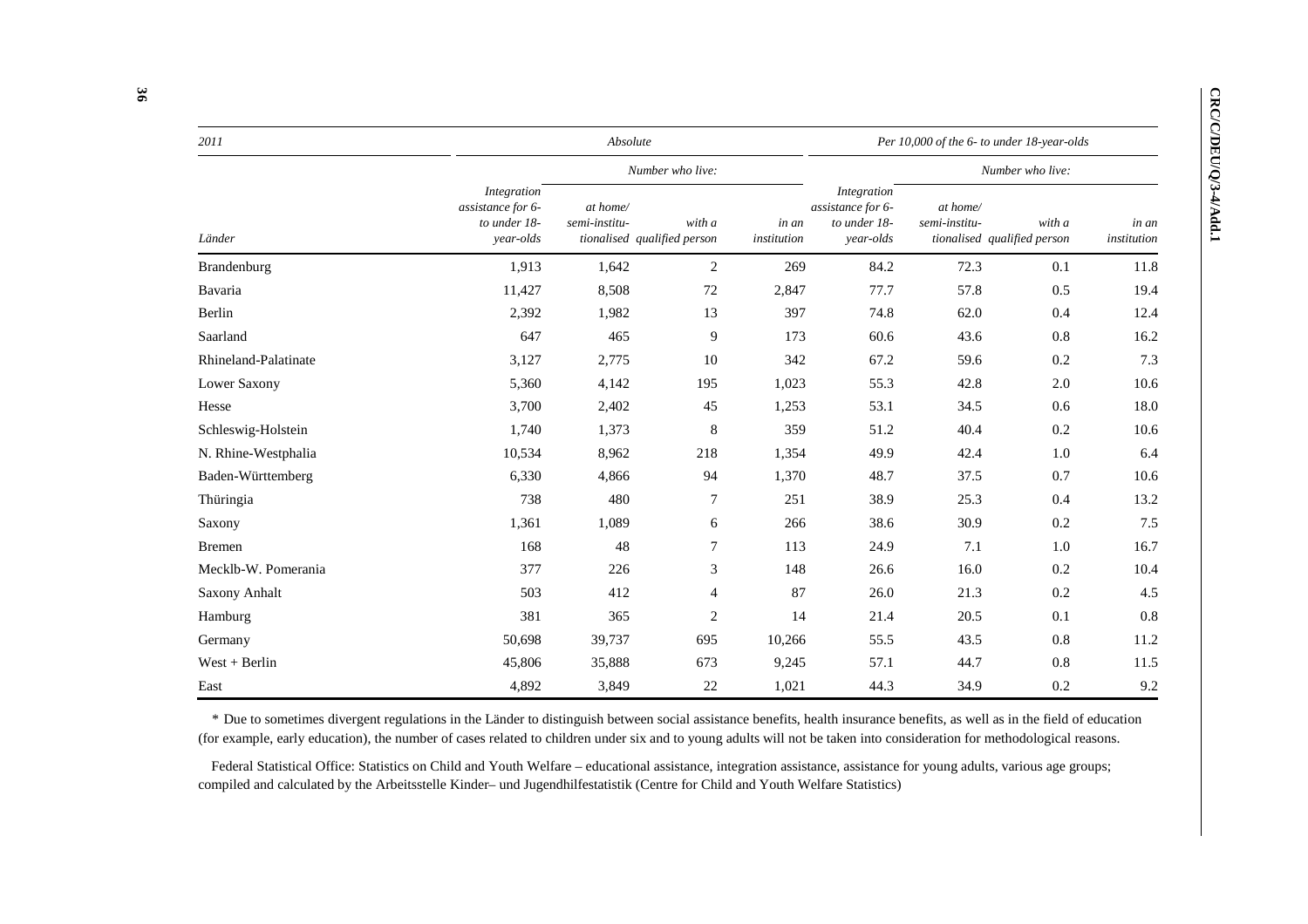#### Table 8

**Integration Assistance under Section 35a Book Eight of the Social Code up to the age of eighteen disaggregated by the receipt of transfer benefits and residential situation (Germany; 2009-2011; initiated assistance; absolute figures and in %)** 

|      |                                                        | Total                                   |                               |                      |                                                        | With transfer benefits (absolute)       |                               |                      | With transfer benefits (in $\%$ )    |                                         |                               |                      |  |
|------|--------------------------------------------------------|-----------------------------------------|-------------------------------|----------------------|--------------------------------------------------------|-----------------------------------------|-------------------------------|----------------------|--------------------------------------|-----------------------------------------|-------------------------------|----------------------|--|
|      |                                                        |                                         | Number who live:              |                      |                                                        |                                         | Number who live:              |                      | <i>Integration</i>                   |                                         | Number who live:              |                      |  |
| Year | Integration-<br>assistance<br>up to<br>the age of $18$ | at home/<br>semi-institu-<br>tionalised | with a<br>qualified<br>person | in an<br>institution | Integration-<br>assistance<br>up to<br>the age of $18$ | at home/<br>semi-institu-<br>tionalised | with a<br>qualified<br>person | in an<br>institution | assistance<br>up to<br>the age of 18 | at home/<br>semi-institu-<br>tionalised | with a<br>qualified<br>person | in an<br>institution |  |
| 2009 | 16,488                                                 | 12,822                                  | 160                           | 3,498                | 3,951                                                  | 2,586                                   | 63                            | 1,300                | 24,0                                 | 20,2                                    | 39,4                          | 37,2                 |  |
| 2010 | 17,296                                                 | 13,348                                  | 161                           | 3,787                | 4,383                                                  | 2,879                                   | 75                            | .429                 | 25,3                                 | 21,6                                    | 46,6                          | 37,7                 |  |
| 2011 | 19.018                                                 | 15.028                                  | 249                           | 3,741                | 5,037                                                  | 3,427                                   | 99                            | 1,511                | 26,5                                 | 22,8                                    | 39,8                          | 40,4                 |  |

Federal Statistical Office: Statistics on Child and Youth Welfare – educational assistance, integration assistance, assistance for young adults, various age groups; compiled and calculated by the Arbeitsstelle Kinder– und Jugendhilfestatistik (Centre for Child and Youth Welfare Statistics)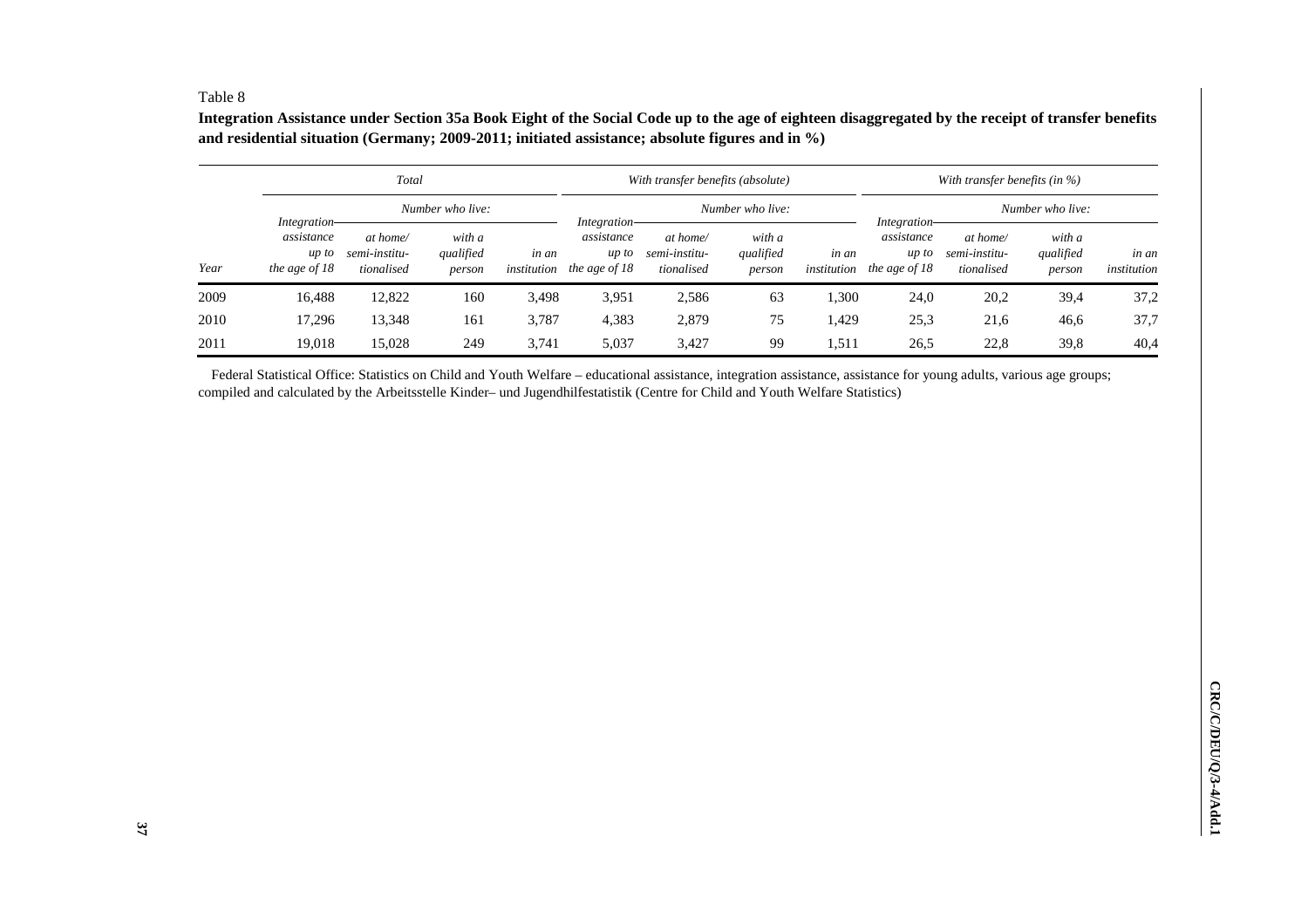## (ii) *Children and adolescents with considerable physical or mental disabilities who receive integration assistance benefits from social assistance programmes*

137. It should be noted that this table refers to fully institutional as well as semiinstitutional settings. The figures thus include children and adolescents who are institutionalised as well as those who only spend part of the day in institutions but live elsewhere. More specific differentiation is not possible for areas covered by Book Twelve of the Social Code.

Table 9

*2010* 

## **Recipients of Integration Assistance under Chapter 6 of Book Twelve of the Social Code in institutions and not institutionalised disaggregated by age groups and sex (at the end of the year)**\*

| 2009         |              |                                 |        |              |                                 |        |               |                                 |        |
|--------------|--------------|---------------------------------|--------|--------------|---------------------------------|--------|---------------|---------------------------------|--------|
|              |              | Total                           |        |              | Male                            |        |               | Female                          |        |
|              |              | Differentiated as               |        |              | Differentiated as               |        |               | Differentiated as               |        |
| Age groups   | <b>Total</b> | Institutional Non-institutional |        | <b>Total</b> | Institutional Non-institutional |        | <b>Total</b>  | Institutional Non-institutional |        |
| under 3      | 10,061       | 1,162                           | 9,038  | 5,932        | 679                             | 5,320  | 4,129         | 483                             | 3,718  |
| $3$ to $7$   | 77,900       | 34,696                          | 46,524 | 51,623       | 22,811                          | 31,049 | 26,277        | 11,885                          | 15,475 |
| 7 to 11      | 18,756       | 11,541                          | 8,928  | 12,070       | 7,419                           | 5,765  | 6,686         | 4,122                           | 3,163  |
| 11 to $15$   | 14,836       | 10,309                          | 6,257  | 9,177        | 6,352                           | 3,871  | 5,659         | 3,957                           | 2,386  |
| 15 to 18     | 11,038       | 8.614                           | 3,700  | 6,715        | 5,190                           | 2,287  | 4,323         | 3,424                           | 1,413  |
| <b>Total</b> | 132,591      | 66,322                          | 74.447 | 85,517       | 42,451                          |        | 48,292 47,074 | 23,871                          | 26,155 |

|              |              | Total                           |        |              | Male                            |        |               | Female                          |        |
|--------------|--------------|---------------------------------|--------|--------------|---------------------------------|--------|---------------|---------------------------------|--------|
|              |              | Differentiated as               |        |              | Differentiated as               |        |               | Differentiated as               |        |
| Age groups   | <b>Total</b> | Institutional Non-institutional |        | <b>Total</b> | Institutional Non-institutional |        | <b>Total</b>  | Institutional Non-institutional |        |
| under 3      | 10,690       | 1,257                           | 9,573  | 6,270        | 759                             | 5,589  | 4,420         | 498                             | 3,984  |
| 3 to 7       | 88,411       | 42,026                          | 49,616 | 58,322       | 27,689                          | 32,804 | 30,089        | 14,337                          | 16,812 |
| 7 to 11      | 20,751       | 12,993                          |        | 9,148 13,430 | 8,422                           | 5,925  | 7,321         | 4,571                           | 3,223  |
| 11 to 15     | 16,056       | 10,688                          | 6,802  | 10,028       | 6,658                           | 4.257  | 6,028         | 4,030                           | 2,545  |
| 15 to 18     | 11,414       | 8,605                           | 3,785  | 6,953        | 5,210                           | 2,346  | 4,461         | 3,395                           | 1,439  |
| <b>Total</b> | 147,322      | 75,569                          | 78.924 | 95,003       | 48,738                          |        | 50,921 52,319 | 26,831                          | 28,003 |

| 2011         |              |                                 |        |               |                                 |        |               |                                 |        |  |  |
|--------------|--------------|---------------------------------|--------|---------------|---------------------------------|--------|---------------|---------------------------------|--------|--|--|
|              |              | Total                           |        |               | Male                            |        |               | Female                          |        |  |  |
|              |              | Differentiated as               |        |               | Differentiated as               |        |               | Differentiated as               |        |  |  |
| Age groups   | <b>Total</b> | Institutional Non-institutional |        | <b>Total</b>  | Institutional Non-institutional |        | <b>Total</b>  | Institutional Non-institutional |        |  |  |
| under 3      | 10,982       | 1,504                           | 9,677  | 6,398         | 879                             | 5,642  | 4,584         | 625                             | 4,035  |  |  |
| $3$ to $7$   | 89,594       | 41,932                          | 52,257 | 59,350        | 27,674                          | 34,727 | 30,244        | 14,258                          | 17,530 |  |  |
| 7 to 11      | 19,388       | 11.257                          | 10.460 | 12,501        | 7,288                           | 6.767  | 6,887         | 3,969                           | 3,693  |  |  |
| 11 to 15     | 16,287       | 10,547                          | 8.191  | 10,233        | 6,577                           | 5,191  | 6,054         | 3,970                           | 3,000  |  |  |
| 15 to 18     | 11,465       | 8.478                           | 4.746  | 6,921         | 5,088                           | 2,869  | 4,544         | 3,390                           | 1,877  |  |  |
| <b>Total</b> | 147,716      | 73,718                          |        | 85,331 95,403 | 47,506                          |        | 55,196 52,313 | 26,212                          | 30,135 |  |  |

*Source*: Federal Statistical Office: Fachserie 13 Reihe 2.3, Beneficiary of social assistance after the 5th to 9th Chapter SGB XII; compiled by the Federal Ministry of Labour and Social Affairs.

*\** There are cases in which people receive benefits in institutions as well as outside of institutions. Hence, the figures in the "Total" column are lower than the sum of the figures in the two other columns.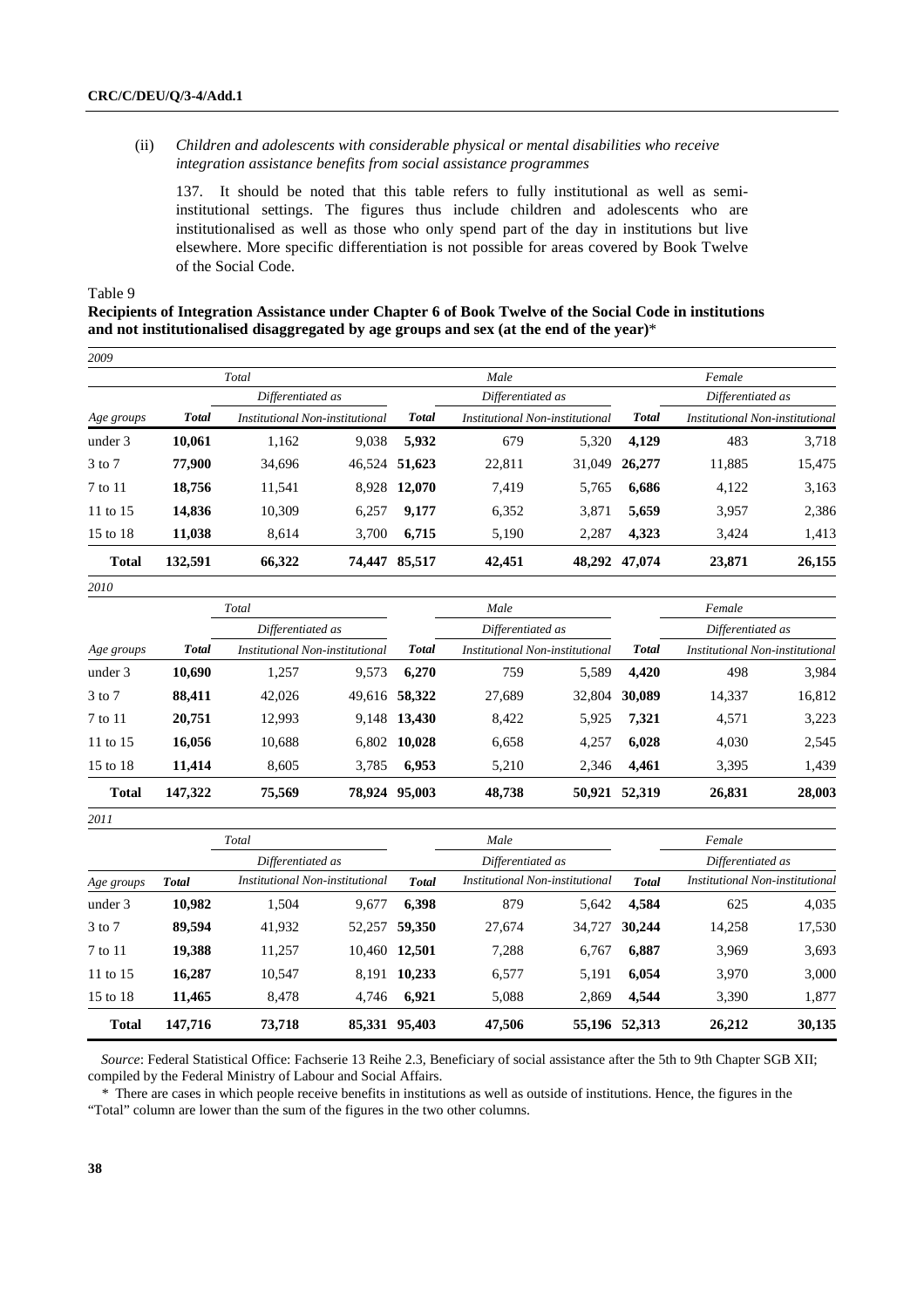#### **Regarding subparagraphs (d) and (e)**

138. 2009: The total number of children with disabilities in Germany is 483,267, which corresponds to 6.2 per cent of all pupils. In 2009, 95,475 (19.8%) pupils attended regular schools and 387,792 (80.2%) attended special schools.

139. 2010: The total number is 486,564 (6.4%). 108,642 (22.3%) of them attended regular schools and 377,922 (77.7%) attended special schools.

140. 2011: The total number is 487,718 (6.4%). 121,999 (25.0%) of them attended regular schools and 377,922 (75.0%) attended special schools.

141. Different types of disabilities are included in the German statistics (see tables below).

142. No further statistical data on children with disabilities disaggregated by sex, age, geographic location and socio-economic background are available.

 Table 10  **Pupils with special educational support in general education schools in 2009** 

|                                                                                   |                       | Pupils with special educational support in |                                                       |                                |
|-----------------------------------------------------------------------------------|-----------------------|--------------------------------------------|-------------------------------------------------------|--------------------------------|
| Focus<br>of special education                                                     | Mainstream<br>schools | <i>Special</i><br>schools                  | Mainstream schools<br>and special schools<br>in total | Attendance rate<br>in per cent |
| Learning                                                                          | 42,563                | 163,363                                    | 205,926                                               | 2.6                            |
| Sight                                                                             | 1,995                 | 5,163                                      | 7,158                                                 | 0.1                            |
| Hearing                                                                           | 4,084                 | 11,034                                     | 15,118                                                | 0.2                            |
| Speech                                                                            | 14,553                | 37,514                                     | 52,067                                                | 0.7                            |
| Physical and motor<br>development                                                 | 6,671                 | 24,882                                     | 31,553                                                | 0.4                            |
| Mental development                                                                | 2,713                 | 75,194                                     | 77,907                                                | 1.0                            |
| Emotional and social<br>development<br>Sick                                       | 22,167<br>294         | 36,595<br>10,230                           | 58,762<br>10,524                                      | 0.8<br>0.1                     |
| Types of special<br>education not assigned<br>to any other disability<br>category | 435                   | 23,817                                     | 24,252                                                | 0.3                            |
| All types of special<br>education                                                 | 95,475                | 387,792                                    | 483,267                                               | 6.2                            |

*Source*: Statistische Veröffentlichungen der Kultusministerkonferenz, Nr. 196, 2012. 1

 $<sup>1</sup>$  Percentage of all pupils of compulsory schooling age (Years 1-10 including special schools).</sup>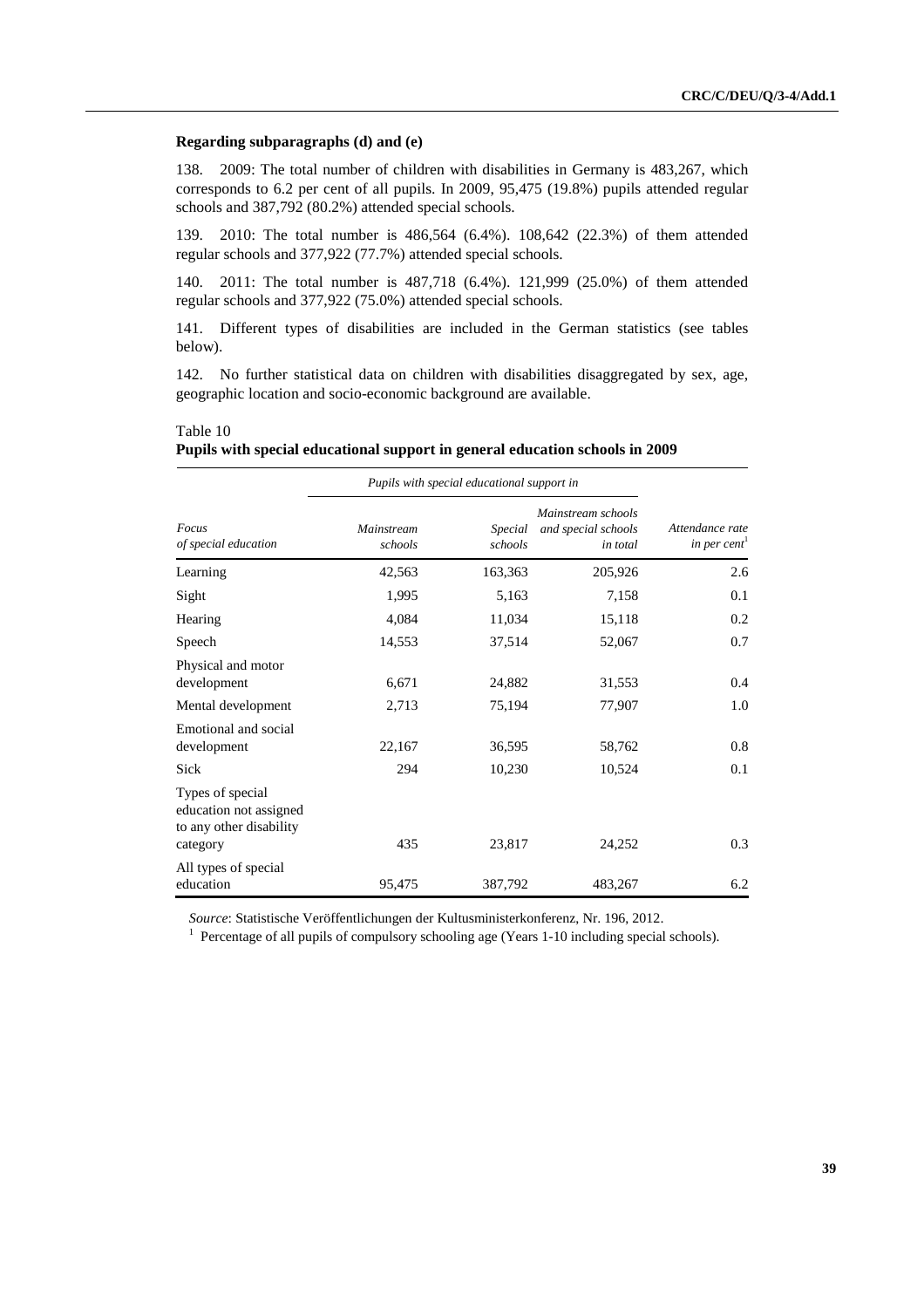|                                                                                   | Pupils with special educational support in |                    |                                                       |                                             |
|-----------------------------------------------------------------------------------|--------------------------------------------|--------------------|-------------------------------------------------------|---------------------------------------------|
| Focus of special<br>education                                                     | Mainstream<br>schools                      | Special<br>schools | Mainstream schools<br>and special schools<br>in total | Attendance rate<br>in per cent <sup>1</sup> |
| Learning                                                                          | 47,259                                     | 154,958            | 202,217                                               | 2.6                                         |
| Sight                                                                             | 2,232                                      | 4,931              | 7,163                                                 | 0.1                                         |
| Hearing                                                                           | 5,210                                      | 10,987             | 16,197                                                | 0.2                                         |
| Speech                                                                            | 16,550                                     | 36,717             | 53,267                                                | 0.7                                         |
| Physical and motor<br>development                                                 | 7,341                                      | 25,123             | 32,464                                                | 0.4                                         |
| Mental development                                                                | 3,189                                      | 75,088             | 78,277                                                | 1.0                                         |
| Emotional and social<br>development                                               | 25,478                                     | 37,214             | 62,692                                                | 0.8                                         |
| Sick                                                                              | 174                                        | 10,175             | 10,349                                                | 0.1                                         |
| Types of special<br>education not assigned<br>to any other disability<br>category | 1,209                                      | 22,729             | 23,938                                                | 0.3                                         |
| All types of special<br>education                                                 | 108,642                                    | 377,922            | 486,564                                               | 6.4                                         |

## Table 11  **Pupils with special educational support in general education schools in 2010**

*Source*: Statistische Veröffentlichungen der Kultusministerkonferenz, Nr. 196, 2012 1

<sup>1</sup> Percentage of all pupils of compulsory schooling age (Years 1-10 including special schools).

## Table 12  **Pupils with special educational support in general education schools in 2011**

|                                                                                   | Pupils with special educational support in |                    |                                                       |                                             |  |
|-----------------------------------------------------------------------------------|--------------------------------------------|--------------------|-------------------------------------------------------|---------------------------------------------|--|
| Focus of special<br>education                                                     | <b>Mainstream</b><br>schools               | Special<br>schools | Mainstream schools<br>and special schools<br>in total | Attendance rate<br>in per cent <sup>1</sup> |  |
| Learning                                                                          | 53,334                                     | 145,383            | 198,717                                               | 2.6                                         |  |
| Sight                                                                             | 2,393                                      | 4,804              | 7,197                                                 | 0.1                                         |  |
| Hearing                                                                           | 5,583                                      | 11,045             | 16,628                                                | 0.2                                         |  |
| Speech                                                                            | 18,725                                     | 35,326             | 54,051                                                | 0.7                                         |  |
| Physical and motor<br>development                                                 | 7,951                                      | 24,834             | 32,785                                                | 0.4                                         |  |
| Mental development                                                                | 4,229                                      | 74,621             | 78,850                                                | 1.0                                         |  |
| Emotional and social<br>development                                               | 28,266                                     | 37,129             | 65,395                                                | 0.9                                         |  |
| Sick                                                                              | 566                                        | 10,631             | 11,197                                                | 0.1                                         |  |
| Types of special<br>education not assigned<br>to any other disability<br>category | 952                                        | 21,946             | 22,898                                                | 0.3                                         |  |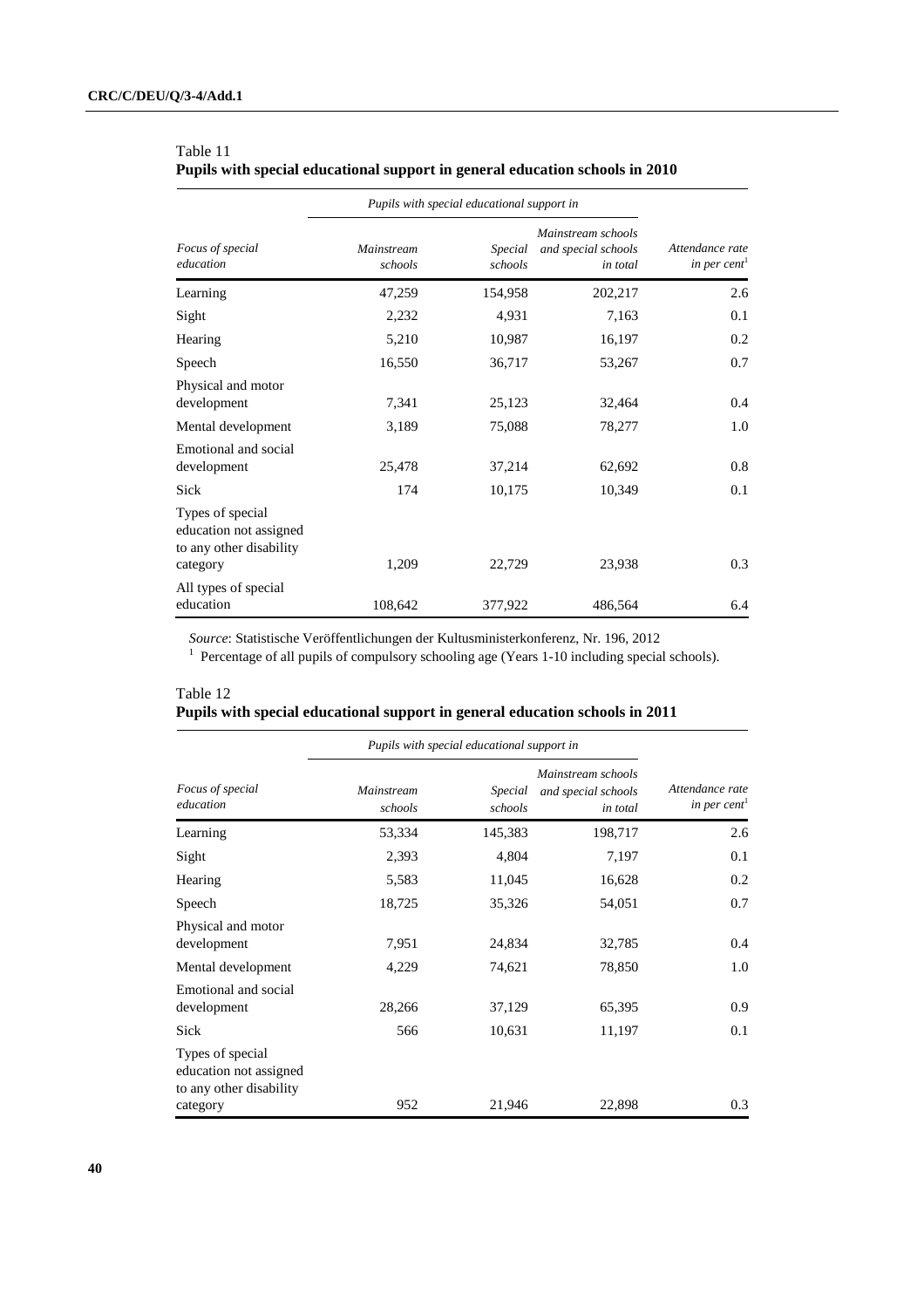|                                      | Pupils with special educational support in |                    |                                                              |                                             |
|--------------------------------------|--------------------------------------------|--------------------|--------------------------------------------------------------|---------------------------------------------|
| <i>Focus of special</i><br>education | <i>Mainstream</i><br>schools               | Special<br>schools | Mainstream schools<br>and special schools<br><i>in total</i> | Attendance rate<br>in per cent <sup>1</sup> |
| All types of special<br>education    | 121.999                                    | 365,719            | 487,718                                                      | 6.4                                         |

*Source*: Statistische Veröffentlichungen der Kultusministerkonferenz. 1

<sup>1</sup> Percentage of all pupils of compulsory schooling age (Years 1-10 including special schools).

#### **Regarding subparagraph (f)**

143. As a rule, general compulsory schooling begins for all children in the Federal Republic of Germany in the year in which they reach the age of six and involves nine years of full-time schooling (ten years in Berlin, Brandenburg, Bremen and Thuringia; in North Rhine-Westphalia, the duration of full-time compulsory education is nine years for the Gymnasium, and ten years for other general education schools). Disabled children and young people are also required to attend school and complete their compulsory education. On the basis of their special educational needs, they are either taught in mainstream schools together with non-handicapped pupils, or in special schools.

#### **Regarding subparagraph (g)**

144. No statistics are available on how many children with disabilities are victims of violence at schools, institutions etc.

## **4. Please provide, if available, statistical data on:**

 **(a) The number of children who have been victims of ill-treatment and abuse as well as the number of complaints, investigations, prosecutions and convictions in this regard;** 

 **(b) The number of children who have been victims of sexual abuse and exploitation, including victims of trafficking, as well as number of complaints, investigations and prosecutions carried out in this regard** 

 **(c) The number of working children disaggregated by age, sex, geographic location and socio-economic background.**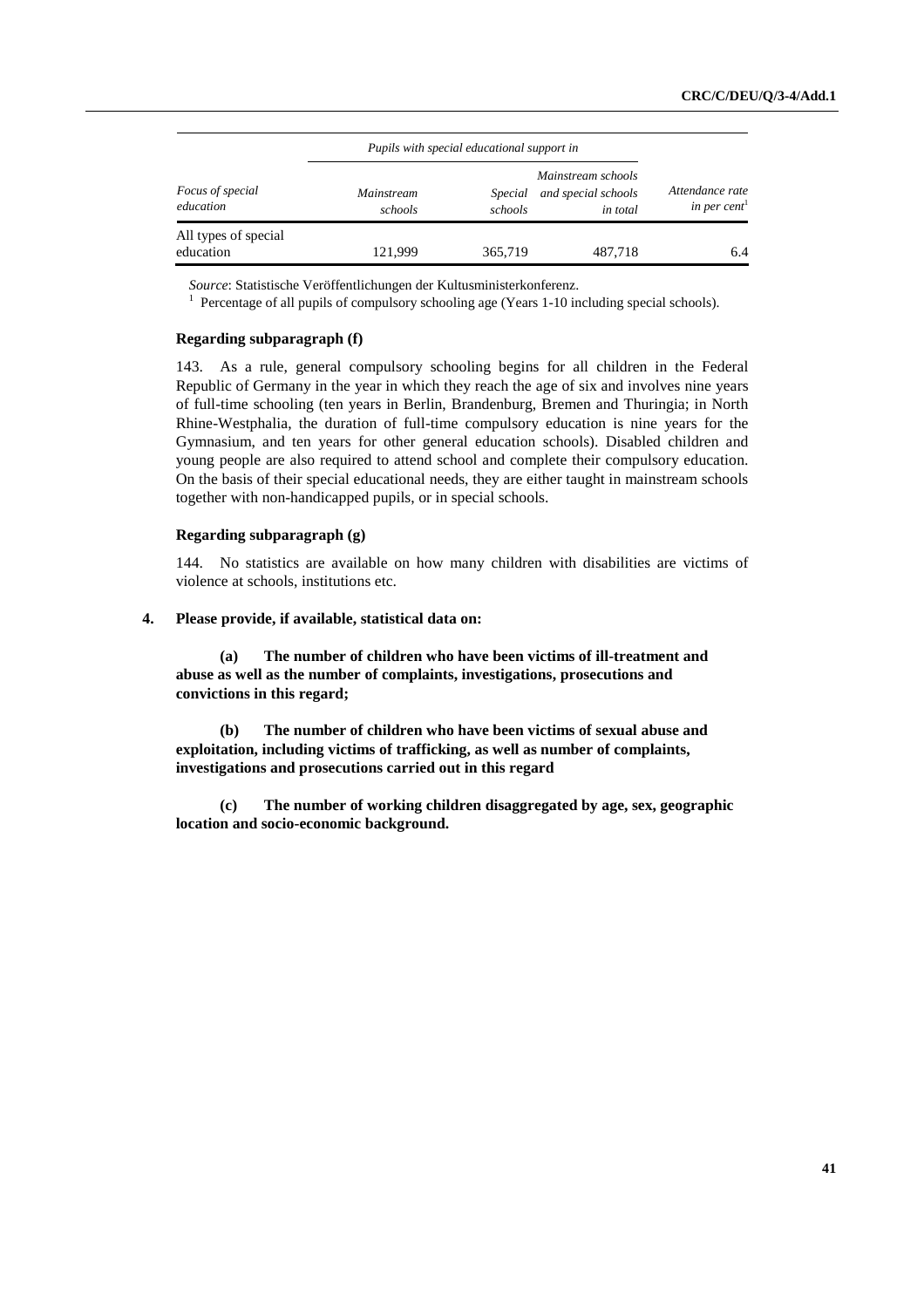|         |                                                                                                                                                                                                                              |           |                | Victims |             |        |         |          |              | Children      |        |        |       |              |
|---------|------------------------------------------------------------------------------------------------------------------------------------------------------------------------------------------------------------------------------|-----------|----------------|---------|-------------|--------|---------|----------|--------------|---------------|--------|--------|-------|--------------|
| Offence |                                                                                                                                                                                                                              |           |                |         |             |        | Under 6 |          |              | 6 to under 14 |        |        | Total |              |
| code    | Offence                                                                                                                                                                                                                      |           | Total          |         | Male Female | total  | male    | female   | total        | male          | female | total  | male  | female       |
|         | $\overline{2}$                                                                                                                                                                                                               | 3         | $\overline{4}$ | 5       | 6           | $\tau$ | 8       | 9        | 10           | 11            | 12     | 13     | 14    | 15           |
| 110000  | Criminal offences against the<br>right to sexual self-<br>determination involving the use<br>of force or exploitation of a<br>dependent relationship<br>Sections 174, 174a, 174b, 174c,<br>177, 178 of the Penal Code        | committed | 11,709         | 829     | 10,880      | 36     | 12      | 24       | 474          | 94            | 380    | 510    | 106   | 404          |
|         | 110000 Criminal offences against the<br>right to sexual self-<br>determination involving the use<br>of force or exploitation of a<br>dependent relationship 174,<br>174a, 174b, 174c, 177, 178<br>of the Penal Code          | attempted | 2,373          | 126     | 2,247       | 2      | 2       | $\Omega$ | 68           | 11            | 57     | 70     | 13    | 57           |
|         | 110000 Criminal offences against the<br>right to sexual self-<br>determination involving the use<br>of force or exploitation of a<br>dependent relationship<br>Sections 174, 174a, 174b, 174c,<br>177, 178 of the Penal Code | total     | 14,082         | 955     | 13,127      | 38     | 14      | 24       | 542          | 105           | 437    | 580    | 119   | 461          |
|         | 131000 Sexual abuse of children<br>Sections 176, 176a, 176b of the<br>Penal Code                                                                                                                                             | committed | 13,934         | 3,543   | 10,391      | 1,857  | 568     | 1,289    | 12,077       | 2,975         | 9,102  | 13,934 | 3,543 | 10,391       |
|         | 131000 Sexual abuse of children<br>Sections 176, 176a, 176b of the<br>Penal Code                                                                                                                                             | attempted | 931            | 237     | 694         | 79     | 32      | 47       | 852          | 205           | 647    | 931    | 237   | 694          |
|         | 131000 Sexual abuse of children<br>Sections 176, 176a, 176b of the<br>Penal Code                                                                                                                                             | total     | 14,865         | 3,780   | 11,085      | 1,936  | 600     |          | 1,336 12,929 | 3,180         | 9,749  | 14,865 |       | 3,780 11,085 |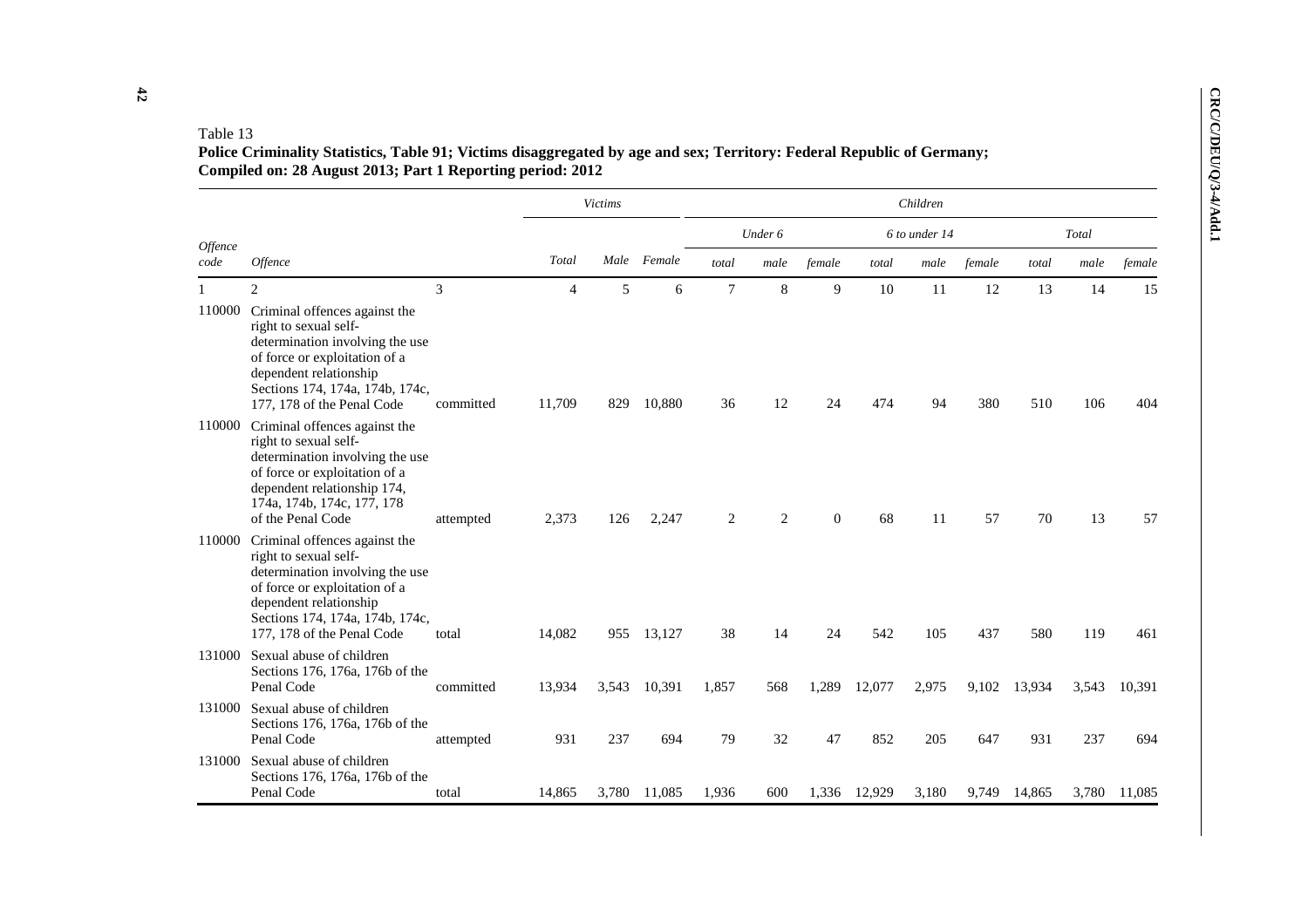|                               |                                                                                                                                                       |                |                | <b>Victims</b> |              |                |                |                |                  | Children       |                  |                  |                |                |
|-------------------------------|-------------------------------------------------------------------------------------------------------------------------------------------------------|----------------|----------------|----------------|--------------|----------------|----------------|----------------|------------------|----------------|------------------|------------------|----------------|----------------|
|                               |                                                                                                                                                       |                |                |                |              |                | Under 6        |                |                  | 6 to under 14  |                  |                  | Total          |                |
| <i><b>Offence</b></i><br>code | <i><b>Offence</b></i>                                                                                                                                 |                | Total          |                | Male Female  | total          | male           | female         | total            | male           | female           | total            | male           | female         |
|                               | $\overline{2}$                                                                                                                                        | $\mathfrak{Z}$ | $\overline{4}$ | 5              | 6            | $\overline{7}$ | $\,8\,$        | 9              | 10               | 11             | 12               | 13               | 14             | 15             |
| 223100                        | Ill-treatment of children                                                                                                                             | committed      | 3,967          | 2,285          | 1,682        | 1,712          | 1,046          | 666            | 2,255            | 1,239          | 1,016            | 3,967            | 2,285          | 1,682          |
| 223100                        | Ill-treatment of children                                                                                                                             | attempted      | 31             | 16             | 15           | 13             | 6              | 7              | 18               | 10             | 8                | 31               | 16             | 15             |
| 223100                        | Ill-treatment of children                                                                                                                             | total          | 3,998          | 2,301          | 1,697        | 1,725          | 1,052          | 673            | 2,273            | 1,249          | 1,024            | 3,998            | 2,301          | 1,697          |
|                               | 236200 Human trafficking to the<br>detriment of children for the<br>purpose of sexual exploitation<br>under Section 232 $(3)(1)$ of the<br>Penal Code | committed      | 13             | 8              | 5            | $\overline{2}$ | $\mathbf{0}$   | $\overline{c}$ | 11               | 8              | 3                | 13               | 8              | 5              |
| 236200                        | Human trafficking to the<br>detriment of children for the<br>purpose of sexual exploitation<br>under Section 232 $(3)(1)$ of the<br>Penal Code        | attempted      | 2              | $\Omega$       | 2            | $\mathbf{0}$   | $\overline{0}$ | $\mathbf{0}$   | $\overline{2}$   | $\Omega$       | $\overline{2}$   | $\overline{c}$   | $\theta$       | 2              |
| 236200                        | Human trafficking to the<br>detriment of children for the<br>purpose of sexual exploitation<br>under Section 232 (3) (1) of the<br>Penal Code         | total          | 15             | 8              | $\tau$       | 4              |                | 3              | $\overline{4}$   | $\overline{2}$ | $\overline{2}$   | $\mathbf{0}$     | $\mathbf{0}$   | $\mathbf{0}$   |
| 237000                        | Human trafficking for the<br>purpose of exploiting labour<br>under Section 233 of the Penal<br>Code                                                   | committed      | 37             | 17             | 20           | $\mathbf{0}$   | 0              | $\overline{0}$ | $\mathbf{0}$     | $\overline{0}$ | $\overline{0}$   | $\mathbf{0}$     | $\overline{0}$ | $\mathbf{0}$   |
| 237000                        | Human trafficking for the<br>purpose of exploiting labour<br>under Section 233 of the Penal<br>Code                                                   | attempted      |                |                | $\mathbf{0}$ | 0              | 0              | $\overline{0}$ | $\mathbf{0}$     | $\overline{0}$ | $\overline{0}$   | $\mathbf{0}$     | $\theta$       | $\overline{0}$ |
| 237000                        | Human trafficking for the<br>purpose of exploiting labour<br>under Section 233 of the Penal<br>Code                                                   | total          | 38             | 18             | 20           | $\mathbf{0}$   | $\theta$       | $\overline{0}$ | $\boldsymbol{0}$ | $\overline{0}$ | $\boldsymbol{0}$ | $\boldsymbol{0}$ | $\mathbf{0}$   | $\mathbf{0}$   |

145. Data on investigative proceedings initiated by public authorities or public prosecutors are published in the annual statistics on "Staatsanwaltschaften" (public prosecutors) compiled by the Federal Statistical Office. They are, however, not differentiated according to individual offences so that data on the topic of "offences against sexual self-determination" can neither be attributed to individual offences nor to the victims' age groups.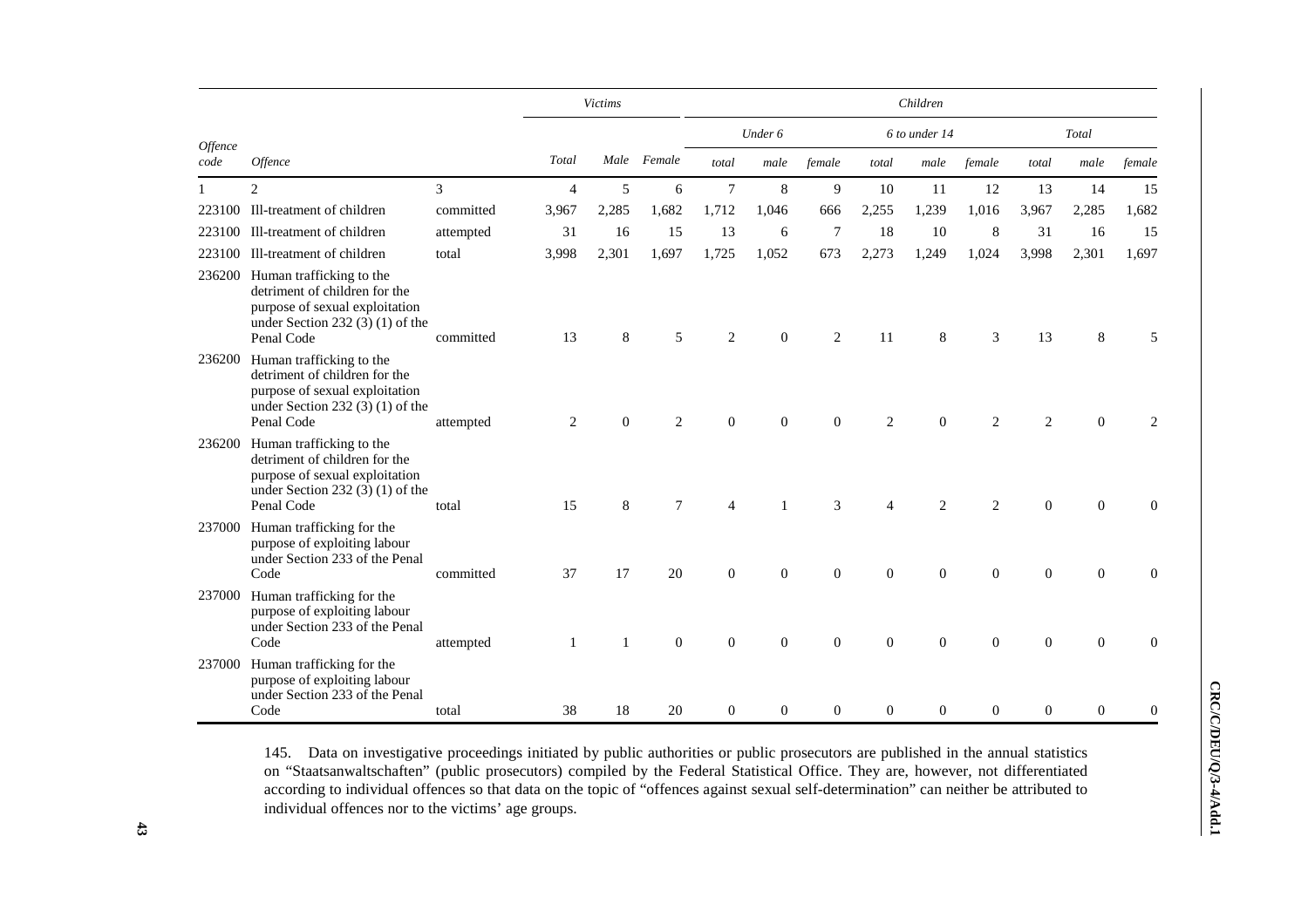146. The data provided in the following table on the adjudicated cases have been taken from statistics on criminal prosecution (cf. the answer to Question 2) and represent an approximation of the number of investigative p

## Table 14 **Adjudications and convictions according to the type of criminal offence – 2011**

|                          |                                                                                                |   |              |              | <b>Adjudications</b>                 |     |                  |              |        | Convictions    |                         |                   |               |
|--------------------------|------------------------------------------------------------------------------------------------|---|--------------|--------------|--------------------------------------|-----|------------------|--------------|--------|----------------|-------------------------|-------------------|---------------|
|                          |                                                                                                |   |              |              | Under general law Under juvenile law |     |                  |              |        |                | Adolescents             |                   |               |
| Penal Code<br>(Sections) | Type of Criminal Offence<br>$(t = total / m = male)$                                           |   | <b>Total</b> | <b>Total</b> | Adolescents                          |     | <b>Juveniles</b> | <b>Total</b> | Adults | <b>Total</b>   | Under<br>general<br>law | Under<br>juvenile | law Juveniles |
| 174                      |                                                                                                |   | 130          | 129          |                                      |     |                  | 102          | 101    | 1              |                         |                   |               |
|                          | Abuse of a position of trust $^{1)}$ (sexual abuse)                                            | m | 129          | 128          | $\overline{\phantom{a}}$             |     |                  | 101          | 100    | 1              |                         |                   |               |
| 176(1,2,3)               | Sexual abuse of children; acts involving direct                                                |   | 1,432        | 985          | 19                                   | 55  | 373              | 1,042        | 783    | 39             |                         | 38                | 220           |
|                          | physical contact                                                                               | m | 1,410        | 973          | 19                                   | 55  | 363              | 1,032        | 775    | 39             |                         | 38                | 218           |
| 176(4)                   | Sexual abuse of children; acts not involving                                                   | t | 445          | 355          | 10                                   | 26  | 54               | 366          | 304    | 22             | 5                       | 17                | 40            |
|                          | direct physical contact                                                                        | m | 438          | 349          | 10                                   | 26  | 53               | 362          | 301    | 22             | 5                       | 17                | 39            |
| 176(5)                   |                                                                                                |   | 3            | 3            |                                      |     |                  | 3            | 3      |                |                         |                   |               |
|                          | Sexual abuse of children; supplying a child                                                    | m | 3            | 3            |                                      |     |                  | 3            | 3      |                |                         |                   |               |
| 176a                     |                                                                                                | t | 814          | 615          | 11                                   | 109 | 79               | 725          | 571    | 98             | 2                       | 96                | 56            |
|                          | Aggravated sexual abuse of children                                                            | m | 806          | 608          | 11                                   | 109 | 78               | 719          | 566    | 98             | 2                       | 96                | 55            |
| 176b                     |                                                                                                |   | 1            | 1            |                                      |     |                  | 1            |        |                |                         |                   |               |
|                          | Sexual abuse of children resulting in death                                                    | m | 1            | 1            |                                      |     |                  | 1            |        |                |                         |                   |               |
| 180                      |                                                                                                | t | 22           | 19           | $\overline{a}$                       |     | 2                | 15           | 13     | 1              |                         |                   |               |
|                          | Causing minors to engage in sexual activities                                                  | m | 15           | 13           |                                      |     | $\overline{2}$   | 9            | 8      |                |                         |                   |               |
| 182(1, 2)                | Sexual abuse of juveniles by taking advantage<br>of an exploitative situation or for financial |   | 65           | 62           | 1                                    |     |                  | 46           | 43     | $\overline{2}$ |                         |                   | 1             |
|                          | reward                                                                                         | m | 65           | 62           |                                      |     |                  | 46           | 43     | 2              |                         |                   |               |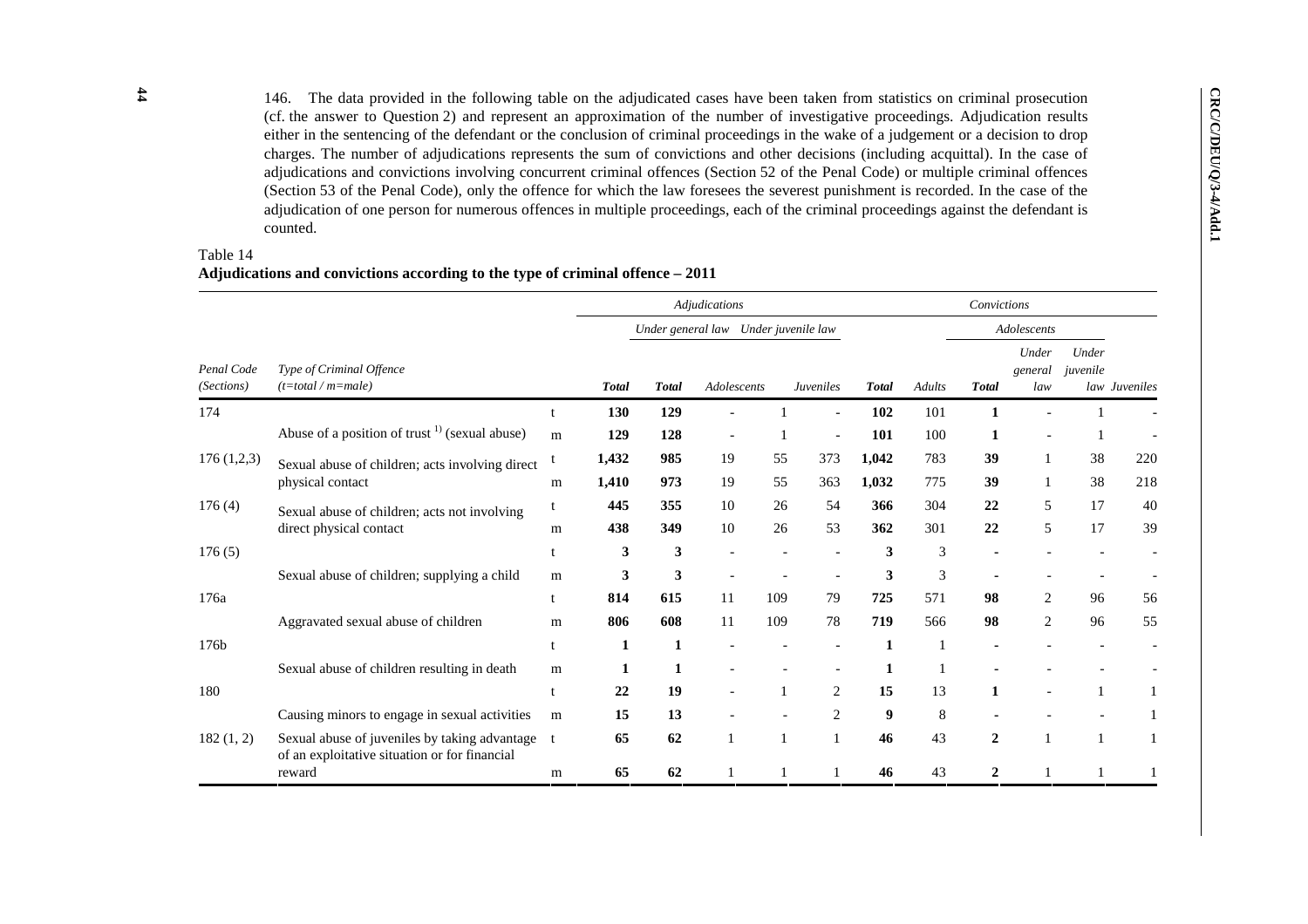|                                                                                       |                                                                                                    |     | Adjudications  |                                      |             |                | Convictions      |                |                |                |                         |                   |                |
|---------------------------------------------------------------------------------------|----------------------------------------------------------------------------------------------------|-----|----------------|--------------------------------------|-------------|----------------|------------------|----------------|----------------|----------------|-------------------------|-------------------|----------------|
|                                                                                       | Type of Criminal Offence<br>$(t = total / m = male)$                                               |     |                | Under general law Under juvenile law |             |                |                  | Adolescents    |                |                |                         |                   |                |
| Penal Code<br>(Sections)                                                              |                                                                                                    |     | <b>Total</b>   | <b>Total</b>                         | Adolescents |                | <b>Juveniles</b> | <b>Total</b>   | <b>Adults</b>  | <b>Total</b>   | Under<br>general<br>law | Under<br>juvenile | law Juveniles  |
| 182(3)                                                                                | Sexual abuse of juveniles by taking advantage<br>of the victim's lack of capacity for sexual self- |     | 24             | 24                                   |             |                |                  | 18             | 18             |                |                         |                   |                |
|                                                                                       | determination                                                                                      | m   | 24             | 24                                   |             |                |                  | 18             | 18             |                |                         |                   |                |
| 184b<br>Distribution, acquisition and possession of child <sup>t</sup><br>pornography |                                                                                                    |     | 1,716          | 1,620                                | 25          | 40             | 31               | 1,611          | 1,530          | 59             | 20                      | 39                | 22             |
|                                                                                       |                                                                                                    | m   | 1,709          | 1,613                                | 25          | 40             | 31               | 1,604          | 1,523          | 59             | 20                      | 39                | 22             |
| 184c<br>Distribution, acquisition and possession<br>of juvenile pornography           | t                                                                                                  | 109 | 78             | 4                                    | 6           | 21             | 90               | 73             | 9              | $\overline{4}$ | 5                       | 8                 |                |
|                                                                                       |                                                                                                    | m   | 104            | 78                                   | 4           | 6              | 16               | 90             | 73             | 9              | 4                       | 5                 | 8              |
| 225                                                                                   |                                                                                                    |     | 290            | 264                                  | 4           | 20             | 2                | 169            | 149            | 18             |                         | 17                | 2              |
|                                                                                       | Abuse of a position of trust <sup>2)</sup> (ill-treatment)                                         | m   | 178            | 163                                  |             | 13             | 2                | 103            | 90             | 11             |                         | 11                | $\overline{c}$ |
| 232                                                                                   | Human trafficking for the purpose of sexual                                                        | t   | 139            | 133                                  |             | 3              | $\overline{2}$   | 117            | 112            | 3              |                         | $\overline{c}$    | 2              |
|                                                                                       | exploitation $3)$                                                                                  | m   | 102            | 97                                   |             | $\overline{c}$ | $\overline{c}$   | 86             | 82             | $\overline{2}$ |                         |                   | 2              |
| 233<br>Human trafficking for the purpose of exploiting                                |                                                                                                    | 9   | $\overline{7}$ |                                      |             |                | 4                | $\overline{4}$ |                |                |                         |                   |                |
|                                                                                       | labor <sup>3</sup>                                                                                 | m   |                | 5                                    |             |                |                  | 4              | $\overline{4}$ |                |                         |                   |                |
| 236                                                                                   |                                                                                                    |     | 7              | 4                                    |             | $\overline{2}$ |                  | 5              | $\overline{2}$ | $\overline{2}$ |                         | $\overline{2}$    |                |
|                                                                                       | Child trafficking                                                                                  | m   |                | $\mathbf{2}$                         |             | $\mathfrak{D}$ |                  | 4              | $\mathfrak{D}$ | $\mathbf{2}$   |                         | $\mathcal{D}$     |                |

*Source*: Federal Statistical Office, Fachserie 10 Reihe 3, Strafverfolgung 2011.

<sup>1)</sup> A position of trust in the sense of Section 174 of the Penal Code are positions in which: a) persons under sixteen years of age have been entrusted to the person in Question for the purpose of upbringing/education, training or to supervise their conduct, b) persons under eighteen years of age have been entrusted to the person in Question for the purpose of upbringing/education, training or supervision of their conduct or as a subordinate within an employment relationship or in the performance of duty c) the person in Question has a biological or adopted child under the age of eighteen.

<sup>2)</sup> Legal wards in the sense of Section 225 of the Penal Code are persons under the age of eighteen or persons who are defenceless due to frailty or illness and have been entrusted to a guardian for care or custody, belong to one's household and have been entrusted to one's care or authority or are subordinates in an employment relationship or in the performance of duty.

<sup>3)</sup> The data are related to human trafficking of all people or age groups. A differentiation between the victims as children and/or juveniles or according to age is not possible.

Data on the reporting year 2012 are not yet available. The publication of the criminal statistics for 2012 is not expected until the third quarter of 2013.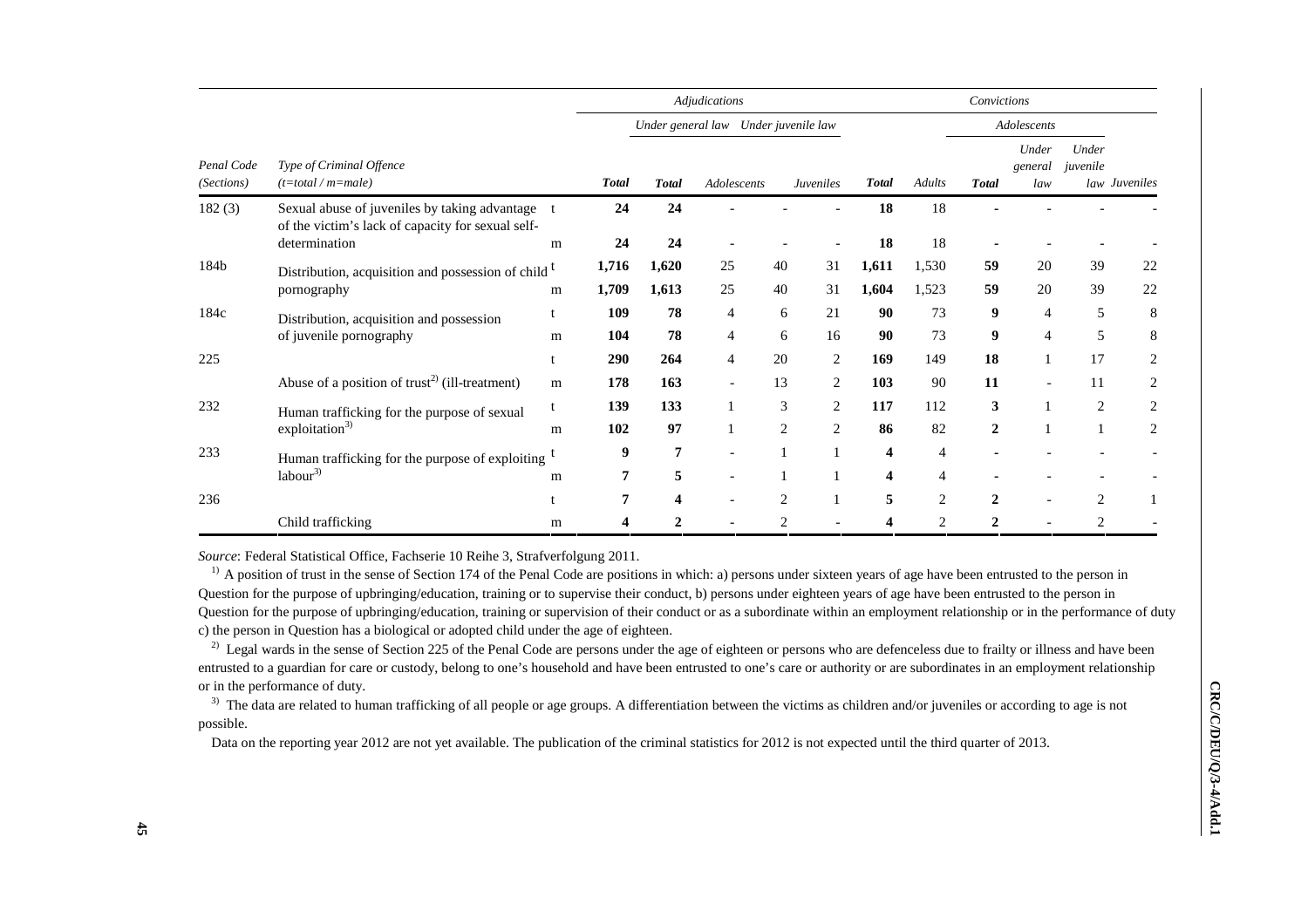147. Within the context of the Round Table on the "Sexual Abuse of Children in Dependent and Subordinate Relationships in Private and Public Institutions and within the Family", the Federal Ministry of Education and Research has commissioned a study of the dark areas to provide representative data on the prevalence of sexual abuse.<sup>2</sup> The survey period was from January to May 2011. The study made it possible to update the database, which had last been compiled in 1992. Sexual abuse of children was defined as the occurrence of sexual acts (with or without physical contact) between a child or juvenile up to the age of 16 and an adult at least five years older. The following data have been drawn from a sample of 9,175 persons without migrant backgrounds aged between 16 and 40 years of age.

- Prevalence of sexual abuse with physical contact, age of consent 14 years of age female: 5.2%, male: 1.1%;
- Prevalence of sexual abuse with physical contact, age of consent 16 years of age female: 6.7%, male: 1.4%;
- Prevalence of sexual abuse without physical contact, age of consent 14 years of age female: 4.6%, male: 1.3%,
- Prevalence of sexual abuse without physical contact, age of consent 16 years of age female: 5.5%, male: 1.5%.

148. The study showed that, overall, relatively few victims were willing to register a complaint, ranging between 11.9% and 18.4% (depending on the type of abuse).

| <b>Frequency with which abuse was experienced (up to and including the age of 16)</b> |             |                  |      |      |                  |             |      |
|---------------------------------------------------------------------------------------|-------------|------------------|------|------|------------------|-------------|------|
|                                                                                       | <i>SKM1</i> | SKM <sub>2</sub> | SKM3 | SKM4 | SKM <sub>5</sub> | <i>SKM6</i> | SKM7 |
| 1 time                                                                                | 1.8         | 0.8              | 1.5  | 0.3  | 0.3              | 0.1         |      |
| 2 times                                                                               | 0.8         | 0.4              | 0.7  | 0.2  | 0.1              | 0.1         |      |
| Several times a year                                                                  | 0.6         | 0.8              | 0.9  | 0.4  | 0.9              | 0.2         |      |
| Several times a month                                                                 | 0.3         | 0.2              | 0.3  | 0.2  | 0.1              | 0.1         |      |
| Several times a week                                                                  | 0.1         | 0.1              | 0.2  | 0.1  | 0.1              | 0.0         | 1.0  |

 Table 15  $\cdots$   $\cdots$   $\cdots$   $\cdots$  and  $\cdots$  abuse was experienced in the age of  $\cdots$ 

*Note*: Data in %; weighted data;  $N = 9.175$ ; SKM1 = exhibitionism; SKM2 = touching the perpetrator; SKM3 = victim touched by the perpetrator; SKM4 = penetration with a finger/tongue/object; SKM5 = vaginal/anal penetration; SGM6 = oral penetration;  $SKM7 = other sexual acts.$ 

## Table 16

## **Frequency with which abuse was experienced according to age of consent and sex of the person surveyed**

| <i><b>Offence</b></i> | Age of consent  | <b>Total</b> | Males | Females |
|-----------------------|-----------------|--------------|-------|---------|
| SKM1                  | $< 14$ years    | 2.9          | 1.3   | 4.6     |
| Exhibitionism         | $< 16$ years    | 3.5          | 1.5   | 5.5     |
|                       | $\leq 16$ years | 3.7          | 1.5   | 5.9     |
| SKM2                  | $< 14$ years    | 1.8          | 0.7   | 2.9     |

<sup>2</sup> Kriminologisches Forschungsinstitut Niedersachsen e.V.: Representative Survey on Sexual Abuse (2012).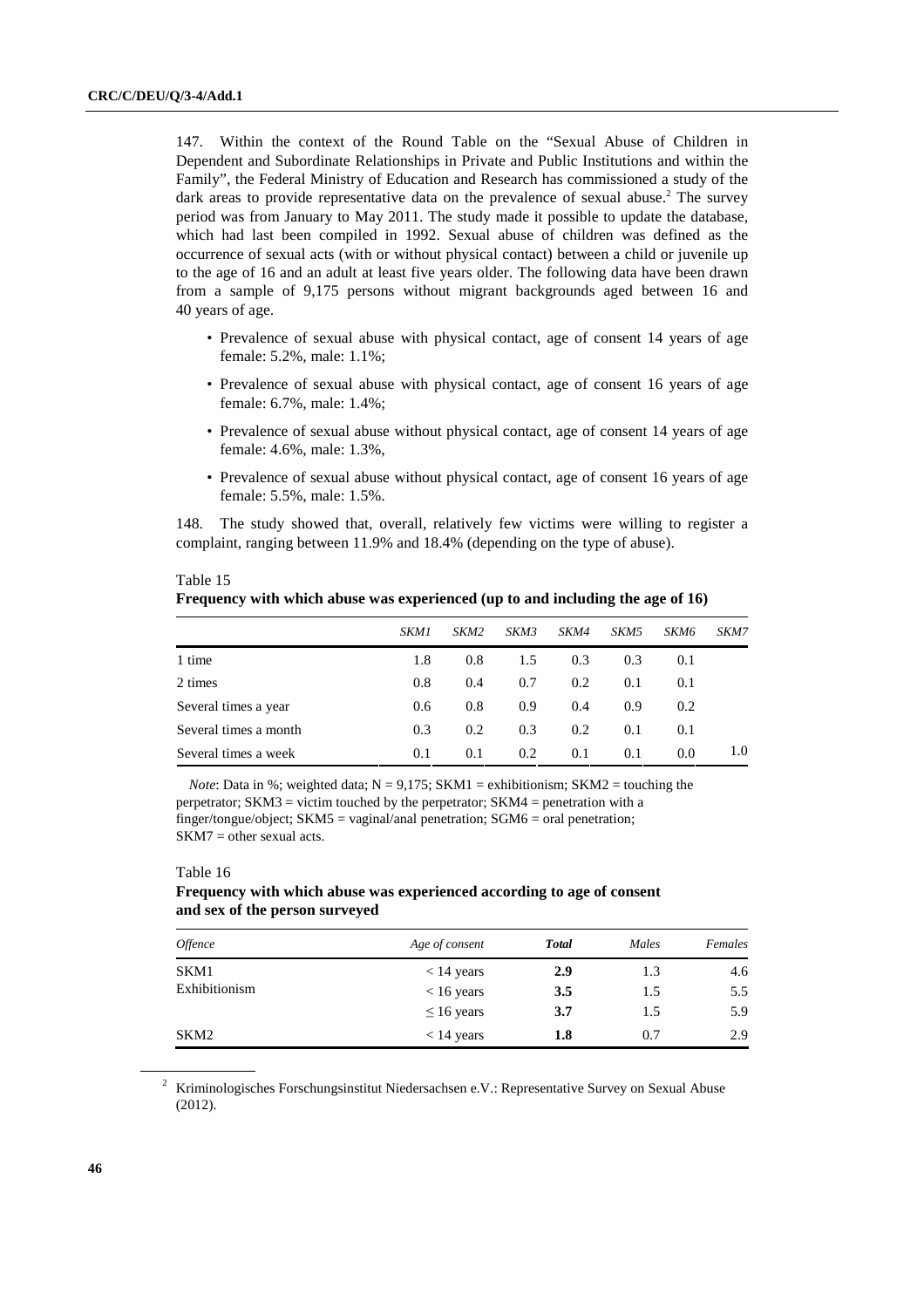| Offence                                 | Age of consent  | <b>Total</b> | Males | Females |
|-----------------------------------------|-----------------|--------------|-------|---------|
| Touching the perpetrator                | $< 16$ years    | 2.1          | 0.9   | 3.4     |
|                                         | $\leq 16$ years | 2.3          | 1.1   | 3.6     |
| SKM3                                    | $< 14$ years    | 2.5          | 0.9   | 4.2     |
| Victim touched by the perpetrator       | $< 16$ years    | 3.3          | 1.1   | 5.6     |
|                                         | $\leq 16$ years | 3.6          | 1.1   | 6.1     |
| SKM4                                    | $< 14$ years    | 0.9          | 0.2   | 1.6     |
| Penetration with a finger/tongue/object | $< 16$ years    | 1.1          | 0.2   | 1.9     |
|                                         | $\leq 16$ years | 1.2          | 0.3   | 2.1     |
| SKM5                                    | $< 14$ years    | 0.6          | 0.2   | 1.1     |
| Vaginal/anal penetration                | $< 16$ years    | 0.8          | 0.2   | 1.4     |
|                                         | $\leq$ 16 years | 0.9          | 0.2   | 1.7     |
| SKM6                                    | $< 14$ years    | 0.4          | 0.2   | 0.7     |
| Oral penetration                        | $< 16$ years    | 0.5          | 0.3   | 0.9     |
|                                         | $\leq 16$ years | 0.6          | 0.3   | 0.9     |
| SKM7                                    | $< 14$ years    | 0.7          | 0.3   | 1.1     |
| Other sexual acts                       | $< 16$ years    | 0.9          | 0.3   | 1.4     |
|                                         | $\leq 16$ years | 1.0          | 0.4   | 1.6     |

*Note*: Data in %; weighted data; ≤16 encompasses all experiences up to an including the age of 16; the values are related only to the information provided by those who indicated when they first became victims.

## **5. In addition, the State party may list areas, affecting children that it considers to be of priority with regard to the implementation of the Convention.**

## (i) *Data compiled on adopted children and juveniles under the age of 18*

149. The data compiled in the following represent adopted minors (including foreign adoptions) for the years 2009, 2010 and 2011.

Table 17

| Adoptions of under-eighteen-year-olds according to the form of adoption |  |
|-------------------------------------------------------------------------|--|
| (Germany; 2009 to 2011; absolute figures and in %)                      |  |

|                        | 2009   | 2010   | 2011   |
|------------------------|--------|--------|--------|
| Adoptions in total     | 3,888  | 4,021  | 4,060  |
| Third-party adoptions  | 1,692  | 1,669  | 1,690  |
| Step-parent adoptions  | 2,011  | 2,184  | 2,266  |
| Adoptions by relatives | 185    | 168    | 104    |
| Percentage             | 2009   | 2010   | 2011   |
| Adoptions in total     | 100.00 | 100.00 | 100,00 |
| Third-party adoptions  | 43.5   | 41.5   | 41.6   |
| Step-parent adoptions  | 51.7   | 54.3   | 55.8   |
| Adoptions by relatives | 4.8    | 4.2    | 2.6    |

*Source*: Federal Statistical Office: Statistics on Child and Youth Welfare – Adoptions, various age groups; compiled and calculated by the Arbeitsstelle Kinder- und Jugendhilfestatistik (Centre for Child and Youth Welfare Statistics).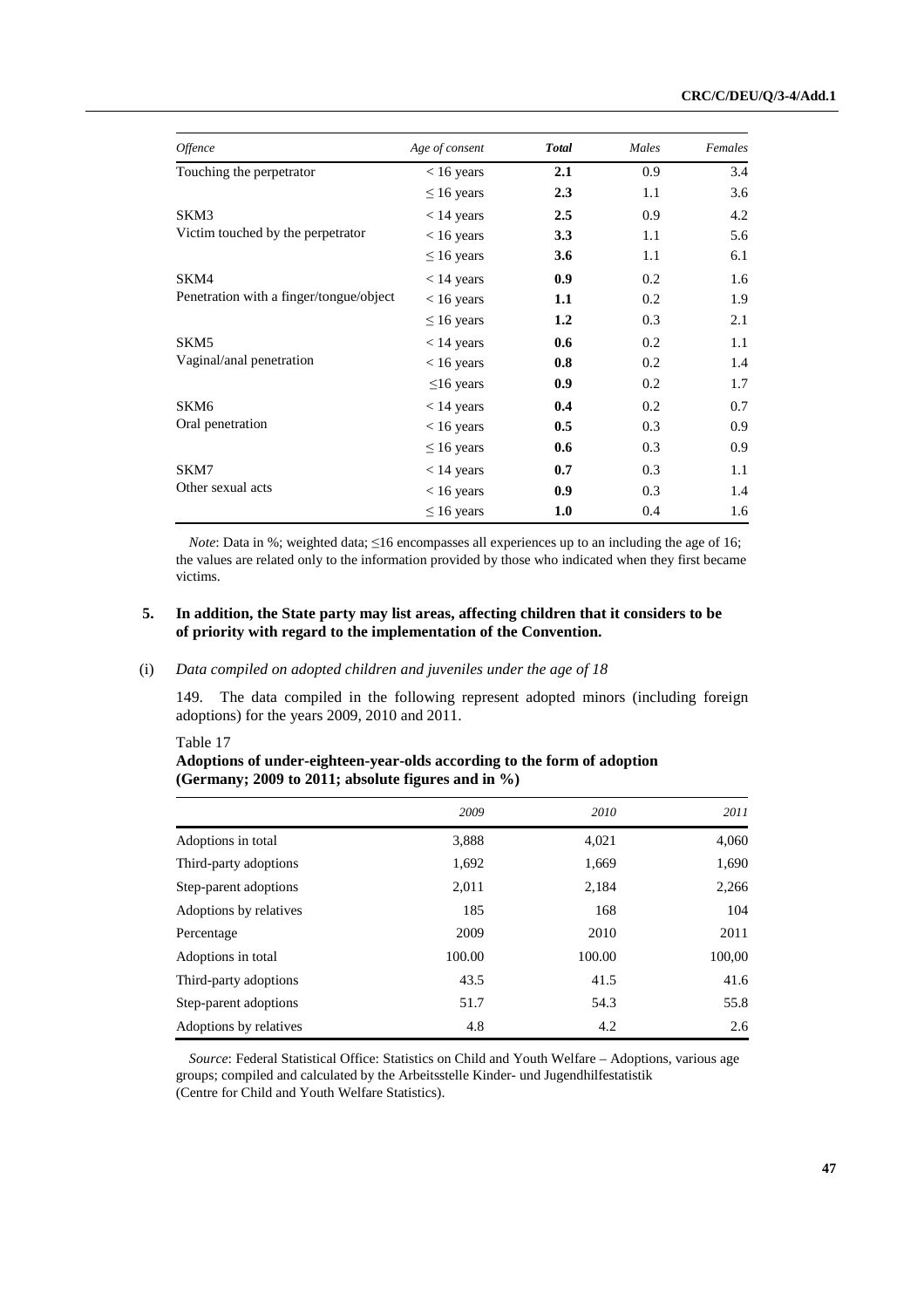| Absolute           | 2009  | 2010  | 2011  |
|--------------------|-------|-------|-------|
| Adoptions in total | 3,888 | 4,021 | 4,060 |
| Male               | 1,971 | 1,999 | 2,046 |
| Female             | 1,917 | 2,022 | 2,014 |
| Percentage         | 2009  | 2010  | 2011  |
| Adoptions in total | 100.0 | 100.0 | 100.0 |
| Male               | 50.7  | 49.7  | 50.4  |
| Female             | 49.3  | 50.3  | 49.6  |

| Table 18                                                                       |
|--------------------------------------------------------------------------------|
| Adoptions of under-eighteen-year-olds according to sex (Germany; 2009 to 2011; |
| absolute figures and in $\%$ )                                                 |

*Source*: Federal Statistical Office: Statistics on Child and Youth Welfare – Adoptions, various age groups; compiled and calculated by the Arbeitsstelle Kinder- und Jugendhilfestatistik (Centre for Child and Youth Welfare Statistics ISTICS).

#### Table 19

## **Adoptions of under-eighteen-year-olds according to age (Germany; 2009 to 2011; absolute figures and in %)**

| Age groups             | 2009  | 2010  | 2011  |
|------------------------|-------|-------|-------|
| Under 1 year           | 109   | 75    | 118   |
| 1 to under 3 years     | 1,066 | 1,197 | 1,224 |
| 3 to under 6 years     | 618   | 614   | 596   |
| 6 to under 9 years     | 532   | 588   | 601   |
| 9 to under 12 years    | 576   | 595   | 557   |
| 12 to under 15 years   | 494   | 485   | 484   |
| 15 to under 18 years   | 493   | 467   | 480   |
| Total adoptions        | 3,888 | 4,021 | 4,060 |
| Percentage             | 2009  | 2010  | 2011  |
| Under 1 year           | 2.8   | 1.9   | 2.9   |
| 1 to under 3 years     | 27.4  | 29.8  | 30.1  |
| 3 to under 6 years     | 15.9  | 15.3  | 14.7  |
| 6 to under 9 years     | 13.7  | 14.6  | 14.8  |
| 9 to under 12 years    | 14.8  | 14.8  | 13.7  |
| 15 to under 18 years   | 12.7  | 12.1  | 11.9  |
| <b>Total adoptions</b> | 100.0 | 100.0 | 100.0 |

*Source*: Federal Statistical Office: Statistics on Child and Youth Welfare – Adoptions, various age groups; compiled and calculated by the Arbeitsstelle Kinder- und Jugendhilfestatistik (Centre for Child and Youth Welfare Statistics).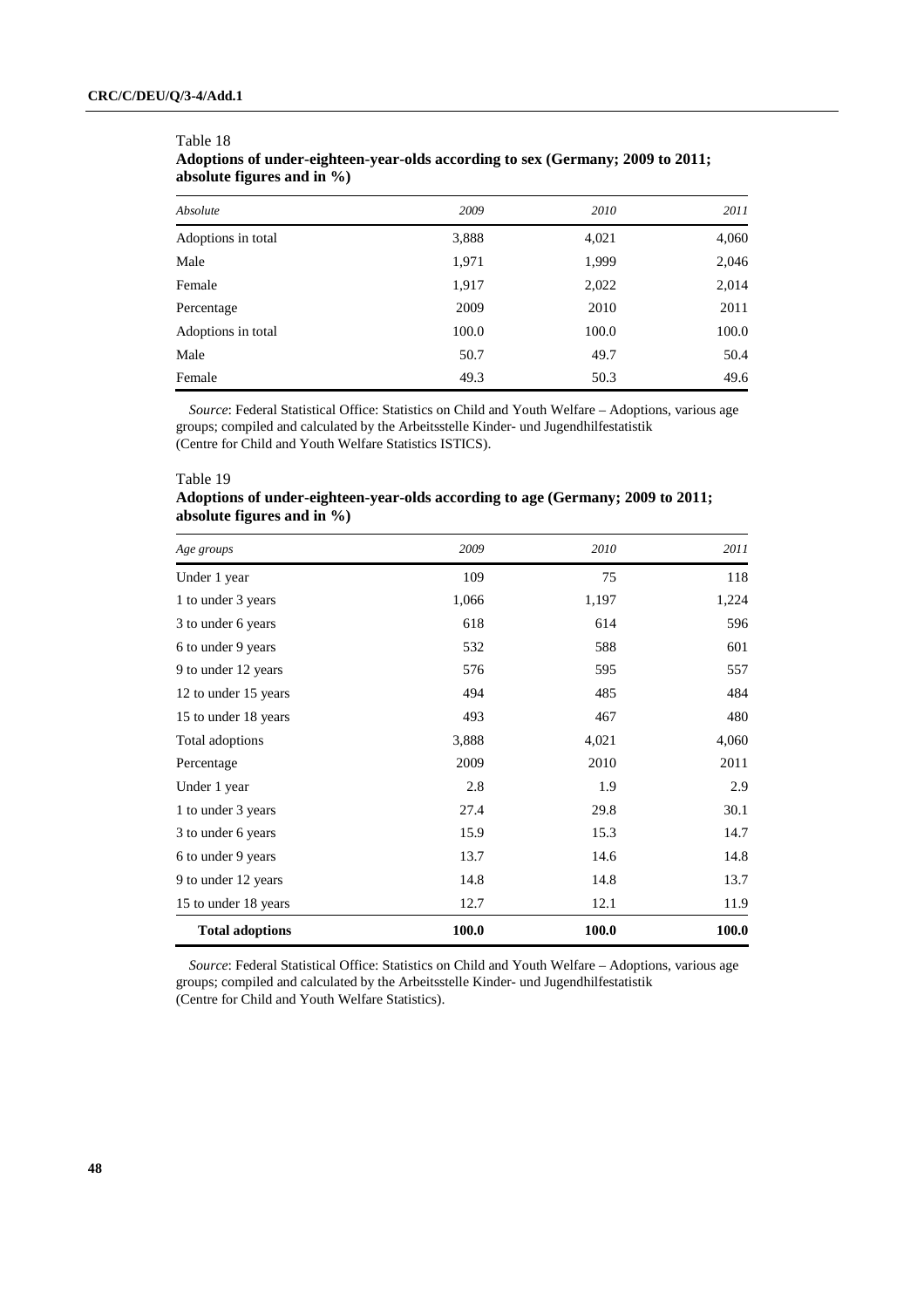| Länder                         | 2009  | 2010  | 2011  |
|--------------------------------|-------|-------|-------|
| Baden-Württemberg              | 615   | 609   | 652   |
| Bavaria                        | 583   | 600   | 657   |
| Berlin                         | 114   | 76    | 103   |
| Brandenburg                    | 102   | 102   | 101   |
| <b>Bremen</b>                  | 19    | 24    | 23    |
| Hamburg                        | 69    | 60    | 89    |
| Hesse                          | 327   | 322   | 262   |
| Mecklenburg-Western Pomerania  | 71    | 69    | 61    |
| Lower Saxony                   | 350   | 412   | 406   |
| North Rhine-Westphalia         | 870   | 953   | 929   |
| Rhineland-Palatinate           | 197   | 166   | 204   |
| Saarland                       | 55    | 58    | 53    |
| Saxony                         | 209   | 235   | 236   |
| Saxony-Anhalt                  | 72    | 110   | 77    |
| Schleswig-Holstein             | 137   | 125   | 117   |
| Thuringia                      | 98    | 100   | 90    |
| Western Germany (incl. Berlin) | 3,336 | 3,405 | 3,495 |
| Eastern Germany                | 552   | 616   | 565   |
| Germany                        | 3,888 | 4,021 | 4,060 |

| ---------                                                                      |  |
|--------------------------------------------------------------------------------|--|
| Adoptions of under-eighteen-year-olds (Länder; 2009 to 2011; absolute figures) |  |

Table 20

*Source*: Federal Statistical Office: Statistics on Child and Youth Welfare – Adoptions, various age groups; compiled and calculated by the Arbeitsstelle Kinder– und Jugendhilfestatistik (Centre for Child and Youth Welfare Statistics).

## (ii) *The compilation of data on unaccompanied minor refugees within the context of measures taking them into custody under Section 42 of Book Eight of the Social Code*

150. Information is available through the data collected on cases in which minors were taken into custody on grounds of "unaccompanied entry from a foreign country" under Section 42 of Book Eight of the Social Code within the context of official child and youth welfare statistics. These are cases in which the Youth Services Agencies have been obliged, since 2005, under Section 42 (1) (3) of Book Eight of the Social Code to take children and juveniles who enter the country unaccompanied into custody.

151. Data up to and including the year 2012 are available by referring to the standard tables. With regard to microdata, which are available for analysis in the data research centres of the Federal Statistical Office and the statistical offices in the Länder, only data up to 2011 can currently be accessed.

152. The standard tables provide statistics on the total number of minors who have been taken into custody due to unaccompanied entry into the country as well as statistics disaggregated by age, sex and location previous to when the measure was taken. The number of cases are also available for the Länder. On the basis of the microdata, it is also possible to evaluate the data regarding the child's residential situation in the wake of the measure's being taken, the initiator of the measure, the duration of the measure as well as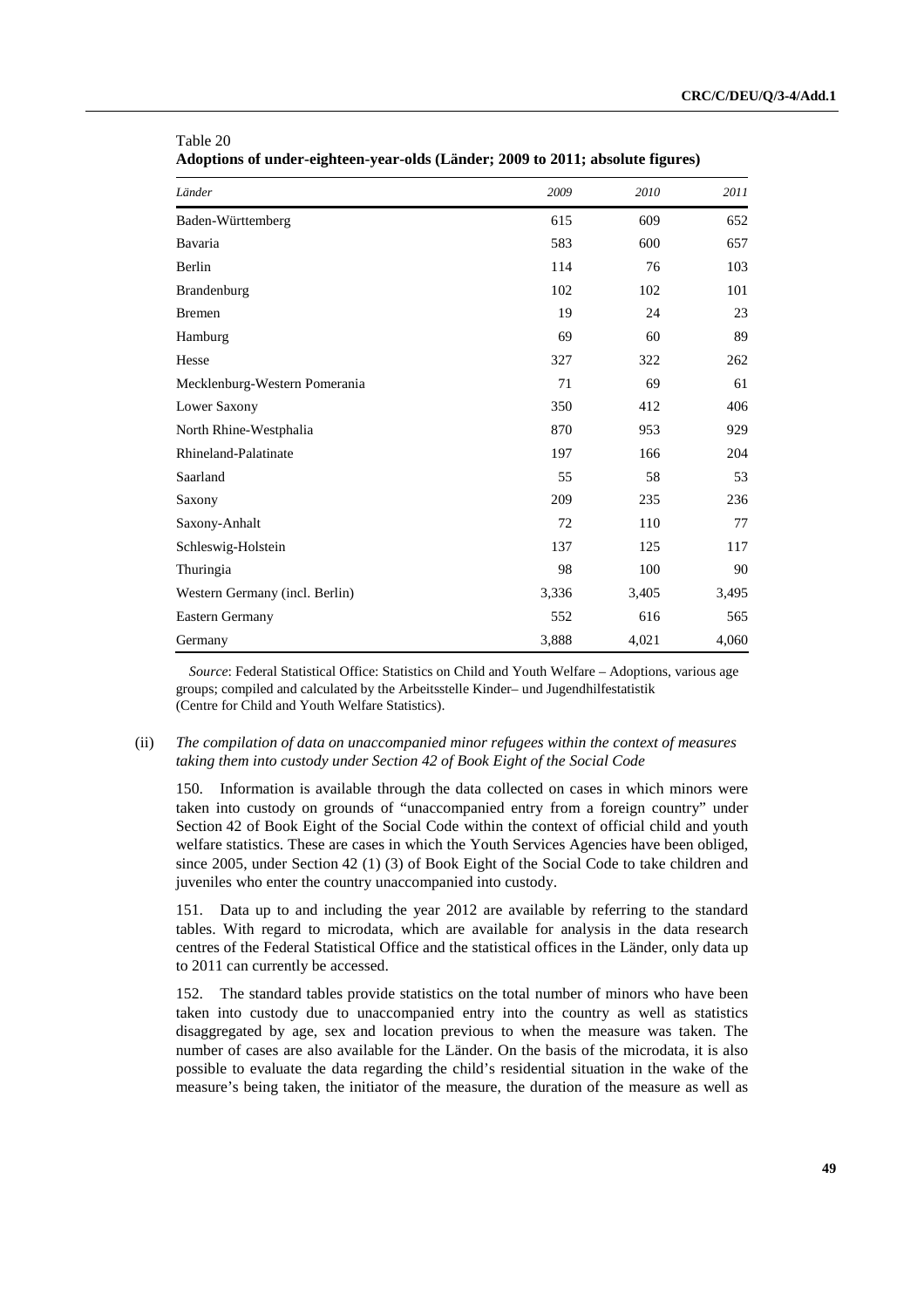its conclusion. In principle, it is also possible to differentiate the data according to individual Länder.

| Year | Number | Number per 10,000 of the<br>12 to under 18-year-olds | Percentage taken<br>into custody total (%) |
|------|--------|------------------------------------------------------|--------------------------------------------|
| 1995 | 996    | $18\,$                                               | 4.3                                        |
| 1996 | 1,897  | 35                                                   | 6.8                                        |
| 1997 | 2,113  | 39                                                   | 6.6                                        |
| 1998 | 1,680  | 31                                                   | 5.3                                        |
| 1999 | 1,714  | 31                                                   | 5.4                                        |
| 2000 | 1,453  | 26                                                   | 4.7                                        |
| 2001 | 1,693  | 30                                                   | 5.4                                        |
| 2002 | 1,441  | 25                                                   | 5.0                                        |
| 2003 | 1,155  | $20\,$                                               | 4.2                                        |
| 2004 | 919    | 16                                                   | 3.5                                        |
| 2005 | 602    | 11                                                   | 2.3                                        |
| 2006 | 612    | 12                                                   | 2.4                                        |
| 2007 | 888    | 17                                                   | 3.1                                        |
| 2008 | 1,099  | 22                                                   | 3.4                                        |
| 2009 | 1,949  | 40                                                   | 5.8                                        |
| 2010 | 2,822  | 59                                                   | 7.8                                        |
| 2011 | 3,482  | 73                                                   | 9.1                                        |
| 2012 | 4,767  | $10\,$                                               | 11.8                                       |

Table 21 **Development of the key indicators on unaccompanied minor refugees being taken into custody (Germany; 2000 to 2012; absolute figures and cases per 10,000)** 

*Source*: Federal Statistical Office: Statistics on Child and Youth Welfare – Temporary Protective Measures, various age groups; compiled and calculated by the Arbeitsstelle Kinder- und Jugendhilfestatistik (Centre for Child and Youth Welfare Statistics)

Table 22

| Unaccompanied minor refugees within the context of preliminary protective measures |  |
|------------------------------------------------------------------------------------|--|
| (Länder; 2011 and 2012; absolute figures and change in $\%$ )                      |  |

|                        | 2011 | 2012 | Change in $%$ |
|------------------------|------|------|---------------|
| Schleswig-Holstein     | 453  | 267  | $-41.1$       |
| Hamburg                | 808  | 687  | $-15.0$       |
| Lower Saxony           | 187  | 211  | 12.8          |
| <b>Bremen</b>          | 25   | 48   | 92.0          |
| North Rhine-Westphalia | 542  | 1115 | 105.7         |
| Hesse                  | 441  | 547  | 24.0          |
| Rhineland-Palatinate   | 136  | 155  | 14,0          |
| Baden-Württemberg      | 292  | 270  | $-7.5$        |
| Bavaria                | 197  | 334  | 69.5          |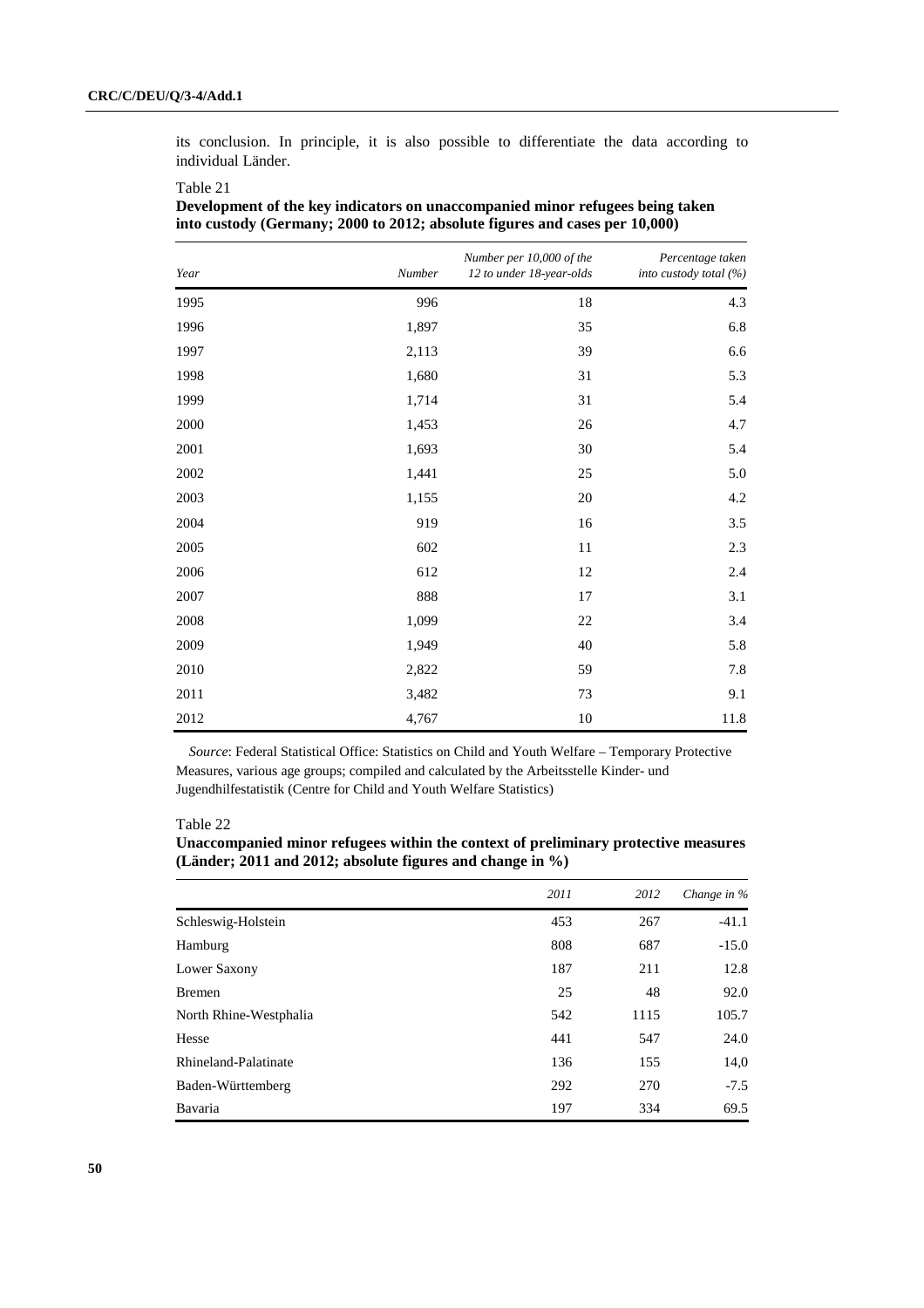|                               | 2011  | 2012  | Change in % |
|-------------------------------|-------|-------|-------------|
| Saarland                      | 176   | 225   | 27.8        |
| Berlin                        | 75    | 823   | 997.3       |
| <b>Brandenburg</b>            | 8     | 9     | 12.5        |
| Mecklenburg-Western Pomerania | 13    | 14    | 7.7         |
| Saxony                        | 94    | 38    | $-59.6$     |
| Saxony-Anhalt                 | 19    | 18    | $-5.3$      |
| Thuringia                     | 16    | 6     | $-62.5$     |
| <b>Germany</b> in total       | 3,482 | 4,767 | 36.9        |
|                               |       |       |             |

*Source*: Federal Statistical Office: Statistics on Child and Youth Welfare – Temporary Protective Measures, various age groups; compiled and calculated by the Arbeitsstelle Kinder– und Jugendhilfestatistik (Centre for Child and Youth Welfare Statistics).

#### Figure 1

## **Minors taken into custody due to unaccompanied entry into the country according to age groups (Germany; 2012; distribution in %)**



*Source*: Federal Statistical Office Statistics on Child and Youth Welfare – Temporary Protective Measures, various age groups; compiled and calculated by the Arbeitsstelle Kinder– und Jugendhilfestatistik (Centre for Child and Youth Welfare Statistics).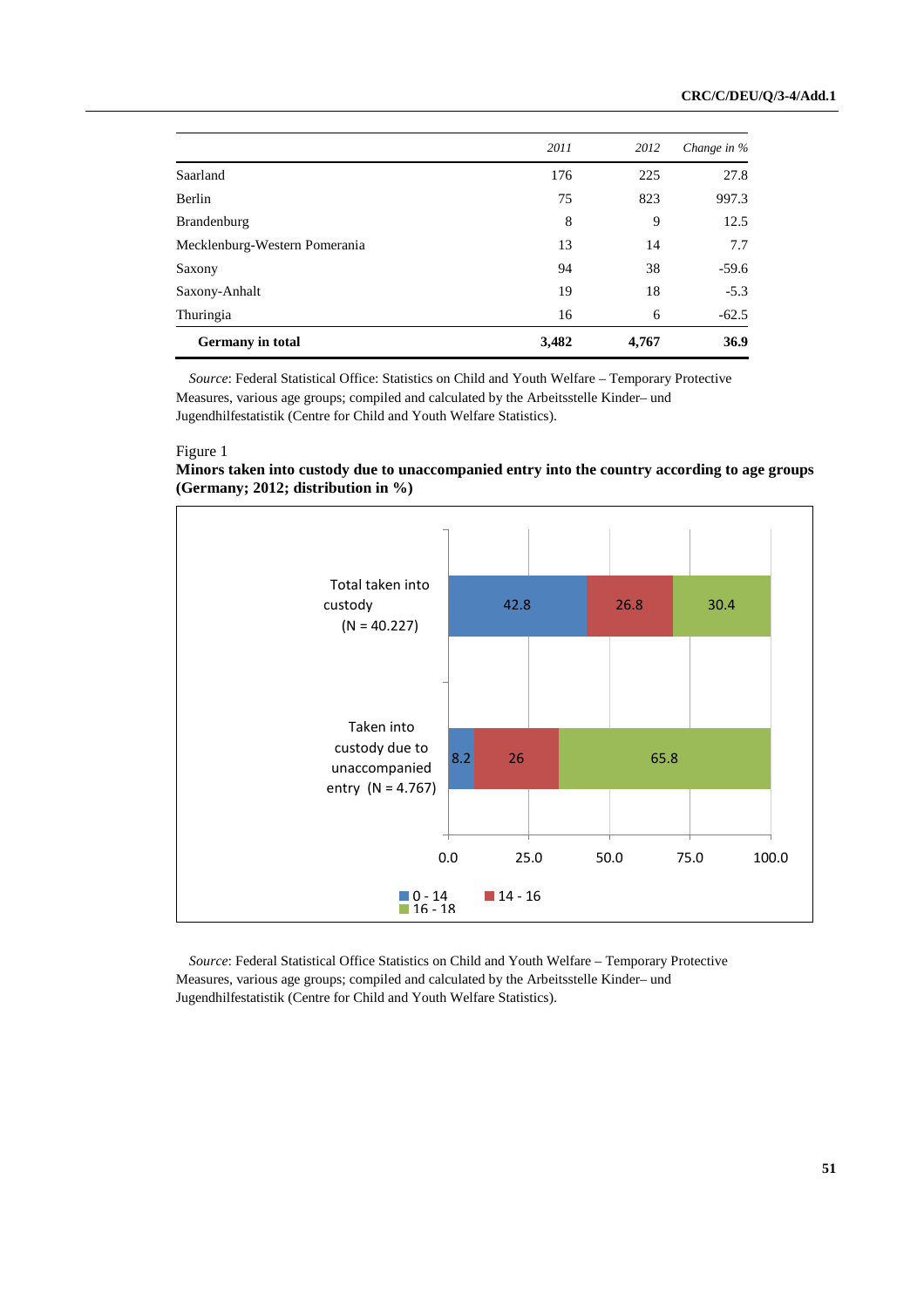#### Table 23

**Cases of minors taken into custody due to unaccompanied entry into the country according to sex and age groups (Germany; 2012; distribution in %)** 

| Absolute            |                |       |        |
|---------------------|----------------|-------|--------|
| Age group           | <b>Total</b>   | Male  | Female |
| under 14 yrs.       | 392            | 249   | 143    |
| 14 to under 16 yrs. | 1,239          | 1,076 | 163    |
| 16 to under 18 yrs. | 3,136<br>2,772 |       | 364    |
| <b>Total</b>        | 4,767<br>4,097 |       | 670    |
| In columns- $%$     |                |       |        |
| Age group           | <b>Total</b>   | Male  | Female |
| under 14 yrs.       | 8.2            | 6.1   | 21.3   |
| 14 to under 16 yrs. | 26.0           | 26.3  | 24.3   |
| 16 to under 18 yrs. | 65.8           | 67.7  | 54.3   |
| <b>Total</b>        | 100.0          | 100.0 | 100.0  |
| In rows- $%$        |                |       |        |
| Age group           | <b>Total</b>   | Male  | Female |
| under 14 yrs.       | 100.0          | 63.5  | 36.5   |
| 14 to under 16 yrs. | 100.0          | 86.8  | 13.2   |
| 16 to under 18 yrs. | 100.0          | 88.4  | 11.6   |
| <b>Total</b>        | 100.0          | 85.9  | 14.1   |

*Source*: Federal Statistical Office: Statistics on Child and Youth Welfare – Temporary Protective Measures 2012, various age groups; compiled and calculated by the Arbeitsstelle Kinder – und Jugendhilfestatistik (Centre for Child and Youth Welfare Statistics).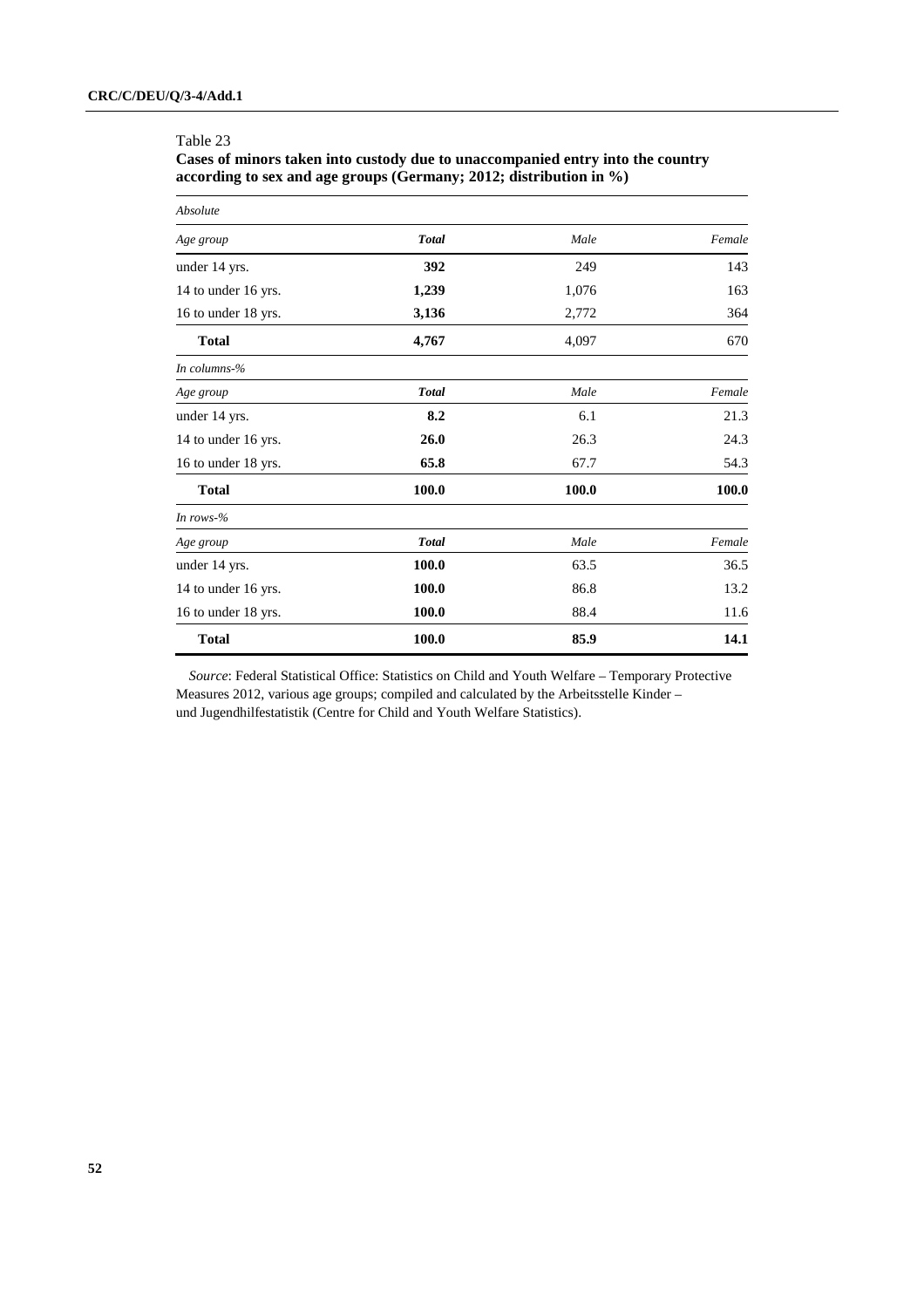



**Minors taken into custody due to unaccompanied entry into the country according to their residence previous the measure's being taken (Germany; 2012; distribution in %)** 

*Source*: Federal Statistical Office: Statistics on Child and Youth Welfare – Temporary Protective Measures 2012, various age groups; compiled and calculated by the Arbeitsstelle Kinder – und Jugendhilfestatistik (Centre for Child and Youth Welfare Statistics).

## Table 24

**Minors taken into custody due to unaccompanied entry into the country according to their placement for the duration of the measure (Germany; 2011; distribution in %)** 

|                     |                            | Placement            |                                                                              |       |
|---------------------|----------------------------|----------------------|------------------------------------------------------------------------------|-------|
| Age group           | with a<br>qualified person | in an<br>institution | in a different<br>supervised<br><i>residential situation Total</i> ( $N =$ ) |       |
| under 12 yrs.       | 18.4                       | 75.9                 | 5.7                                                                          | 141   |
| 12 to under 14 yrs. | 11.2                       | 83.7                 | 5.1                                                                          | 196   |
| 14 to under 16 yrs. | 4.4                        | 93.0                 | 2.5                                                                          | 1,104 |
| 16 to under 18 yrs. | 3.0                        | 94.3                 | 2.7                                                                          | 2,041 |
| <b>Total</b>        | 4.6                        | 92.5                 | 2.9                                                                          | 3,482 |

*Source*: Research data centres of the Federal Statistical Office and the statistical offices of the Länder: Statistics on Child and Youth Welfare – Temporary Protective Measures, 2011; compiled and calculated by the Arbeitsstelle Kinder – und Jugendhilfestatistik (Centre for Child and Youth Welfare Statistics).